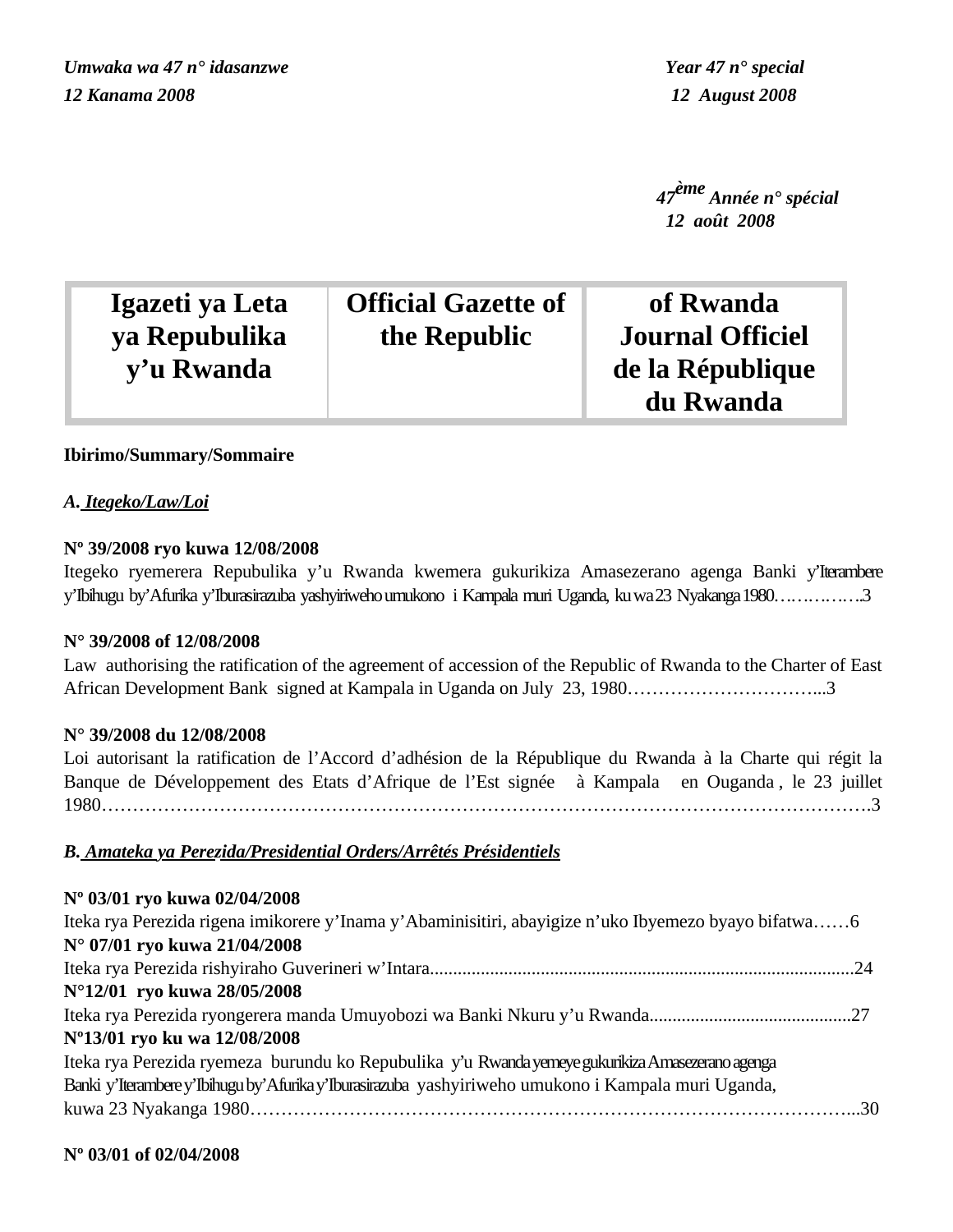| Presidential Order determining the functioning of Cabinet, its membership and procedure for decision            |
|-----------------------------------------------------------------------------------------------------------------|
| $N^{\circ}$ 07/01 of 21/04/2008                                                                                 |
|                                                                                                                 |
| N° 12/01 of 28/05/2008                                                                                          |
| Presidential Order renewing the term of office for Governor of Central Bank of Rwanda27                         |
| N°13/01 of 12/08/2008                                                                                           |
| Presidential Order ratifying the agreement of accession of the Republic of Rwanda to the Charter                |
| of East African Development Bank signed at Kampala in Uganda on July 23, 198030                                 |
| Nº 03/01 du 02/04/2008                                                                                          |
| Arrêté Présidentiel déterminant le fonctionnement du Conseil des Ministres, ses membres et sa procédure de      |
|                                                                                                                 |
| $N^{\circ}$ 07/01 du 21/04/2008                                                                                 |
|                                                                                                                 |
| $N^{\circ}12/01$ du $28/05/2008$                                                                                |
| Arrêté Présidentiel portant renouvellement du mandat du Gouverneur de la Banque Nationale du                    |
|                                                                                                                 |
| Nº13/01 du 12/08/2008                                                                                           |
| Arrêté Présidentiel ratifiant l'Accord d'adhésion de la République du Rwanda à la Charte qui régit la Banque de |
| Développement des Etats d'Afrique de l'Est signée à Kampala en Ouganda, le 23 juillet 198030                    |

# *C.Amateka ya Minisitiri w'Intebe /Prime Minister's Orders/ Arrêtés du Premier Ministre*

# **N° 04/03 ryo kuwa 26/03/2008**

Iteka rya Minisitiri w'Intebe rishyiraho Umuyobozi Wungirije wa Banki Nkuru y'u Rwanda.......................35 **N° 04/03 of 26/03/2008**

Prime Minister's Order appointing a Vice Governor of Central Bank of Rwanda…………………………..35 **N° 04/03 du 26/03/2008**

Arrêté du Premier Ministre portant nomination du Vice Gouverneur de la Banque Nationale du Rwanda… 35**ITEGEKO Nº 39/2008 RYO KUWA 12/08/2008 RYEMERERA REPUBULIKA Y'U RWANDA KWEMERA GUKURIKIZA AMASEZERANO AGENGA BANKI Y'ITERAMBERE Y'IBIHUGU BY'AFURIKA Y'IBURASIRAZUBA YASHYIRIWEHO UMUKONO I KAMPALA MURI UGANDA, KU WA 23 NYAKANGA 1980**

| <b>ISHAKIRO</b><br>Ingingo ya mbere : Uruhushya rwo<br>kwemeza  | LAW $N^{\circ}39/2008$ OF 12/08/2008<br><b>AUTHORISING</b><br>THEI<br>RATIFICATION OF THE<br><b>AGREEMENT OF ACCESSION</b><br>OF THE REPUBLIC OF<br>RWANDA TO THE CHARTER<br>EAST<br>AFRICAN<br>O F<br>DEVELOPMENT BANK SIGNED<br>AT KAMPALA IN UGANDA ON | LOI N°39/2008 DU 12/08/2008<br>AUTORISANT LA RATIFICATION<br>DE L'ACCORD D'ADHESION DE<br>LA REPUBLIQUE DU RWANDA A<br>LA CHARTE QUI REGIT LA<br><b>BANQUE DE DEVELOPPEMENT</b><br>DES ETATS D'AFRIQUE DE L'EST<br>SIGNEE A KAMPALA<br>EN<br><b>OUGANDA LE 23 JUILLET 1980</b> |
|-----------------------------------------------------------------|-----------------------------------------------------------------------------------------------------------------------------------------------------------------------------------------------------------------------------------------------------------|--------------------------------------------------------------------------------------------------------------------------------------------------------------------------------------------------------------------------------------------------------------------------------|
| burundu<br>Ingingo ya 2: Igihe itegeko ritangira<br>gukurikizwa | <b>JULY 23, 1980</b><br><b>CONTENTS</b>                                                                                                                                                                                                                   | <b>TABLE DES MATIERES</b>                                                                                                                                                                                                                                                      |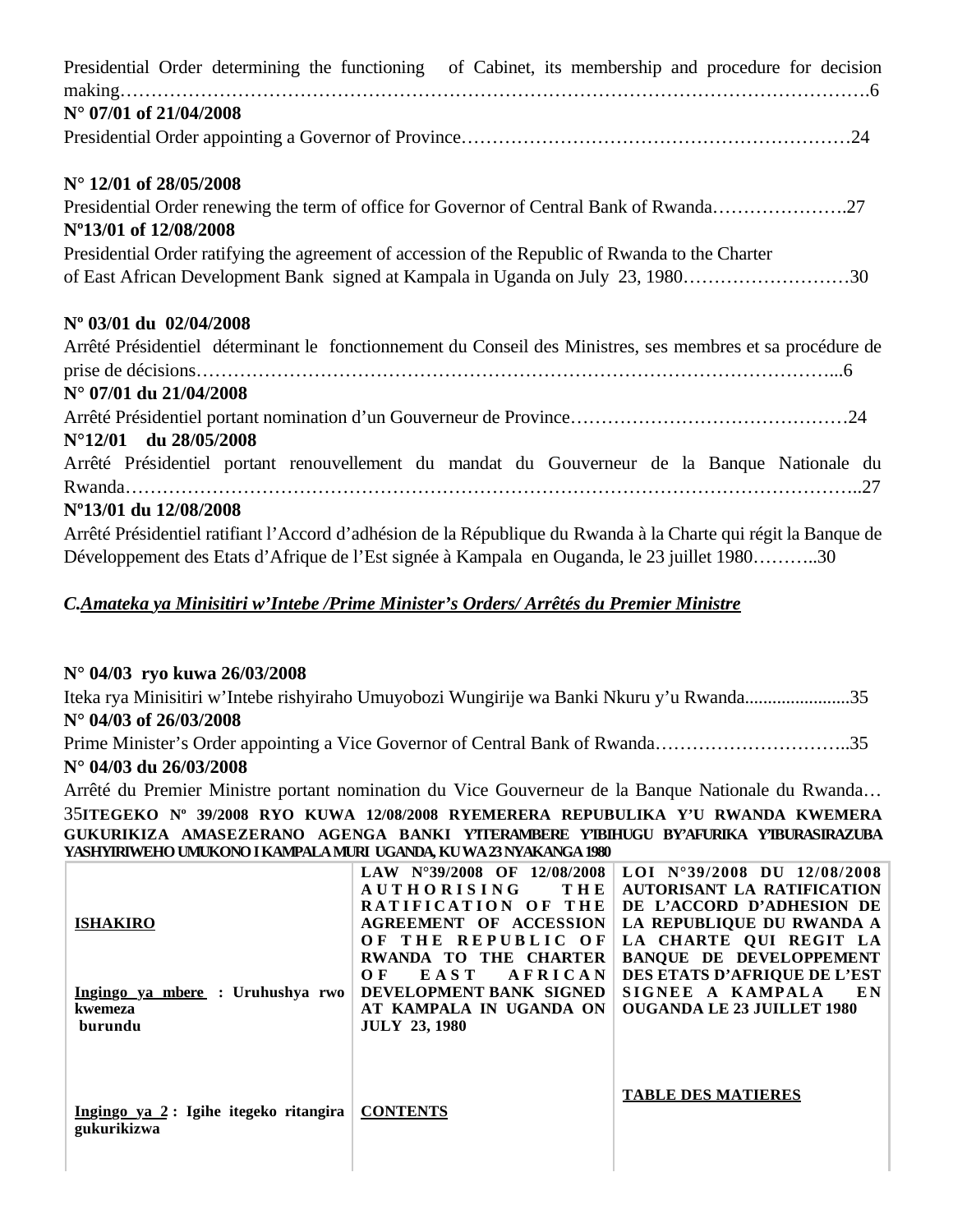|                                                                                                                                                                                                                                                               | Article one : Authorization of  <br>ratification                                                                                                                            | Article premier: Autorisation de<br>ratification                                                                                                                                                                                    |
|---------------------------------------------------------------------------------------------------------------------------------------------------------------------------------------------------------------------------------------------------------------|-----------------------------------------------------------------------------------------------------------------------------------------------------------------------------|-------------------------------------------------------------------------------------------------------------------------------------------------------------------------------------------------------------------------------------|
|                                                                                                                                                                                                                                                               | <b>Article 2: Commencement</b>                                                                                                                                              | Article 2 : Entrée en vigueur                                                                                                                                                                                                       |
|                                                                                                                                                                                                                                                               |                                                                                                                                                                             |                                                                                                                                                                                                                                     |
| ITEGEKO Nº39/2008 RYO KUWA<br>12/08/2008 RYEMERERA<br>REPUBULIKA Y'U RWANDA<br>KWEMERA GUKURIKIZA<br>AMASEZERANO AGENGA BANKI<br>YTTERAMBERE Y'IBIHUGU BY'AFURIKA<br>Y'IBURASIRAZUBA YASHYIRIWEHO<br>UMUKONO I KAMPALA MURI UGANDA,<br>KU WA 23 NYAKANGA 1980 |                                                                                                                                                                             |                                                                                                                                                                                                                                     |
| Twebwe, KAGAME Paul,<br>Perezida wa Repubulika;<br>INTEKO ISHINGA AMATEGEKO                                                                                                                                                                                   | LAW $N^{\circ}39/2008$<br>OF 12/08/2008<br><b>AUTHORISING</b><br>THE<br>RATIFICATION OF THE<br><b>AGREEMENT OF ACCESSION</b><br>OF THE REPUBLIC OF<br>RWANDA TO THE CHARTER | LOI N°39/2008 DU 12/08/2008<br><b>AUTORISANT LA RATIFICATION</b><br>DE L'ACCORD D'ADHESION DE<br>LA REPUBLIQUE DU RWANDA A<br>LA CHARTE<br><b>QUI REGIT</b><br>LA<br><b>BANQUE DE DEVELOPPEMENT</b><br>DES ETATS D'AFRIQUE DE L'EST |
| YEMEJE, NONE NATWE<br>DUHAMIJE, DUTANGAJE<br>ITEGEKO RITEYE RITYA KANDI<br>DUTEGETSE KO RYANDIKWA MU<br>IGAZETI YA LETA<br>Y A<br>REPUBULIKA Y'U RWANDA                                                                                                       | <b>EAST</b><br>AFRICAN<br>O F<br>DEVELOPMENT BANK AT<br>KAMPALA IN UGANDA ON<br><b>JULY 23, 1980</b>                                                                        | SIGNEE A KAMPALA<br>EN.<br><b>OUGANDA LE 23 JUILLET 1980</b><br><b>Nous, KAGAME Paul,</b>                                                                                                                                           |
| <b>INTEKO ISHINGA AMATEGEKO:</b>                                                                                                                                                                                                                              | We, KAGAME Paul,<br>President of the Republic;                                                                                                                              | Président de la République;                                                                                                                                                                                                         |
| Umutwe w'Abadepite, mu nama yawo yo<br>ku wa 21 Nyakanga 2008;                                                                                                                                                                                                | THE PARLIAMENT HAS<br>ADOPTED AND WE SANCTION,                                                                                                                              | LE PARLEMENT A ADOPTE, ET<br>NOUS SANCTIONNONS,<br>PROMULGUONS LA LOI DONT<br><b>TENEUR</b><br><b>SUIT</b><br>L A<br>E T                                                                                                            |
| Umutwe wa Sena, mu nama yawo yo<br>kuwa 31/07/2008.;                                                                                                                                                                                                          | <b>PROMULGATE</b><br><b>THE</b><br><b>FOLLOWING LAW AND ORDER</b><br><b>IT</b><br>BE PUBLISHED IN THE<br>OFFICIAL GAZETTE OF THE                                            | ORDONNONS QU'ELLE SOIT<br>PUBLIEE AU JOURNAL OFFICIEL<br>DE LA REPUBLIQUE DU RWANDA                                                                                                                                                 |
| Ishingiye ku Itegeko Nshinga rya<br>Repubulika y'u Rwanda ryo ku wa 4                                                                                                                                                                                         | <b>REPUBLIC OF RWANDA</b>                                                                                                                                                   | LE PARLEMENT:                                                                                                                                                                                                                       |
| Kamena 2003, nk'uko ryavuguruwe kugeza<br>ubu, cyane cyane mu ngingo zaryo iya 62,<br>iya 66, iya 67, iya 88, iya 89, iya 90, iya<br>92, iya 93, iya 95, iya 108, iya 118, iya                                                                                | THE PARLIAMENT:<br>The Chamber of Deputies in its                                                                                                                           | La Chambre des Députés, en sa séance<br>du 21 juillet 2008;                                                                                                                                                                         |
| 189, iya 190 n'iya 201;                                                                                                                                                                                                                                       | session of July 21, 2008;                                                                                                                                                   | Le Sénat, en sa séance du 31/07/2008;                                                                                                                                                                                               |
| Ishingiye ku masezerano ashyiraho<br>Umuryango w'Ibihugu by'Afurika                                                                                                                                                                                           | The Senate, in its session of<br>31/07/2008.;                                                                                                                               |                                                                                                                                                                                                                                     |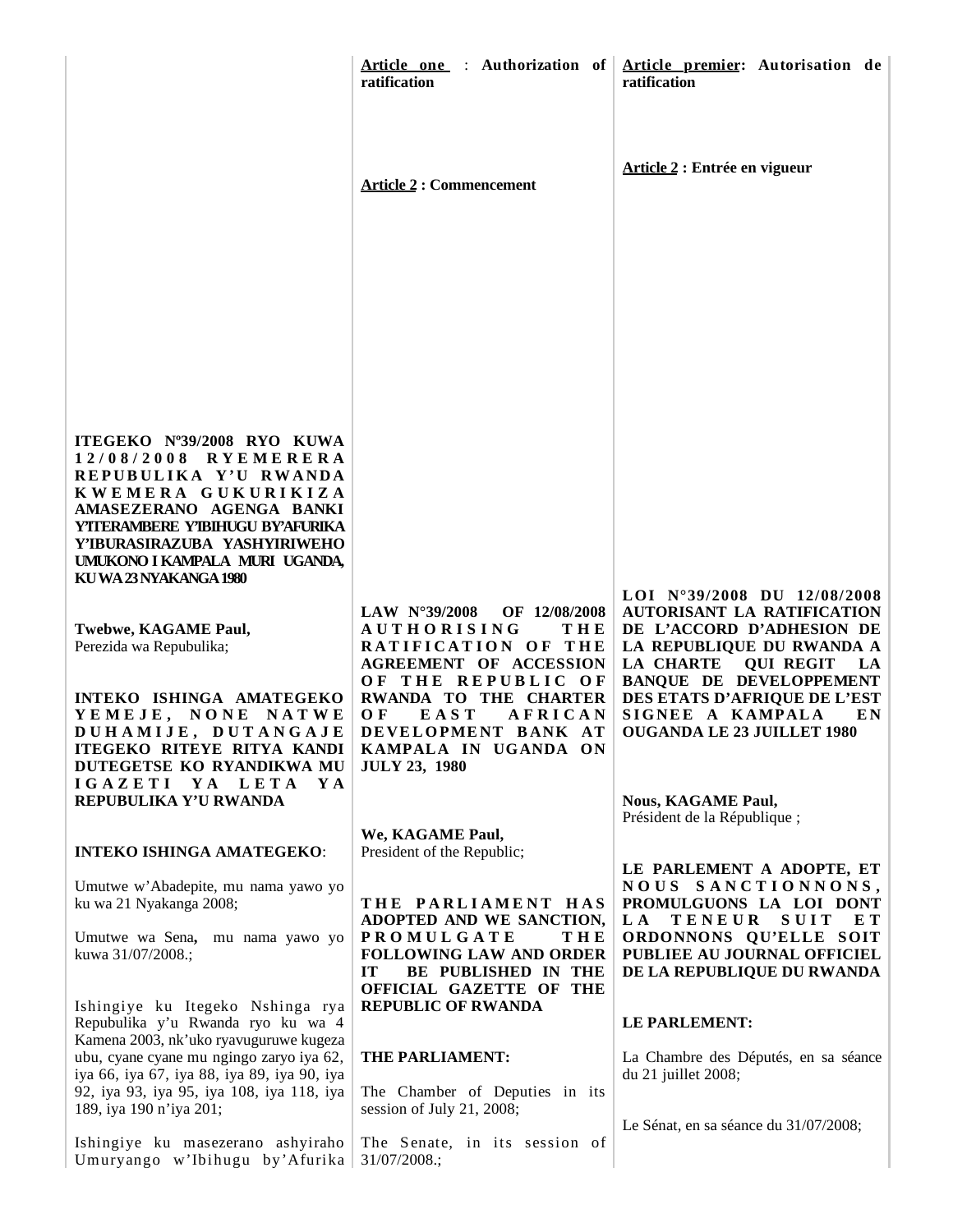| y'Iburasirazuba nk'uko yavuguruwe kugeza<br>ubu:<br>Imaze gusuzuma amasezerano ashyiraho<br>Banki y'Iterambere y'Ibihugu by'Afurika<br>y'Iburasirazuba yashyiriweho umukono i | Pursuant to the Constitution of the<br>Republic of Rwanda of June 4, 2003<br>as amended to date, especially in its<br>articles 62, 66, 67, 88, 89, 90, 92, 93,<br>95, 108, 118, 189, 190 and 201; | Vu la Constitution de la République du<br>Rwanda du 04 juin 2003, telle que<br>révisée à ce jour, spécialement en ses<br>articles 62, 66, 67, 88, 89, 90, 92, 93,<br>95,108, 118, 189, 190 et 201; |
|-------------------------------------------------------------------------------------------------------------------------------------------------------------------------------|---------------------------------------------------------------------------------------------------------------------------------------------------------------------------------------------------|----------------------------------------------------------------------------------------------------------------------------------------------------------------------------------------------------|
| Kampala muri Uganda, ku wa 23<br>Nyakanga 1980;<br><b>YEMEJE:</b>                                                                                                             | Pursuant to the Treaty establishing<br>the East African Community as<br>modified to date;                                                                                                         | Vu le Traité portant création de la<br>Communauté de l'Afrique de l'Est tel<br>que modifié à ce jour;                                                                                              |
| Ingingo ya mbere : Uruhushya rwo<br>kwemeza<br>burundu<br>Amasezerano agenga Banki y'Iterambere                                                                               | After consideration of the Charter of<br>the East African Development Bank<br>signed at Kampala, Uganda on July<br>23, 1980;                                                                      | Après examen de la Charte qui régit la<br>Banque de Développement des Etats de<br>l'Afrique de l'Est signée à Kampala en<br>Ouganda le 23 juillet 1980;                                            |
| y'Ibihugu by'Afurika y'Iburasirazuba<br>yashyiriweho umukono i Kampala muri                                                                                                   |                                                                                                                                                                                                   | <b>ADOPTE:</b>                                                                                                                                                                                     |
| Uganda, ku wa 23 Nyakanga 1980,<br>yemerewe kwemezwa burundu.                                                                                                                 | <b>ADOPTS:</b>                                                                                                                                                                                    | Article premier : Autorisation de<br>ratification                                                                                                                                                  |
| <u> Ingingo ya 2</u> : Igihe itegeko ritangira<br>gukurikizwa                                                                                                                 | Article one: Authorization for<br>ratification                                                                                                                                                    |                                                                                                                                                                                                    |
| Iri tegeko ritangira gukurikizwa ku munsi<br>ritangarijweho mu Igazeti ya Leta ya<br>Repubulika y'u Rwanda.                                                                   | The Charter of East African<br>Development Bank signed at Kampala,<br>Uganda on July 23, 1980 is hereby                                                                                           | La Charte qui régit<br>la Banque de<br>Développent des Etats de l'Afrique de<br>l'Est signée à Kampala en Ouganda le 23<br>juillet 1980 est autorisé à être ratifiée.                              |
| Kigali kuwa 12/08/2008                                                                                                                                                        | authorized for ratification.                                                                                                                                                                      | Article 2 : Entrée en vigueur                                                                                                                                                                      |
| Perezida wa Repubulika<br><b>KAGAME Paul</b><br>$(s\acute{e})$<br>Minisitiri w'Intebe                                                                                         | <b>Article 2: Commencement</b><br>This Law shall come into force on the<br>date of its publication in the Official<br>Gazette of the Republic of Rwanda.                                          | La présente loi entre en vigueur le jour<br>de sa publication au Journal Officiel de<br>la République du Rwanda.                                                                                   |
| <b>MAKUZA Bernard</b><br>$(s\acute{e})$                                                                                                                                       | Kigali, on 12/08/2008                                                                                                                                                                             | Kigali le 12/08/2008                                                                                                                                                                               |
| Bibonywe kandi bishyizweho Ikirango<br>cya Repubulika:                                                                                                                        | The President of the Republic<br><b>KAGAME Paul</b>                                                                                                                                               | Le Président de la République<br><b>KAGAME Paul</b><br>$(s\acute{e})$                                                                                                                              |
| Minisitiri w'Ubutabera /Intumwa Nkuru ya<br>Leta<br><b>KARUGARAMA Tharcisse</b><br>(sé)                                                                                       | $(s\acute{e})$<br>The Prime Minister<br><b>MAKUZA Bernard</b><br>$(s\acute{e})$                                                                                                                   | Le Premier Ministre<br><b>MAKUZA Bernard</b><br>$(s\acute{e})$                                                                                                                                     |
|                                                                                                                                                                               | Seen and sealed with the Seal of the<br><b>Republic:</b>                                                                                                                                          | Vu et scellé du Sceau de la<br>République :                                                                                                                                                        |
|                                                                                                                                                                               | The Minister of Justice/ Attorney<br>General<br><b>KARUGARAMA Tharcisse</b><br>$(s\acute{e})$                                                                                                     | Ministre de la Justice/ Garde des Sceaux<br><b>KARUGARAMA Tharcisse</b><br>$(s\acute{e})$                                                                                                          |
| ITEKA RYA PEREZIDA Nº 03/01<br>RYO KUWA 02/04/2008 RIGENA<br><b>IMIKORERE</b><br>Y'INAMA<br>Y'ABAMINISITIRI, ABAYIGIZE,<br>N'UKO IBYEMEZO BYAYO<br><b>BIFATWA</b>             | <b>TABLE OF CONTENTS</b><br><b>CHAPTER ONE: CABINET</b>                                                                                                                                           | <b>ARRETE PRESIDENTIEL Nº 03/01</b><br>DU 02/04/2008 DETERMINANT LE<br>FONCTIONNEMENT DU CONSEIL<br>DES MINISTRES, SES MEMBRES<br>ET SA PROCEDURE DE PRISE DE<br><b>DECISIONS</b>                  |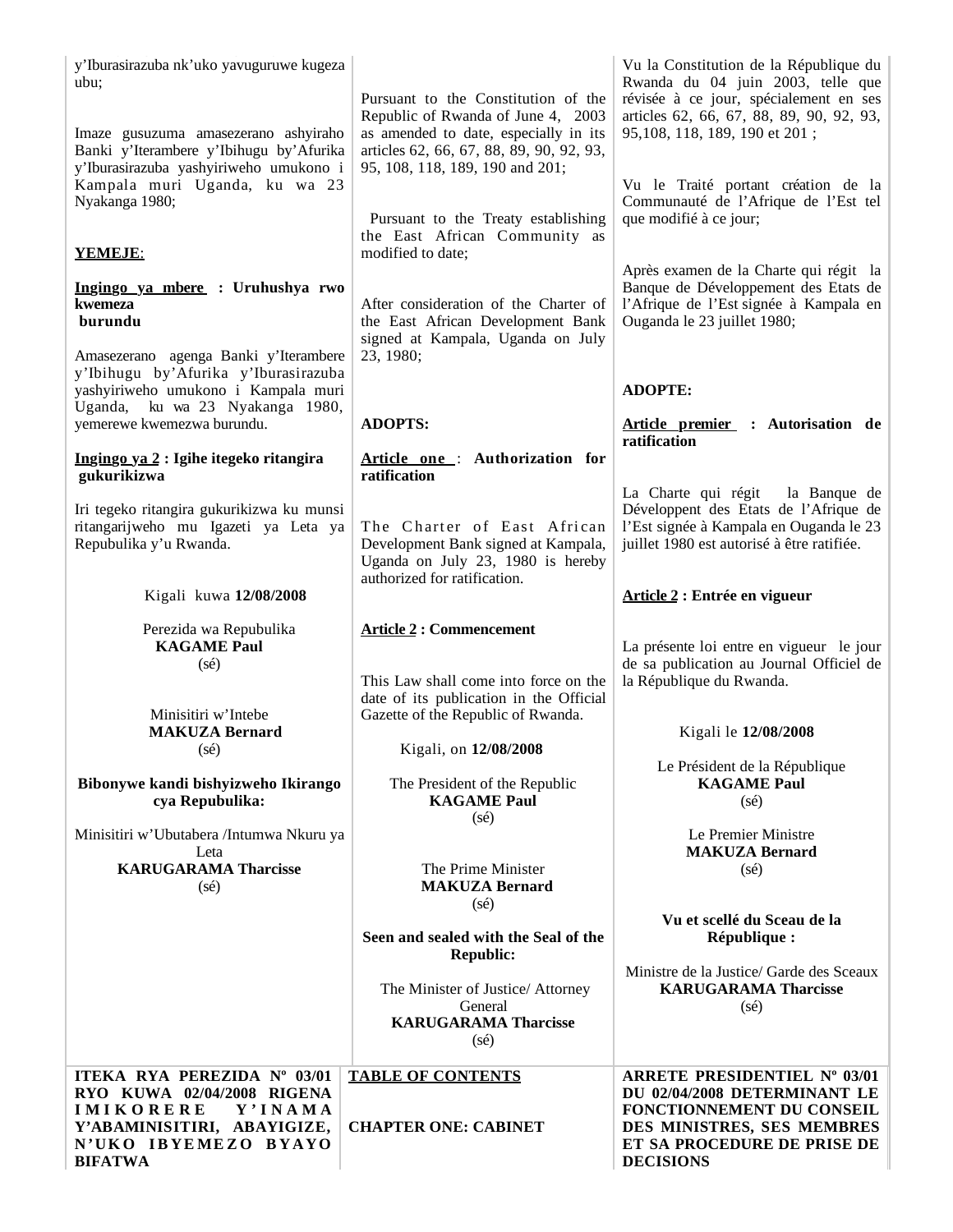|                                                                                         | Article One: Cabinet Members and<br>attendance                                              |                                                                                                                                      |
|-----------------------------------------------------------------------------------------|---------------------------------------------------------------------------------------------|--------------------------------------------------------------------------------------------------------------------------------------|
| <b>ISHAKIRO</b>                                                                         |                                                                                             | <b>TABLE DES MATIERES</b>                                                                                                            |
| UMUTWE WA MBERE: INAMA                                                                  | Article 2: Other people who must<br>attend Cabinet Meetings                                 | <b>CHAPITRE PREMIER: DU</b><br><b>CONSEIL DES MINISTRES</b>                                                                          |
| Y'ABAMINISITIRI                                                                         | <b>Article 3: Invitees</b>                                                                  |                                                                                                                                      |
| Ingingo ya mbere: Abagize Inama<br>y'Abaminisitiri n'ubwitabire bwayo                   | Article 4: Days when Cabinet<br>convenes                                                    | Article premier : Membres du conseil<br>des Ministres et présence aux<br>réunions                                                    |
| Ingingo ya 2: Abandi bagomba<br>kuba bari mu nama z'Abaministiri                        | <b>Article 5: Operation of Cabinet</b>                                                      | Article 2: Autres personnes devant<br>être présentes au Conseil des<br><b>Ministres</b>                                              |
| Ingingo ya 3: Abatumirwa                                                                | Article 6: Confidentiality of Cabinet                                                       | Article 3 : Invités                                                                                                                  |
| Ingingo ya 4: Iminsi Inama                                                              | <b>Proceedings</b>                                                                          |                                                                                                                                      |
| y'Abaminisitiri iteranaho<br>Ingingo ya 5: Imikorere y'Inama                            | Article 7: Ministerial Orders adopted<br>without consideration by Cabinet                   | Article 4: Jours de réunion du<br><b>Conseil des Ministres</b>                                                                       |
| y'Abaminisitiri                                                                         | <b>CHAPTER II : SECRETARIAT TO</b>                                                          | Article 5: Fonctionnement du Conseil<br>des Ministres                                                                                |
| Ingingo ya 6: Ibanga ry'ibivugirwa<br>mu nama                                           | <b>CABINET</b>                                                                              | Article 6: Secret des Délibérations                                                                                                  |
| Ingingo ya 7: Amateka<br>y'Abaminisitiri atabanza gusuzumwa<br>n'Inama y'Abaminisitiri  | Article 8 : Mandate and structure of<br>the Secretariat to Cabinet                          | Article 7 : Arrêtés ministériels adoptés<br>hors du Conseil des Ministres                                                            |
| <b>UMUTWE</b><br>W A<br>II:<br>UBUNYAMABANGA BW'INAMA                                   | SECTION ONE: THE HEAD OF<br>THE SECRETARIAT<br>T <sub>0</sub><br><b>CABINET</b>             | <b>CHAPITRE II : SECRETARIAT DU</b><br><b>CONSEIL DES MINISTRES</b>                                                                  |
| Y'ABAMINISITIRI                                                                         |                                                                                             | Article 8: Mission et structure du<br>Secrétariat du Conseil des Ministres                                                           |
| Ingingo ya 8 : Inshingano n'imiterere<br>y'Ubunyamabanga bw'Inama<br>y'Abaminisitiri    | Article 9: Minister in Prime Minister's<br><b>Office in charge of Cabinet Affairs;</b>      | <b>SECTION PREMIERE: DU CHEF</b><br>DU SECRETARIAT DU CONSEIL<br><b>DES MINISTRES</b>                                                |
| <b>ICYICIRO CYA MBERE: UKURIYE</b><br>UBUNYAMABANGA BW'INAMA                            | <b>Article 10: Responsibilities</b>                                                         |                                                                                                                                      |
| Y'ABAMINISITIRI                                                                         | the Secretariat to Cabinet                                                                  | Article 11: The Secretary General in   Article 9 : Ministre à la Primature<br>chargé des Affaires du Conseil des<br><b>Ministres</b> |
| Ingingo ya 9: Minisitiri muri<br>Primature ushinzwe Imirimo y'Inama<br>y'Abaminisitiri. | <b>SECTION 2: DEPARTMENTS IN</b><br>THE<br>SECRETARIAT TO<br><b>CABINET AND THEIR ROLES</b> | Article 10 : Responsabilités                                                                                                         |
|                                                                                         |                                                                                             | Article 11: Secrétaire Général au<br>Secrétariat du Conseil des Ministres                                                            |
| Ingingo ya 10: Inshingano                                                               | Article 12:<br>Departments in the<br><b>Secretariat to Cabinet</b>                          |                                                                                                                                      |
| Ingingo ya 11: Umunyamabanga<br>Mukuru mu Bunyamabanga<br>bw'Inama y'Abaminisitiri      | <b>Article 13: Role of Departments</b>                                                      | <b>SECTION</b><br>2:<br>L E S<br><b>DEPARTEMENTS</b><br>D U<br>SECRETARIAT DU CONSEIL DES                                            |
| ICYICIRO CYA 2: AMASHAMI                                                                | Article 14: Role of the Economic<br><b>Affairs Department</b>                               | MINISTRES ET LEURS MISSIONS                                                                                                          |
| Y'UBUNYAMABANGA BW'INAMA<br>Y ' A B A M I N I S I T I R I<br>N'INSHINGANO ZAYO          | Article 15: Role of the Social Affairs<br><b>Department</b>                                 | Article 12 : LES Départements du<br>Secrétariat du Conseil des Ministres                                                             |
| Ingingo ya 12: Amashami                                                                 |                                                                                             | Article 13 : Attributions des<br><b>Départements</b>                                                                                 |
| y'Ubunyamabanga bw'Inama<br>y'Abaminisitiri                                             | Article 16: Role of the Governance<br>and Legal Department                                  | Article 14 : Attribution du                                                                                                          |
| Ingingo ya 13: Inshingano<br>z'amashami                                                 | Article 17: Responsibilities of<br>the                                                      | Département chargé des Affaires<br><b>Economiques</b>                                                                                |
|                                                                                         | <b>Heads of each Department</b>                                                             | Article 15 : Attribution du                                                                                                          |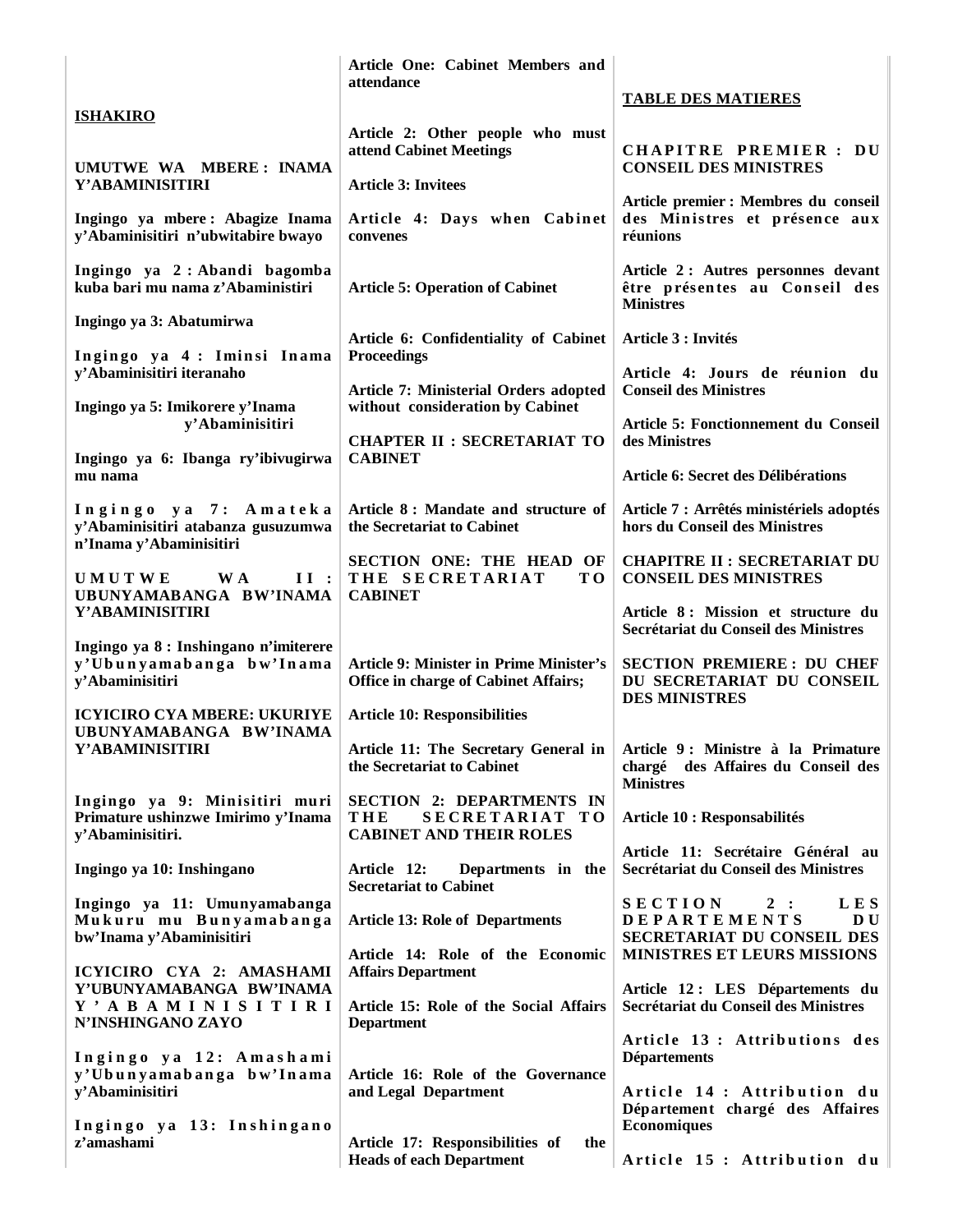| Ingingo ya 14: Inshingano z'Ishami<br>rishinzwe Ubukungu                                                                    | <b>SECTION 3: OFFICIAL GAZETTE</b>                                                                                          | Département chargée des Affaires<br><b>Sociales</b>                                                                               |
|-----------------------------------------------------------------------------------------------------------------------------|-----------------------------------------------------------------------------------------------------------------------------|-----------------------------------------------------------------------------------------------------------------------------------|
| Ingingo ya 15: Inshingano z'Ishami<br>rishinzwe imibereho myiza                                                             | Article 18: Functions of the Official<br><b>Gazette Department</b>                                                          | Article 16: Attribution du<br>Département chargée de la                                                                           |
| Ingingo ya 16: Inshingano z'Ishami<br>rishinzwe Imiyoborere n' Amategeko                                                    | <b>CHAPTER III: POLICY MAKING</b><br><b>PROCESS</b>                                                                         | Gouvernance et des Affaires<br><b>Juridiques</b>                                                                                  |
| Ingingo ya 17: Inshingano<br>z'Abayobozi ba buri Shami                                                                      | <b>Article 19: Standard Procedure</b>                                                                                       | Article 17: Attributions de chaque<br>Chef de chaque Département                                                                  |
| ICYICIRO CYA 3: IGAZETI YA                                                                                                  | <b>Article 20: Green Paper</b>                                                                                              | <b>SECTION 3 : JOURNAL OFFICIEL</b>                                                                                               |
| <b>LETA</b>                                                                                                                 | Article 21: Contents of the Green                                                                                           | Article 18 : Attributions du<br>Département du Journal Officiel                                                                   |
| Ingingo ya 18: Inshingano z'Ishami<br>ry'Igazeti ya Leta                                                                    | Paper                                                                                                                       | <b>CHAPITRE III: PROCESSUS DE</b><br><b>FORMULATION</b><br><b>DES</b>                                                             |
| UMUTWE WA III: UBURYO<br>POLITIKI ZITEGURWA                                                                                 | <b>Article 22: White Paper</b>                                                                                              | <b>POLITIQUES</b>                                                                                                                 |
| Ingingo ya 19: Inzira yemewe                                                                                                | Article 23: Contents of the White<br>Paper                                                                                  | Article 19 : Procédure de référence                                                                                               |
| Ingingo ya 20: "Green Paper"                                                                                                | or Exceptional<br>Article 24: Urgent<br>matters                                                                             | Article 20 : « Green Paper »                                                                                                      |
| Ingingo ya 21: Ibikubiye muri<br>"Green                                                                                     | <b>CHAPTER IV: IMPLEMENTATION</b>                                                                                           | Article 21: Contenu du « Green<br>$Paper \rightarrow$                                                                             |
| Paper"                                                                                                                      | OF CABINET DECISIONS                                                                                                        | Article 22: « White Paper »                                                                                                       |
| Ingingo ya 22: "White Paper"<br>Ingingo ya 23: Ibikubiye muri                                                               | Article 25: Overall coordination of<br>implementation                                                                       | Article 23: Contenu du « White<br>$Paper \rightarrow$                                                                             |
| "White Paper"<br>Ingingo ya 24: Ibibazo byihutirwa<br>cyangwa bidasanzwe                                                    | Article 26: The role of the Minister<br>initiating the policy                                                               | Article 24: Questions urgentes ou<br>exceptionnelles                                                                              |
| UMUTWE WA IV: ISHYIRWA MU<br>BIKORWA RY'IBYEMEZO BY'<br><b>INAMA Y'ABAMINISITIRI</b>                                        | Article 27: The Role of the Secretariat<br>to Cabinet<br>Article 28: Forum of the Secretaries   MINISTRES<br><b>General</b> | <b>CHAPITRE IV: EXECUTION DES</b><br>DECISIONS DU CONSEIL DES                                                                     |
| Ingingo ya 25: Guhuza ishyirwa mu<br>bikorwa muri rusange                                                                   | <b>CHAPTER V: FINAL PROVISIONS</b>                                                                                          | Article 25 : Coordination générale de<br>l'Exécution                                                                              |
| Ingingo ya 26: Uruhare rwa Minisitiri<br>wateguye politiki                                                                  | Article 29: Repealing of inconsistent<br>provisions                                                                         | Article 26: Le rôle du Ministre<br>promoteur                                                                                      |
| Ingingo ya 27: Uruhare<br>rw'Ubunyamabanga bw'Inama<br>y'Abaminisitiri<br>Ingingo ya 28: Ihuriro<br>ry'Abanyamabanga Bakuru | Article 30: Authorities responsible for<br>implementing this Order<br><b>Article 31: Commencement</b>                       | Article 27: Le rôle du Secrétariat du<br><b>Conseil des Ministres</b><br>Article 28 : Forum des<br><b>Secrétaires</b><br>Généraux |
| UMUTWE WA V: INGINGO                                                                                                        |                                                                                                                             |                                                                                                                                   |
| <b>ZISOZA</b>                                                                                                               |                                                                                                                             | CHAPITRE V: DISPOSITIONS<br><b>FINALES</b>                                                                                        |
| Ingingo ya 29: Ivanwaho ry'ingingo<br>zinyuranyije n'iri teka                                                               |                                                                                                                             | <b>Article 29 : Disposition abrogatoire</b>                                                                                       |
| Ingingo ya 30: Abashinzwe<br>kubahiriza iri teka                                                                            | PRESIDENTIAL ORDER Nº03/01                                                                                                  | Article 30 : Autorités chargées de<br>l'exécution du présent arrêté                                                               |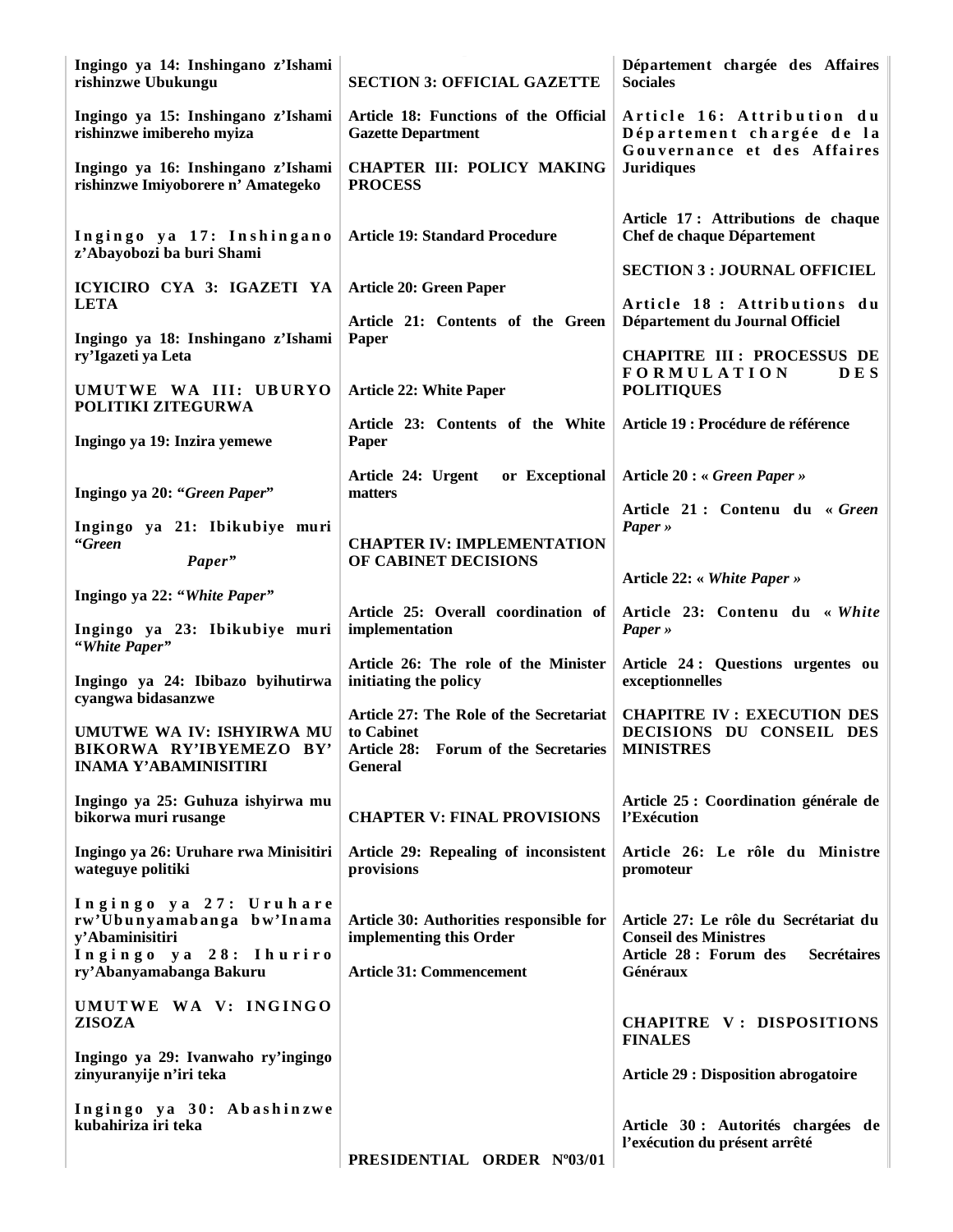| Ingingo ya 31: Igihe iteka ritangira<br>gukurikizwa                                                                                                                               | OF 02/04/2008 DETERMINING THE<br>FUNCTIONING OF CABINET, ITS<br><b>MEMBERSHIP AND PROCEDURE</b><br><b>FOR DECISION MAKING</b>                                                        | Article 31 : Entrée en vigueur                                                                                                                                                                                                                               |
|-----------------------------------------------------------------------------------------------------------------------------------------------------------------------------------|--------------------------------------------------------------------------------------------------------------------------------------------------------------------------------------|--------------------------------------------------------------------------------------------------------------------------------------------------------------------------------------------------------------------------------------------------------------|
|                                                                                                                                                                                   | We, KAGAME Paul,<br>President of the Republic;                                                                                                                                       |                                                                                                                                                                                                                                                              |
| ITEKA RYA PEREZIDA Nº 03/01<br>RYO KUWA02/04/2008 RIGENA<br><b>IMIKORERE</b><br>Y'INAMA                                                                                           | Pursuant to the Constitution of the<br>Republic of Rwanda of June 4, 2003, as<br>amended to date, especially in Articles<br>112, 116, 117, 118, 120, 121 and 201;                    | ARRETE PRESIDENTIEL Nº 03/01<br>DU 02/04/2008 DETERMINANT LE<br>FONCTIONNEMENT DU CONSEIL<br>DES MINISTRES, SES MEMBRES                                                                                                                                      |
| Y'ABAMINISITIRI, ABAYIGIZE,<br>N'UKO IFATA IBYEMEZO                                                                                                                               | After consideration and approval by the<br>Cabinet in its session of 28/01/2008;                                                                                                     | ET SA PROCEDURE DE PRISE DE<br><b>DECISIONS</b>                                                                                                                                                                                                              |
| Twebwe, KAGAME Paul,<br>Perezida wa Repubulika;                                                                                                                                   | <b>HAVE ORDERED AND HEREBY</b><br><b>ORDER:</b>                                                                                                                                      | <b>Nous, KAGAME Paul,</b><br>Président de la République;                                                                                                                                                                                                     |
| Dushingiye ku Itegeko Nshinga rya<br>Repubulika y'u Rwanda ryo ku wa 04                                                                                                           | <b>CHAPTER ONE: CABINET</b>                                                                                                                                                          | Vu la Constitution de la République du<br>Rwanda du 04 juin 2003 telle que<br>révisée à ce jour, spécialement en ses                                                                                                                                         |
| Kamena 2003, nk' uko ryavuguruwe<br>kugeza ubu, cyane cyane mu ngingo<br>zaryo, iya 112, iya 116, iya 117, iya<br>118, iya 120, iya 121 n'iya 201;                                | Article One: Cabinet Members and<br>attendance                                                                                                                                       | articles 112, 116, 117, 118, 120, 121, et<br>201;                                                                                                                                                                                                            |
| Inama y'Abaminisitiri yateranye ku wa<br>28/01/2008, imaze kubisuzuma no<br>kubyemeza;                                                                                            | Cabinet shall comprise of the Prime<br>Minister, Ministers, Ministers of State<br>and other persons as determined by the<br>President of the Republic when deemed                    | Après examen et adoption par le Conseil<br>des Ministres, en sa séance du<br>28/01/2008;                                                                                                                                                                     |
| <b>TWATEGETSE KANDI</b>                                                                                                                                                           | necessary.                                                                                                                                                                           | <b>AVONS ARRETE ET ARRETONS:</b>                                                                                                                                                                                                                             |
| <b>DUTEGETSE:</b>                                                                                                                                                                 | The Prime Minister shall chair Cabinet<br>meetings; however, the President chairs<br>when in attendance.                                                                             | <b>CHAPITRE PREMIER : DU</b><br><b>CONSEIL DES MINISTRES</b>                                                                                                                                                                                                 |
| UMUTWE WA MBERE: INAMA<br>Y'ABAMINISITIRI                                                                                                                                         |                                                                                                                                                                                      | Article premier : Membres du Conseil<br>des Ministres et présence aux                                                                                                                                                                                        |
| Ingingo ya mbere: Abagize Inama<br>y'Abaminisitiri n'ubwitabire bwayo                                                                                                             | Except in the event of serious illness or<br>when away in the course of Government                                                                                                   | réunions                                                                                                                                                                                                                                                     |
| Inama y'Abaminisitiri igizwe na<br>Minisitiri w'Intebe, Abaminisitiri,<br>Abanyamabanga ba Leta, n'abandi<br>bashobora kugenwa na Perezida wa<br>Repubulika igihe bibaye ngombwa. | duty, each Cabinet member shall attend<br>its meetings. If unable to attend, one<br>shall first seek permission from the<br>President of the Republic through the<br>Prime Minister. | Le Conseil des Ministres comprend le<br>Premier Ministre, les Ministres, les<br>Secrétaires d'Etat et d'autres membres<br>qui pourraient être déterminés, le cas<br>échéant, par le Président de la<br>République.<br>Le Premier Ministre préside le Conseil |
| Minisitiri w'Intebe ayobora Inama<br>y'Abaminisitiri, icyakora iyo Perezida<br>wa Repubulika yayijemo niwe<br>uyiyobora.                                                          | Article 2: Other people who must<br>attend Cabinet Meetings                                                                                                                          | des Ministres, toutefois, lorsque le<br>Président de la République est présent,<br>celui-ci en assure la présidence.                                                                                                                                         |
|                                                                                                                                                                                   | Other persons who must attend Cabinet<br>Meetings are:                                                                                                                               | Chaque membre du Conseil des<br>Ministres doit assister aux réunions du                                                                                                                                                                                      |
| Ugize Inama y'Abaminisitiri wese<br>agomba kwitabira inama zayo. Kubura<br>mu nama byemerwa<br>iyo hari impamvu nko kuba umuntu                                                   | (1)<br>The Director of Cabinet in the<br>Office of the President;                                                                                                                    | Conseil des Ministres. Des exceptions<br>sont permises dans des circonstances très<br>limitées telles qu'une maladie grave ou<br>des missions officielles. Dans chacun de                                                                                    |
| arwaye bikomeye cyangwa se ari mu<br>butumwa bwa Leta. Icyo gihe,<br>utabonetse agomba kubanza kubisabira                                                                         | (2)<br>The Secretary General in the<br>Secretariat to Cabinet                                                                                                                        | ces cas, une autorisation préalable par le<br>Président de la République en passant<br>par le Premier Ministre est nécessaire.                                                                                                                               |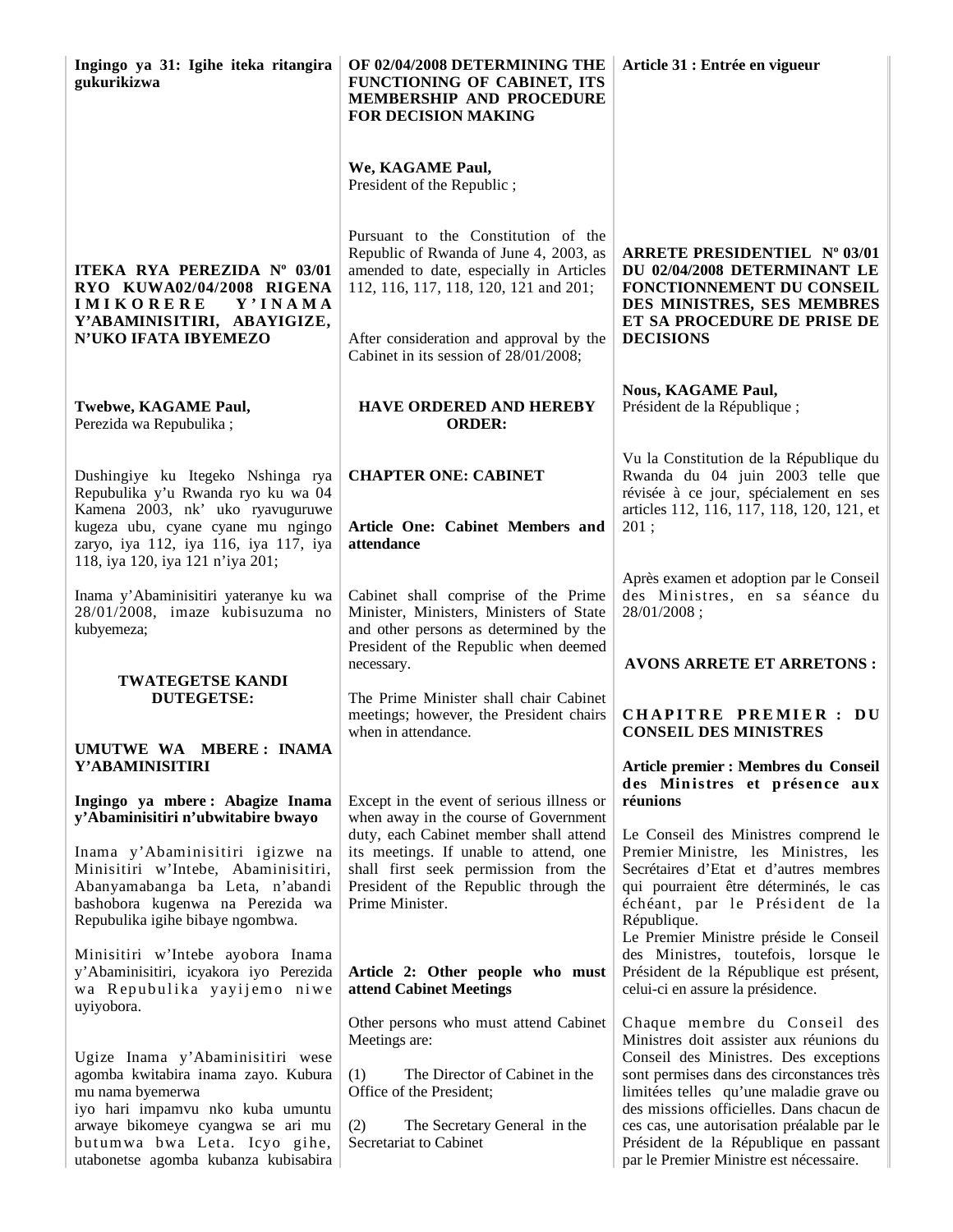| uruhushya rwa Perezida wa Repubulika,                                                                                                                                                              | Cabinet Minutes takers;<br>(3)                                                                                             |                                                                                                                                                                                                                                      |
|----------------------------------------------------------------------------------------------------------------------------------------------------------------------------------------------------|----------------------------------------------------------------------------------------------------------------------------|--------------------------------------------------------------------------------------------------------------------------------------------------------------------------------------------------------------------------------------|
| abicishije kuri Minisitiri w'intebe.                                                                                                                                                               | <b>Article 3: Invitees</b>                                                                                                 | Article 2: Autres personnes devant<br>être présentes au Conseil des<br><b>Ministres</b>                                                                                                                                              |
| Ingingo ya 2: Abandi bagomba<br>kuba bari mu Nama z'Abaministiri                                                                                                                                   | Depending on particular circumstances,<br>it may be deemed necessary to invite                                             | Les autres personnes qui doivent être                                                                                                                                                                                                |
| Abandi bagomba kuba bari mu Nama<br>z'Abaminisitiri, ni aba bakurikira :                                                                                                                           | specific individuals to Cabinet meetings<br>to give guidance on a specific subject on<br>the agenda.                       | présentes au Conseil des Ministres<br>sont les suivantes :<br>Le Directeur de Cabinet à la<br>(1)<br>Présidence;                                                                                                                     |
| Umuyobozi w'Ibiro bya<br>(1)<br>Nyakubahwa Perezida wa Repubulika;                                                                                                                                 | Article 4: Days when Cabinet<br>convenes                                                                                   | Le Secrétaire Général du<br>(2)                                                                                                                                                                                                      |
| Umunyamabanga Mukuru<br>(2)<br>w'Ubunyamabanga bw'Inama                                                                                                                                            |                                                                                                                            | Secrétariat du Conseil des Ministres;                                                                                                                                                                                                |
| y'Abaminisitiri;<br>Abanditsi b'Inama<br>(3)<br>y'Abaminisitiri                                                                                                                                    | Cabinet shall convene once every<br>fortnight on a Wednesday. However,<br>Cabinet may convene on any other day             | (3)<br>Rapporteurs du Conseil des<br>Ministres                                                                                                                                                                                       |
| Ingingo ya 3: Abatumirwa                                                                                                                                                                           | of the week for an extraordinary session<br>when need arises.                                                              | <b>Article 3 : Invités</b>                                                                                                                                                                                                           |
| Bitewe n'impamvu runaka, bishora kuba<br>ngombwa ko hatumirwa abandi Bantu<br>kugira ngo bagire icyo bungura Inama<br>y'Abaminisitiri ku bibazo byihariye biri<br>ku murongo w'ibyigwa.            | <b>Article 5: Operation of Cabinet</b><br>Cabinet shall operate on a collective<br>responsibility                          | Dans des circonstances particulières, il<br>peut s'avérer nécessaire que d'autres<br>personnes soient invitées pour être<br>consultées par le Conseil des Ministres<br>sur des questions spécifiques inscrites à<br>l'ordre du jour. |
| Ingingo ya 4: Iminsi Inama<br>y'Abaminisitiri iteranaho                                                                                                                                            | basis.                                                                                                                     | Article 4: Jours de réunion du<br><b>Conseil des Ministres</b>                                                                                                                                                                       |
| Inama y'Abaminisitiri iterana rimwe mu<br>byumweru bibiri, ku wa gatatu. Inama<br>y'Abaminisitiri ishobora guterana ku<br>wundi munsi uwo ari wo wose, mu<br>nama idasanzwe, igihe bibaye ngombwa. | Cabinet decisions shall be reached on a<br>consensus basis.<br>Article 6: Confidentiality of Cabinet<br><b>Proceedings</b> | Le Conseil des Ministres se réunit une<br>fois toutes les deux semaines, les<br>mercredis. Le Conseil des Ministres<br>peut, le cas échéant,<br>être convoqué<br>n'importe quel autre jour, à une séance<br>extraordinaire.          |
| Ingingo ya 5: Imikorere y'Inama<br>y'Abaminisitiri                                                                                                                                                 | Cabinet proceedings and debates shall<br>strictly be confidential.                                                         | Article 5: Fonctionnement du Conseil<br>des Ministres                                                                                                                                                                                |
| Inama y'Abaminisitiri igendera ku ihame<br>ry'uko                                                                                                                                                  | Cabinet decisions meant for public<br>consumption are published by the<br>Secretariat to Cabinet.                          | Le Conseil des Ministres fonctionne sur<br>base du principe de la solidarité<br>gouvernementale.                                                                                                                                     |
| abayigize bagomba gukorera hamwe.                                                                                                                                                                  | <b>Article 7: Ministerial Orders adopted</b>                                                                               |                                                                                                                                                                                                                                      |
| Ibyemezo byayo bifatwa ku bwumvikane<br>bwa bose.                                                                                                                                                  | without consideration by Cabinet                                                                                           | Les décisions du Conseil des Ministres<br>sont adoptées par consensus.                                                                                                                                                               |
|                                                                                                                                                                                                    | Ministerial Orders adopted without<br>Cabinet consideration shall be signed by                                             | Article 6: Secret des Délibérations                                                                                                                                                                                                  |
| Ingingo ya 6: Ibanga ry'ibivugirwa<br>mu nama                                                                                                                                                      | the Minister having mandate of the<br>activity covered by that Order after<br>consultation with the Prime Minister. A      | Les délibérations et débats du Conseil<br>des Ministres sont strictement                                                                                                                                                             |
| Ibivugirwa mu Nama y'Abaminisitiri<br>n'uko impaka zagenze ni ibanga<br>rikomeye.                                                                                                                  | Presidential Order shall determine the<br>Ministerial orders which are adopted<br>without consideration by the Cabinet.    | confidentiels.<br>Les décisions destinées au public sont                                                                                                                                                                             |
| Ibyemezo by'Inama y'Abaminisitiri<br>bigenewe gutangazwa bishyirwa                                                                                                                                 | <b>CHAPTER II : SECRETARIAT TO</b><br><b>CABINET</b>                                                                       | publiées par le Secrétariat du Conseil<br>des Ministres.                                                                                                                                                                             |
| ahagaragara n'Ubunyamabanga bw'Inama<br>y'Abaminisitiri.                                                                                                                                           |                                                                                                                            | Article 7 : Arrêtés ministériels adoptés<br>hors du Conseil des Ministres                                                                                                                                                            |
| Ingingo ya 7: Amateka                                                                                                                                                                              | Article 8: Mandate and structure of<br>the Secretariat to Cabinet                                                          | Les arrêtés ministériels qui ne sont pas                                                                                                                                                                                             |
| y'Abaminisitiri atabanza gusuzumwa<br>n'Inama y'Abaminisitiri                                                                                                                                      | The Secretariat to Cabinet shall be<br>responsible for the effective and efficient                                         | adoptés par le Conseil des Ministres<br>sont signés par le Ministre promoteur                                                                                                                                                        |

è l'article de l'article de l'article de l'article de l'article de l'article de l'article de l'article de l'ar<br>L'article de l'article de l'article de l'article de l'article de l'article de l'article de l'article de l'arti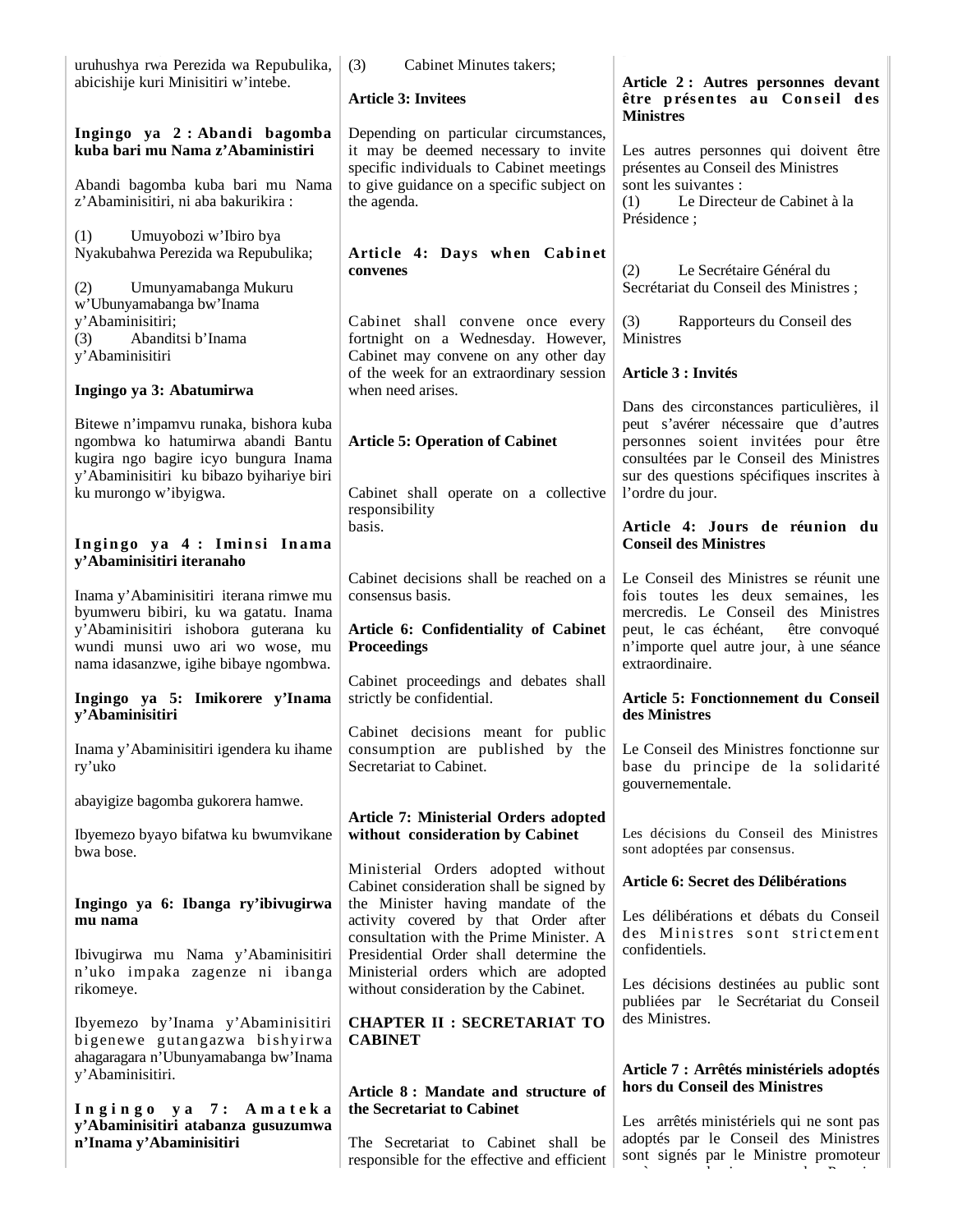| Amateka y'Abaminisitiri atanyuzwa mu<br>Nama y'Abaminisitiri ashyirwaho<br>umukono na Minisitiri bireba amaze<br>kubijyaho inama na Minisitiri w'Intebe.<br>Iteka rya Perezida rigena Amateka<br>y'Abaminisitiri yemezwa atanyuze mu<br>Nama y'Abaminisitiri.                                                                 | running of the Cabinet process as<br>provided for in this Order.<br>The Secretariat to Cabinet shall have the<br>following organizational structure:<br>The Minister in the Prime<br>1.                                                                                                                                                                          | après consultation avec le Premier<br>Ministre. Un Arrête du Président<br>détermine les arrêtés ministériels qui ne<br>sont pas pris en Conseil des Ministres.<br><b>CHAPITRE II : SECRETARIAT DU</b><br><b>CONSEIL DES MINISTRES</b>                                                                                                                                                                            |
|-------------------------------------------------------------------------------------------------------------------------------------------------------------------------------------------------------------------------------------------------------------------------------------------------------------------------------|------------------------------------------------------------------------------------------------------------------------------------------------------------------------------------------------------------------------------------------------------------------------------------------------------------------------------------------------------------------|------------------------------------------------------------------------------------------------------------------------------------------------------------------------------------------------------------------------------------------------------------------------------------------------------------------------------------------------------------------------------------------------------------------|
| <b>UMUTWE</b><br><b>WA</b><br>II:<br>UBUNYAMABANGA BW'INAMA<br>Y'ABAMINISITIRI<br>Ingingo ya 8: Inshingano n'<br>imiterere y'Ubunyamabanga<br>bw'Inama y'Abaminisitiri<br>Ubunyamabanga bw' Inama<br>y'Abaminisitiri bushinzwe imigendekere<br>neza y'imirimo y'Inama<br>y'Abaminisitiri, nkuko biteganyije muri<br>iri teka. | Minister's Office in charge of Cabinet<br>Affairs<br>The Secretary General in the<br>2.<br>Secretariat to Cabinet;<br>3.<br>Economic, Social Affairs, and<br>Governance and Legal Affairs<br>Departments;<br>4.<br>The Official Gazette of the<br>Republic of Rwanda.<br>SECTION ONE: THE HEAD OF<br>THE SECRETARIAT<br>TO <sub>1</sub>                          | Article 8: Mission et structure du<br>Secrétariat du Conseil des Ministres<br>Le Secrétariat du Conseil des Ministres<br>est responsable du déroulement efficace<br>et efficient du processus du Conseil des<br>Ministres, comme indiqué dans le<br>présent arrêté.<br>La structure organisationnelle du<br>Secrétariat du Conseil des Ministres se<br>présente comme suit :<br>Le Ministre à la Primature<br>1. |
| Imbonerahamwe y' imirimo y'<br>Ubunyamabanga bw' Inama y'<br>Abaminisitiri iteye itya:<br>Minisitiri muri Primature<br>1.<br>ushinzwe Imirimo y'Inama<br>y'Abaminisitiri;<br>Umunyamabanga Mukuru mu<br>2.<br>Bunyamabanga bw'Inama                                                                                           | <b>CABINET</b><br>Article 9: Minister in the Prime<br>Minister's Office in charge of Cabinet<br><b>Affairs</b><br>The Secretariat to Cabinet shall be<br>headed by the Minister in the Prime<br>Minister's Office in charge of the<br>Cabinet Affairs.                                                                                                           | chargé des Affaires du Conseil des<br>Ministres;<br>Le Secrétaire Général au<br>2.<br>Secrétariat du Conseil des Ministres;<br>3.<br>Les Départements Economique,<br>Sociale, et Gouvernance et Affaires<br>Juridiques;<br>Journal Officiel de la<br>4.<br>République du Rwanda.                                                                                                                                 |
| y'Abaministiri;<br>Amashami ashinzwe ibyerekeye<br>3.<br>ubukungu, imibereho myiza y'abaturage,<br>n'imiyoborere n'amategeko;<br>Igazeti ya Leta ya Repubulika<br>4.<br>y'u Rwanda.                                                                                                                                           | <b>Article 10: Responsibilities</b><br>The Minister in charge of the Cabinet<br>Affairs shall have the following<br>responsibilities:                                                                                                                                                                                                                            | <b>SECTION PREMIERE: DU CHEF</b><br>DU SECRETARIAT DU CONSEIL<br><b>DES MINISTRES</b><br>Article 9: Ministre à la Primature                                                                                                                                                                                                                                                                                      |
| <b>ICYICIRO CYA MBERE: UKURIYE</b><br>UBUNYAMABANGA BW'INAMA<br>Y'ABAMINISITIRI<br>Ingingo ya 9: Minisitiri muri<br>Primature ushinzwe Imirimo y'Inama<br>y'Abaminisitiri                                                                                                                                                     | Ensure good preparation of<br>1)<br>Cabinet meetings and that, in particular,<br>all supporting and working documents<br>are in place and of high quality;<br>2)<br>based on the progress of<br>preparation of cabinet meetings, to<br>advise the Prime Minister on the                                                                                          | chargé des Affaires du Conseil des<br><b>Ministres</b><br>Le Secrétariat du Conseil des Ministres<br>est dirigé par le Ministre à la Primature<br>chargé des Affaires du Conseil des<br>Ministres.                                                                                                                                                                                                               |
| Ubunyamabanga bw'Inama<br>y'Abaminisitiri bukuriwe na Minisitiri<br>muri Primature ushinzwe Imirimo<br>y'Inama y'Abaminisitiri.<br>Ingingo ya 10: Inshingano<br>Minisitiri ufite Imirimo y'Inama<br>y'Abaminisitiri mu nshingano ze afite<br>inshingano zikurikira:                                                           | appropriate topics to put on the agenda<br>of Cabinet;<br>based on the status of<br>3)<br>implementation of the vision, policies<br>and priorities for the country as<br>determined by the President of the<br>Republic, to outline in time critical<br>issues that require further consideration<br>of Cabinet and to advice the Prime<br>Minister accordingly; | Article 10 : Responsabilités<br>Le Ministre ayant les Affaires du<br>Conseil des Ministres dans ses<br>attributions a les responsabilités<br>suivantes :<br>1)<br>s'assurer de la bonne<br>préparation des réunions du Conseil des<br>Ministres, en particulier la disponibilité<br>et la qualité des documents de travail;                                                                                      |
| kumenya imitegurire myiza<br>1)<br>y'Inama y'Abaminisitiri by'umwihariko                                                                                                                                                                                                                                                      | 4)<br>to prepare a record of the                                                                                                                                                                                                                                                                                                                                 | sur base de l'évolution des<br>2)<br>travaux de préparation du Conseil des<br>Ministres, conseiller le Premier                                                                                                                                                                                                                                                                                                   |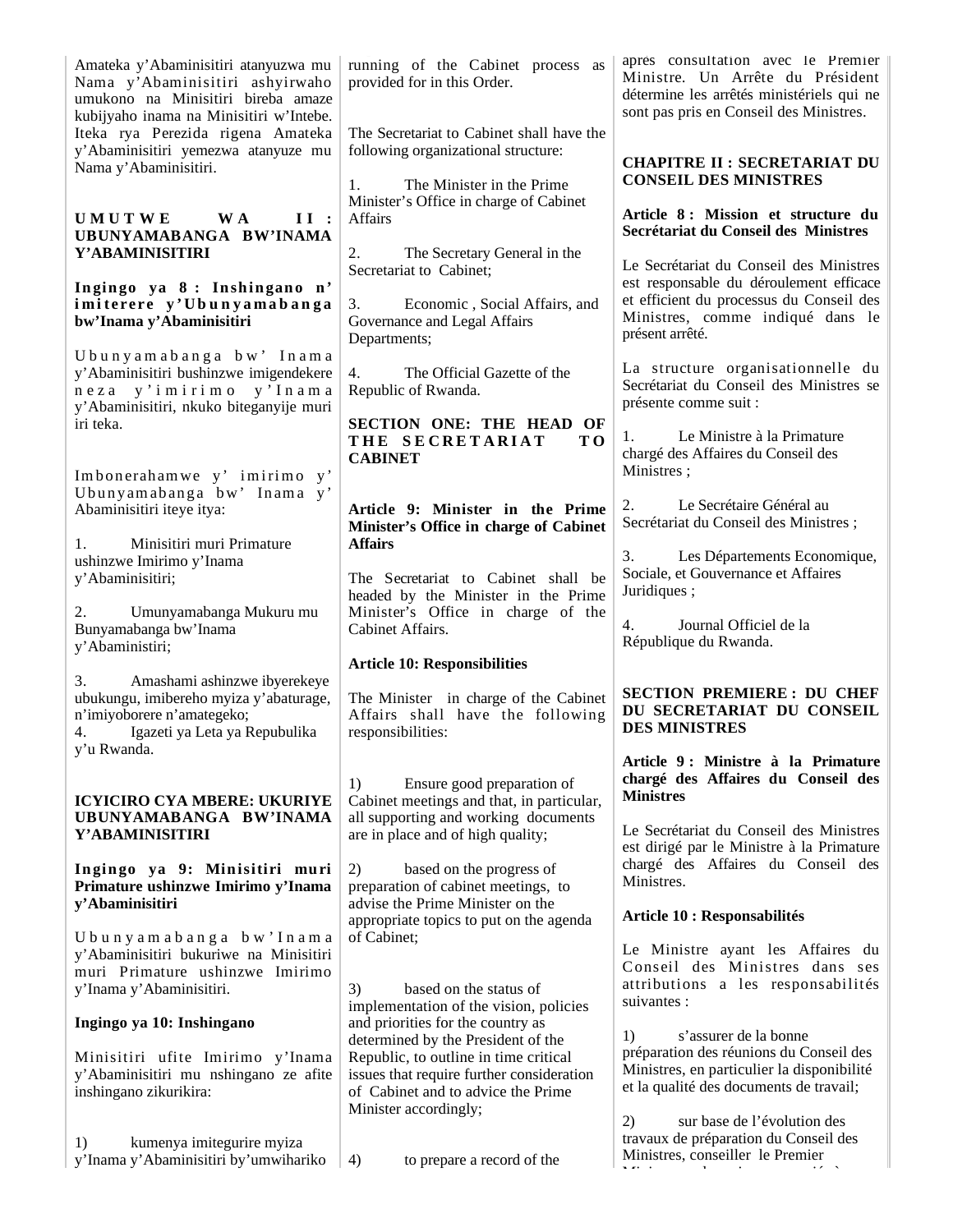ko inyandiko zifashishwa mu Nama y'Abaminisitiri zihari kandi ziteguye neza.

2) akurikije aho imyiteguro y'Inama y'Abaminisitiri igeze, kugira inama Minisitiri w'Intebe ku byashyirwa ku rutonde rw 'ibizigwa n'inama y'Abaminisitiri;

3) akurikije ishyirwa mu bikorwa ry'icyerekezo, politiki n'ibyihutirwa mu gihugu nk'uko byerekanwa na Perezida wa Repubulika, kugaragaza hakiri kare ibibazo biremereye

 bisaba ko Inama y'Abaminisitiri yabiganiraho

 mu gihe kiri imbere, no kubigiraho inama

Minisitiri w'Intebe;

4) gukora inyandikomvugo y'ibyasuzumwe n'Inama y'Abaminisitiri no kuyigeza ku bayobozi bireba imaze kwemezwa n'Inama y'Abaminisitiri; 5) gushyiraho uburyo buboneye bwo kubika inyandiko z'Inama y'Abaminisitiri no gutuma uzikeneye azigeraho;

6) Kugenzura ko inyandiko z'ibyemezo by'Inama y'Abaminisitiri zuzuje ibi bikurikira:

a) kuba zivuga ukuri kw'ibyaganiriwe; b) kuba ari ngufiya ariko zikubiyemo byose; c) kuba zanditse neza kandi zisobanutse, kandi; d) zerekana inzira zanyurwamo mu gushyira mu bikorwa ibyemezo by'Inama yAbaminisitiri;

#### **Ingingo ya 11: Umunyamabanga Mu k u ru m u B u n y a m a b a n g a bw'Inama y'Abaminisitiri**

Minisitiri muri Primature ushinzwe Imirimo y'Inama y'Abaminisitiri yunganirwa n'Umunyamabanga Mukuru umufasha mu mirimo ye.

Umunyamabanga Mukuru mu B u n y a m a b a n g a b w ' I n a m a y'Abaminisitiri ahuza ibikorwa by'abanditsi b'Inama y'Abaminisitiri kandi agatangariza abaturage ibyemezo by'Inama y'Abaminisitiri;

U munyamabanga Mukuru mu Bunyamabanga Bukuru bw'Inama y'Abaminisitiri akurikirana kandi agahuza ibikorwa by'amashami

discussions of the Cabinet and avail it to the concerned authorities when it has been approved;

5) to put in place an efficient information system for the storage and access of all Cabinet documents;

6) ensure that written Cabinet decisions reflect the following characteristics:

- a) truthful to the discussions;
- b) concise but complete;
- c) well written and readable, and;

d) indicating how Cabinet decisions shall be implemented.

#### **Article 11: The Secretary General in the Secretariat to Cabinet**

The Minister in the Prime Minister's Office in charge of Cabinet Affairs shall be assisted by the Secretary General in the performance of his/her duties.

The Secretary General in the Secretariat to Cabinet shall coordinate the activities of Cabinet Minutes takers and avail Cabinet decisions to the public;

The Secretary General in the Secretariat to Cabinet supervises and coordinates the activities of the Departments of the Secretariat to Cabinet as well as those of the Official Gazette of the Republic of Rwanda.

#### **SECTION 2: DEPARTMENTS IN T H E S E C R E T A R I A T T O CABINET AND THEIR ROLES**

#### **Article 12: Departments in the Secretariat to Cabinet**

The Secretariat to Cabinet shall have the following three Departments:

- (1) Economic Affairs Department;
- (2) Social Affairs Department

(3) Governance and Legal Affairs Department

Ministre sur les sujets appropriés à mettre à l'ordre du jour du Conseil des Ministres ;

3) sur base de la mise en œuvre de la vision, des politiques et priorités du pays telles dégagées par le Président de la République, faire ressortir en avance les problèmes majeurs devant être examinés prochainement par le Conseil des Ministres et conseiller le Premier Ministre en conséquence ;

4) préparer le procès-verbal des discussions du Conseil des Ministres, et le transmettre aux autorités concernées dès son adoption par le Conseil des Ministres ;

5) mettre en place un système d'information efficace pour la conservation et l'accès aux documents du Conseil des Ministres;

6) s'assurer que les procès-verbaux du Conseil des Ministres reflètent les caractéristiques suivantes :

- a) conformes aux discussions; b) concis et complets ;
- c) bien structurés et facile à lire, et ;
- e) précis quant aux voies d'exécution des décisions du Conseil des Ministres.

## **Article 11: Le Secrétaire Général au Secrétariat du Conseil des Ministres**

Dans l'exercice de ses responsabilités, le Ministre à la Primature chargé des Affaires du Conseil des Ministres est assisté par un Secrétaire Général.

Le Secrétaire Général au Secrétariat du Conseil des Ministres coordonne le travail des secrétaires du Conseil des Ministres et informe le public des décisions du Conseil des Ministres ;

Le Secrétaire Général au Secrétariat du Conseil des Ministres supervise et coordonne les activités des Départements du Secrétariat et ainsi celles du Journal Officiel de la République du Rwanda.

 $S = S = S + S + I$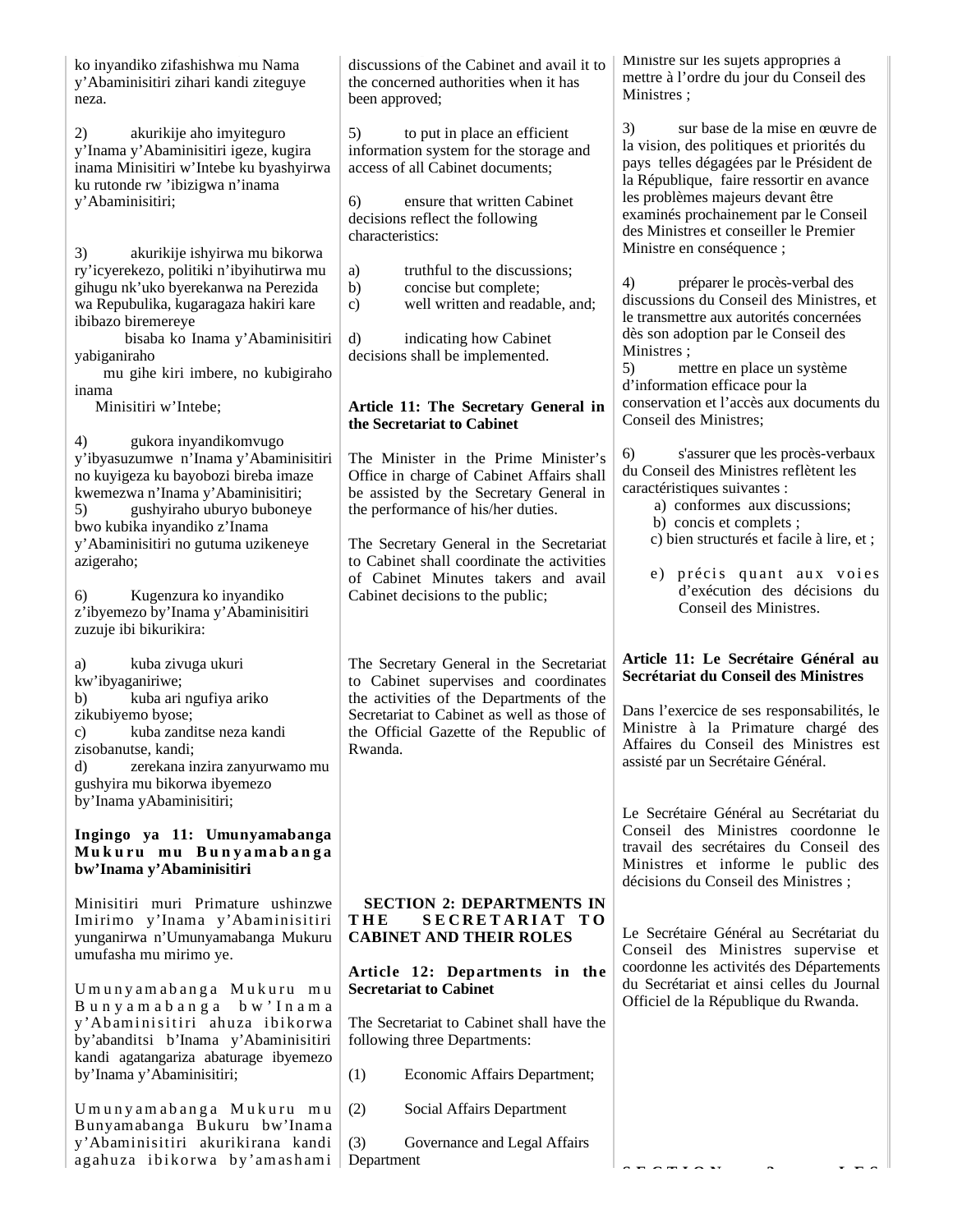| y'imirimo agize Ubunyamabanga<br>bw'Inama y'Abaminisitiri n'iby'Igazeti<br>ya Leta ya Repubulika y'u Rwanda.                                                                                                                                                                                                                                                                                                                            | <b>Article 13: Role of Departments</b><br>Departments shall provide both technical<br>and professional support to the<br>Secretariat to Cabinet as well as assist<br>the Prime Minister in his or her duties.                                                                                                                                                                                                                                                                                              | 2:<br>SECTION<br>LES.<br><b>DEPARTEMENTS</b><br>D U<br>SECRETARIAT DU CONSEIL DES<br><b>MINISTRES</b><br>ET LEURS<br><b>ATTRIBUTIONS</b><br>Article 12 : Les Départements du<br>Secrétariat du Conseil des Ministres                                                                                                                                                                                                                                                                                                |
|-----------------------------------------------------------------------------------------------------------------------------------------------------------------------------------------------------------------------------------------------------------------------------------------------------------------------------------------------------------------------------------------------------------------------------------------|------------------------------------------------------------------------------------------------------------------------------------------------------------------------------------------------------------------------------------------------------------------------------------------------------------------------------------------------------------------------------------------------------------------------------------------------------------------------------------------------------------|---------------------------------------------------------------------------------------------------------------------------------------------------------------------------------------------------------------------------------------------------------------------------------------------------------------------------------------------------------------------------------------------------------------------------------------------------------------------------------------------------------------------|
|                                                                                                                                                                                                                                                                                                                                                                                                                                         | Article 14: Role of the Economic<br><b>Affairs Department</b>                                                                                                                                                                                                                                                                                                                                                                                                                                              | Le Secrétariat du Conseil des Ministres<br>compte trois Départements suivantes :                                                                                                                                                                                                                                                                                                                                                                                                                                    |
| ICYICIRO CYA 2: AMASHAMI<br>Y'UBUNYAMABANGA BW'INAMA<br>Y ' A B A M I N I S I T I R I<br>N'INSHINGANO ZAYO<br>Ingingo ya 12: Amashami y'imirimo<br>y'Ubunyamabanga bw'Inama                                                                                                                                                                                                                                                             | The Economic Department shall be in<br>charge of matters from Ministries with<br>economic related activities in their<br>mandate and such include:<br>Trade<br>$\overline{\phantom{a}}$                                                                                                                                                                                                                                                                                                                    | le Département des Affaires<br>(1)<br>Economiques ;<br>le Département des Affaires<br>(2)<br>Sociales ;<br>(3)<br>le Département de la<br>Gouvernance et des Affaires Juridiques.                                                                                                                                                                                                                                                                                                                                   |
| y'Abaminisitiri<br>Ubunyamabanga bw'Inama<br>y'Abaminisitiri<br>bufite amashami atatu akurikira:<br>Ishami rishinzwe<br>(1)<br>iby'Ubukungu;<br>Ishami rishinzwe Imibereho<br>(2)                                                                                                                                                                                                                                                       | Investment promotion<br>$\overline{\phantom{a}}$<br>Planning<br>$\blacksquare$<br>Finance<br>Rural development<br>$\overline{\phantom{a}}$<br>Environment<br>$\overline{\phantom{a}}$<br>Labour<br>$\overline{\phantom{a}}$<br>Information and<br><b>Communication Technology</b><br>Infrastructure                                                                                                                                                                                                        | Article 13: Attributions des<br><b>Departements</b><br>Les Departements fournissent l'appui<br>technique et professionnel au Secrétariat<br>de Conseil des Ministres ainsi qu'au<br>Premier Ministre dans ses<br>responsabilités.                                                                                                                                                                                                                                                                                   |
| Myiza y'abaturage;<br>Ishami rishinzwe Imiyoborere<br>(3)<br>n'Amategeko.                                                                                                                                                                                                                                                                                                                                                               | Article 15: Role of the Social Affairs<br><b>Department</b>                                                                                                                                                                                                                                                                                                                                                                                                                                                | Article 14 : Attributions du<br>Département des Affaires<br><b>Economiques</b>                                                                                                                                                                                                                                                                                                                                                                                                                                      |
| Ingingo ya 13: Inshingano<br>z'amashami<br>Amashami atanga inkunga yo mu rwego<br>rwa tekiniki n'ubuzobere ku<br>Bunyamabanga bw'Inama<br>y'Abaminisitiri, kandi akunganira<br>Minisitiri w'Intebe mu mirimo ye.<br>Ingingo ya 14: Inshingano z'Ishami<br>rishinzwe Ubukungu<br>Ishami rishinzwe Ubukungu rishinzwe<br>amadosiye avuye muri Minisiteri zifite<br>ibikorwa byerekeye ubukungu mu<br>nshingano zazo, harimo:<br>Ubucuruzi | The Social Affairs Department shall be<br>in charge of matters from Ministries<br>with social related activities in their<br>mandate and such include:<br>$\overline{\phantom{a}}$<br>Health<br>Education<br>$\blacksquare$<br>Sport<br>٠<br>Social security<br>٠<br>Youth<br>$\overline{\phantom{a}}$<br>Culture<br>$\blacksquare$<br>Gender<br>Article 16: Role of the Governance<br>and Legal Affairs Department                                                                                        | Le Département des Affaires<br>Economiques est chargé des dossiers<br>provenant des Ministères ayant les<br>activités relatives au secteur économique<br>dans leurs attributions, notamment :<br>Le Commerce<br>La Promotion des<br>investissements<br>La Planification<br>Les Finances<br>$\blacksquare$<br>Le Développement rural<br>$\blacksquare$<br>L'Environnement<br>$\overline{\phantom{a}}$<br>L'Emploi<br>$\blacksquare$<br>Les Technologies de<br>l'Information et de la Communication<br>Infrastructure |
| Guteza imbere ishoramari<br>Igenamigambi<br>Imari<br>٠<br>Iterambere ry'icyaro<br>Ibidukikije<br>Umurimo<br>Ikoranabuhanga mu<br>Isakazabumenyi n'Itumanaho<br>Ibikorwa remezo<br>Ingingo ya 15: Inshingano z'Ishami<br>rishinzwe imibereho myiza<br>Ishami<br>ry'imibereho myiza rishinzwe                                                                                                                                             | The Governance and Legal Affairs<br>Department shall be in charge of matters<br>from Ministries with governance and<br>legal related activities in their mandate<br>and such include:<br>Governance<br>$\overline{\phantom{a}}$<br>Justice<br>$\blacksquare$<br>Foreign affairs and cooperation<br>٠<br>Public service<br>$\overline{\phantom{a}}$<br>Civil Society<br>$\blacksquare$<br>Security<br>$\overline{\phantom{a}}$<br>Article 17: Responsibilities of<br>the<br><b>Heads of each Department</b> | Article 15: Attributions du<br>Département des Affaires Sociales<br>Le Département des Affaires Sociales est<br>chargé des dossiers provenant des<br>Ministères ayant les activités relatives au<br>secteur social dans leurs attributions,<br>notamment :<br>La Santé<br>$\overline{\phantom{a}}$<br>L'Education<br>$\overline{\phantom{a}}$<br>Les Sports<br>$\overline{\phantom{a}}$<br>La Sécurité Sociale<br>La Jeunesse                                                                                       |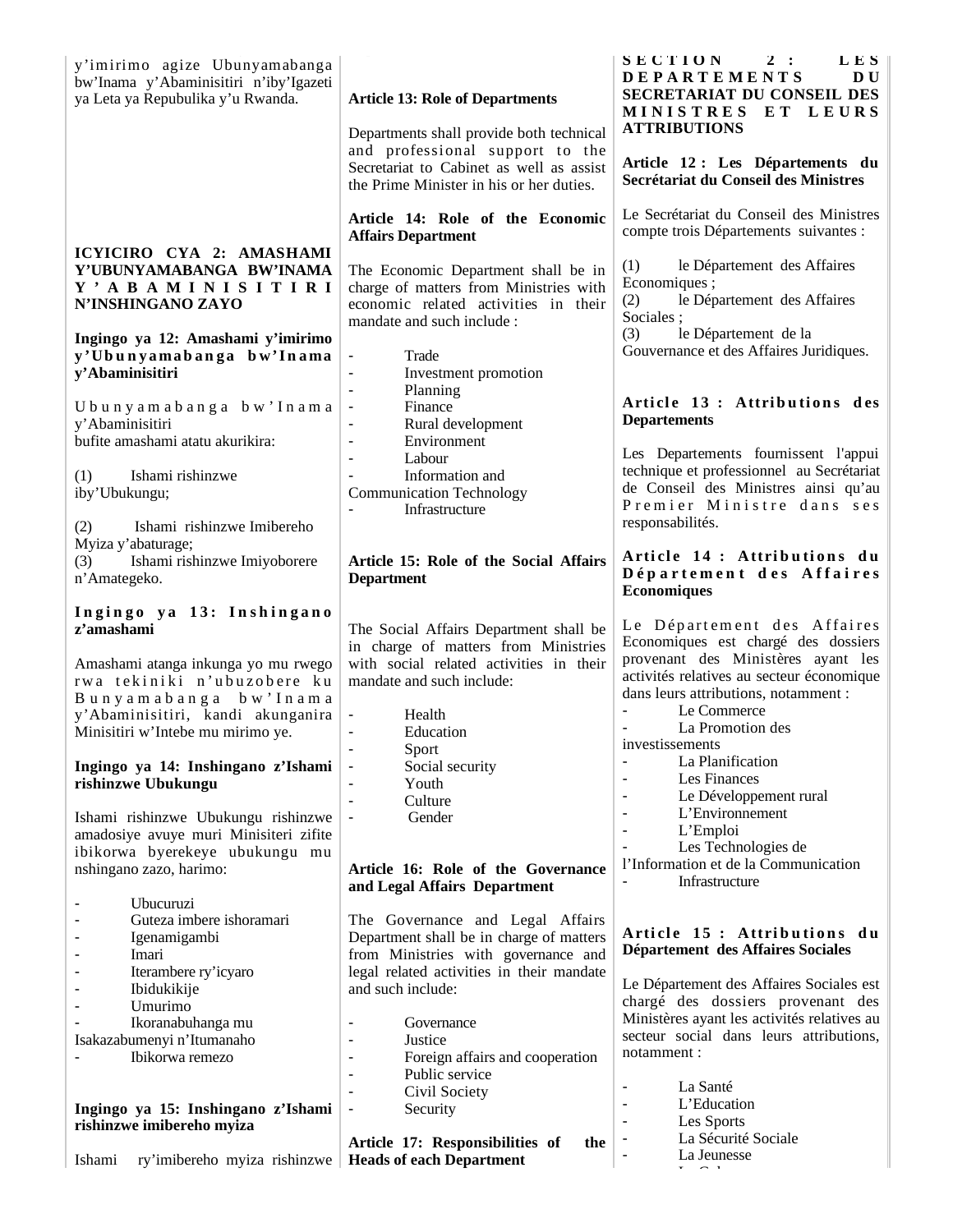amadosiye avuye muri Minisiteri zifite ibikorwa byerekeye imibereho myiza mu nshingano zazo, harimo:

- Ubuzima
- Uburezi
- Siporo
- Ubwiteganyirize
- Urubyiruko
- Umuco
- Uburinganire n'Ubwuzuzanye

#### **Ingingo ya 16: Inshingano z'Ishami rishinzwe Imiyoborere n' Amategeko**

Ishami ry'Imiyoborere n'Amategeko rishinzwe amadosiye avuye muri Minisiteri zifite ibikorwa byerekeye imiyoborere n'amategeko mu nshingano zazo, harimo:

- 
- Imiyoborere<br>- Ilbutabera - Ubutabera
- Ububanyi , amahanga
- n'ubutwererane
- Ubutegetsi bwa Leta
- Imiryango itagengwa na Leta
- Umutekano

## Ingingo ya 17: Inshingano **z'Abayobozi ba buri Shami**

Abayobozi ba buri shami bafite inshingano zikurikira:

(1) kugenzura ko amadosiye agenewe Inama y'Abaminisitiri ateguye neza haba ku birimo haba no mu isesengurwa ryayo, kandi binyujijwe mu nzira ziboneye zateganyijwe kuri buri dosiye;

(2) gutegurira Ubunyamabanga bw'Inama y'Abaminisitiri inyandikonyibutsa ngufi ku madosiye yose ashyikirizwa Inama y'Abaminisitiri. Iyo nyandiko ngufi igomba kugaragaza: uko ikibazo cyavutse, intego Minisitiri wateguye dosiye ashaka kugeraho; ibibazo bishobora kugibwaho impaka mu gihe dosiye yigwa no gutanga inama k'uko Ubunyamabanga bw'Inama y'Abaminisitiri bubona ibisubizo kuri ibyo bibazo byaba biteye;

(3) kumenya abantu b'inzobere bashobora gutumirwa mu nama y'Inama y'Abaminisitiri, bibaye ngombwa, kugira ngo bayungure inama ku kibazo runaka cyihariye;

(4) gufasha mu gutegura inyandikomvugo yemewe y'ibyemezo by'inama z'Inama y'Abaminisitiri.

The Heads of each Department shall have the following responsibilities:

(1) ensure that matters proposed to Cabinet are well prepared both in the context of content and analysis as well as ensuring that an appropriate procedure was followed in respect to each item ;

(2) prepare for the Secretariat to Cabinet memoranda on all matters meant for Cabinet meeting. Such memoranda should specify the following: background to the issue, the objectives of the Minister who tabled the issue; specify questions that may be generated by the debate on the issue and give advice on possible solutions or way forward envisioned by Secretariat to Cabinet to address them.

(3) identify resource persons who may be summoned to Cabinet meetings if deemed necessary to advise on a specific matter;

(4) assist in preparation of official record of Cabinet decisions.

(5) In collaboration with other organs in the Prime Minister's Office, monitor and report on the implementation of Cabinet decisions.

### **SECTION 3: OFFICIAL GAZETTE**

### **Article 18: Functions of the "Official Gazette" Department**

The Secretariat to Cabinet shall manage the Government Official Gazette.

The function of "Official Gazette" Unit shall be the following:

(1) Collect and conserve all publications meant to be put in the Official Gazette;

(2) to translate into the three official languages documents meant to be published in the Official Gazette, and

(3) to edit, print, publish and disseminate the Official Gazette

**CHAPTER III: POLICY MAKING PROCESS**

**Article 19: Standard Procedure**

- La Culture
- Le Genre

#### Article 16: Attributions du **Département de la Gouvernance et des Affaires Juridiques**

Le Département de la Gouvernance et des Affaires Juridiques est chargée des dossiers provenant des Ministères ayant les activités relatives à la gouvernance et les affaires juridiques dans leurs attributions, notamment :

- La gouvernance
- La justice

- Les affaires étrangères et la coopération

- L'administration publique
- La société civile
- La sécurité

#### **Article 17 : Attributions de chaque Chef de Département**

Les Chefs de chaque Département ont les attributions ci-après :

(1) s'assurer que les dossiers à porter à l'ordre du jour du Conseil des Ministres sont complets quant à leur contenu et sur le plan analytique et que les procédures appropriées ont été suivies pour chaque dossier ;

(2) préparer des memoranda à l'intention du Secrétariat du Conseil des Ministres sur tous les dossiers figurant à l'ordre du jour du Conseil des Ministres, indiquant l'historique du dossier, les objectifs du Ministre qui a initié le dossier; mettre en exergue les questions susceptibles d'être soulevées lors de la discussion, et donner le point de vue du Secrétariat du Conseil des Ministres quant aux solutions ou réponses possibles à ces questions ;

(3) identifier des personnes ressources qui pourraient être invitées à présenter un sujet spécifique au Conseil des Ministres, en cas de besoin ;

(4) aider à la rédaction d'un compte-rendu officiel des décisions prises au Conseil des Ministres.

(5) En collaboration avec les autres organes de la Primature, suivre de près et produire des rapports sur la mise en œuvre des décisions du Conseil des Ministres.

# **SECTION 3 : JOURNAL OFFICIEL**

**Arti cl e 1 8 : Attri b u ti o n s d u Dé t t J l Offi i l**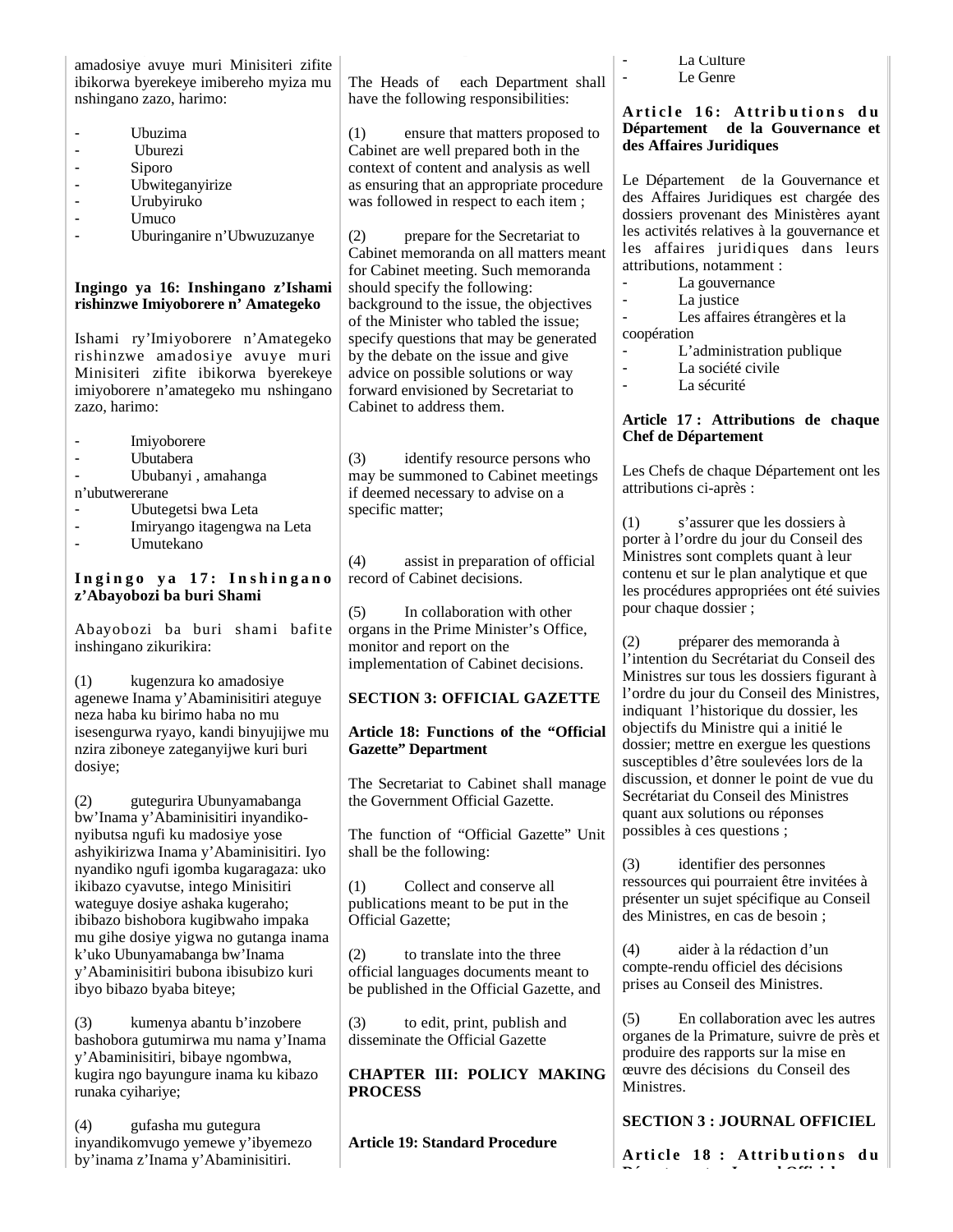|                                                                                                                                                                | Policy making shall follow a standard                                                                                                                                                                          | Département « Journal Officiel »                                                                                                                                 |
|----------------------------------------------------------------------------------------------------------------------------------------------------------------|----------------------------------------------------------------------------------------------------------------------------------------------------------------------------------------------------------------|------------------------------------------------------------------------------------------------------------------------------------------------------------------|
| (5)<br>Gufatanya n'izindi nzego zo<br>muri Primature gukurikirana no gukora<br>raporo ku ishyirwa mu bikorwa<br>ry'ibyemezo by'Inama y'Abaminisitiri;          | procedure to ensure consistency between<br>long term plans and short term priorities<br>in the country as well as holding<br>consultations and debates with a broad                                            | Le Secrétariat du Conseil des Ministres<br>gère le Journal Officiel.                                                                                             |
| ICYICIRO CYA 3: IGAZETI YA<br><b>LETA</b>                                                                                                                      | spectrum of people to obtain from them<br>different policy options.                                                                                                                                            | Les attributions de l'Unité « Journal<br>Officiel » sont les suivantes :                                                                                         |
| Ingingo ya 18: Inshingano ry'Ishami<br>ry'"Igazeti ya Leta"                                                                                                    | Policy making in Government<br>institutions shall take place through the                                                                                                                                       | (1)<br>Rassembler et conserver tous<br>les documents destinés à la<br>publication au Journal Officiel; et                                                        |
| Ubunyamabanga bw'Inama<br>y'Abaminisitiri ni bwo bushinzwe<br>Igazeti ya Leta.                                                                                 | following two stages before<br>consideration by Cabinet:                                                                                                                                                       | (2)<br>Traduire les documents destinés<br>à la publication au Journal Officiel dans<br>les trois langues officielles.                                            |
| Ishami ry"'Igazeti ya Leta" rifite<br>inshingano zikurikira:                                                                                                   | - Green Paper stage (1) and<br>- White Paper stage (2).                                                                                                                                                        | (3)<br>Editer, imprimer, publier et<br>disséminer le Journal Officiel                                                                                            |
| (1)<br>gukusanya no gushyingura<br>inyandiko zose zigomba gutangazwa mu<br>Igazeti ya Leta;                                                                    | <b>Article 20: Green Paper</b><br>Green Paper is a consultation document<br>prepared by a concerned Ministry                                                                                                   | <b>CHAPITRE III: PROCESSUS DE</b><br><b>FORMULATION</b><br><b>DES</b><br><b>POLITIQUES</b>                                                                       |
| guhindura mu ndimi eshatu<br>(2)                                                                                                                               | outlining different policy options to be<br>considered with the view to choose the                                                                                                                             | Article 19 : Procédure de référence                                                                                                                              |
| zemewe mu Gihugu inyandiko zigomba<br>gutangazwa mu Igazeti ya Leta.<br>Kwandika, gucapisha,<br>(3)                                                            | most appropriate.                                                                                                                                                                                              | La formulation des politiques suit une<br>procédure de référence destinée à assurer<br>la cohérence entre les programmes à long                                  |
| gutangaza no kugeza Igazeti ya Leta<br>kubayikene                                                                                                              | Article 21: Contents of the Green<br>Paper                                                                                                                                                                     | terme et priorités nationales à court<br>terme ainsi qu'une large consultation<br>publique et des débats pour susciter                                           |
| UMUTWE WA III: UBURYO<br>POLITIKI ZITEGURWA                                                                                                                    |                                                                                                                                                                                                                | différentes options politiques à prendre<br>en considération.                                                                                                    |
| Ingingo ya 19: Inzira yemewe                                                                                                                                   | A Green Paper document<br>from a<br>Government Institution shall:                                                                                                                                              | La formulation de politiques au sein des                                                                                                                         |
| Itegurwa rya politiki<br>rigomba<br>gukurikiza inzira yemewe kugira ngo<br>hatazamo kuvuguruzanya hagati<br>y'ingamba z'igihe kirekire n'ibyihutirwa           | (1)<br>identify the problem requiring a<br>new policy;<br>(2)<br>show that considerable research                                                                                                               | institutions gouvernementales est faite<br>en deux étapes avant leur examen par le<br>Conseil des Ministres. Ces étapes<br>représentées par deux couleurs sont : |
| mu gihugu byo mu gihe cya vuba no<br>kugira ngo habeho kugisha inama no<br>kugira impaka n'abantu b'ingeri nyinshi<br>ngo bashobore gutanga politiki nyinshi   | was carried out on the subject matter;<br>(3)<br>identify different views; carry<br>out comparative analysis from within                                                                                       | - l'étape du« Green Paper » (1) et<br>- celle du « White Paper » (2).                                                                                            |
| zishobora gukemura ikibazo kigwa;                                                                                                                              | and out of Rwanda on how similar                                                                                                                                                                               | Article 20 : « Green Paper »                                                                                                                                     |
| Itegurwa rya politiki mu nzego za Leta<br>rikorwa mu byiciro bibiri mbere yo<br>gushyikirizwa Inama y'Abaminisitiri,                                           | issues have been approached and<br>addressed;                                                                                                                                                                  | Le « Green Paper » est un document de<br>consultation émis par un Ministère et<br>contenant des différentes propositions de                                      |
| ibyo byiciro<br>bihabwa amazina<br>y'amabara abiri, ari yo:                                                                                                    | (4)<br>contain an assessment of the<br>financial and legal implications of the<br>proposed policy as well as a viable                                                                                          | mesures politiques à considérer avec<br>pour objectif le choix de la meilleure<br>option.                                                                        |
| - "Green Paper" (1) na<br>- "White Paper" (2).                                                                                                                 | analysis of policy implementation;                                                                                                                                                                             |                                                                                                                                                                  |
| Ingingo ya 20: "Green Paper"                                                                                                                                   | contain alternative policy<br>(5)<br>options.                                                                                                                                                                  | Article 21: Contenu du « Green<br>Paper »                                                                                                                        |
| Green Paper ni inyandiko igenewe                                                                                                                               |                                                                                                                                                                                                                |                                                                                                                                                                  |
| kugibwaho impaka iteguwe na Minisiteri                                                                                                                         | <b>Article 22: White Paper</b>                                                                                                                                                                                 |                                                                                                                                                                  |
| bireba kandi yerekana inzira<br>zitandukanye z'ingamba za politiki<br>ishaka kunguranaho ibitekerezo,<br>hagamijwe guhitamo inzira iyinogeye<br>kuruta izindi. | The White Paper is an authoritative<br>Ministerial report outlining a particular<br>policy, course of its implementation and<br>the proposed plan of action based on<br>ideas gathered during the consultative | Le « Green Paper » issu d'une<br>institution gouvernementale doit :<br>identifier le problème qui exige<br>(1)<br>une politique nouvelle pour sa solution;       |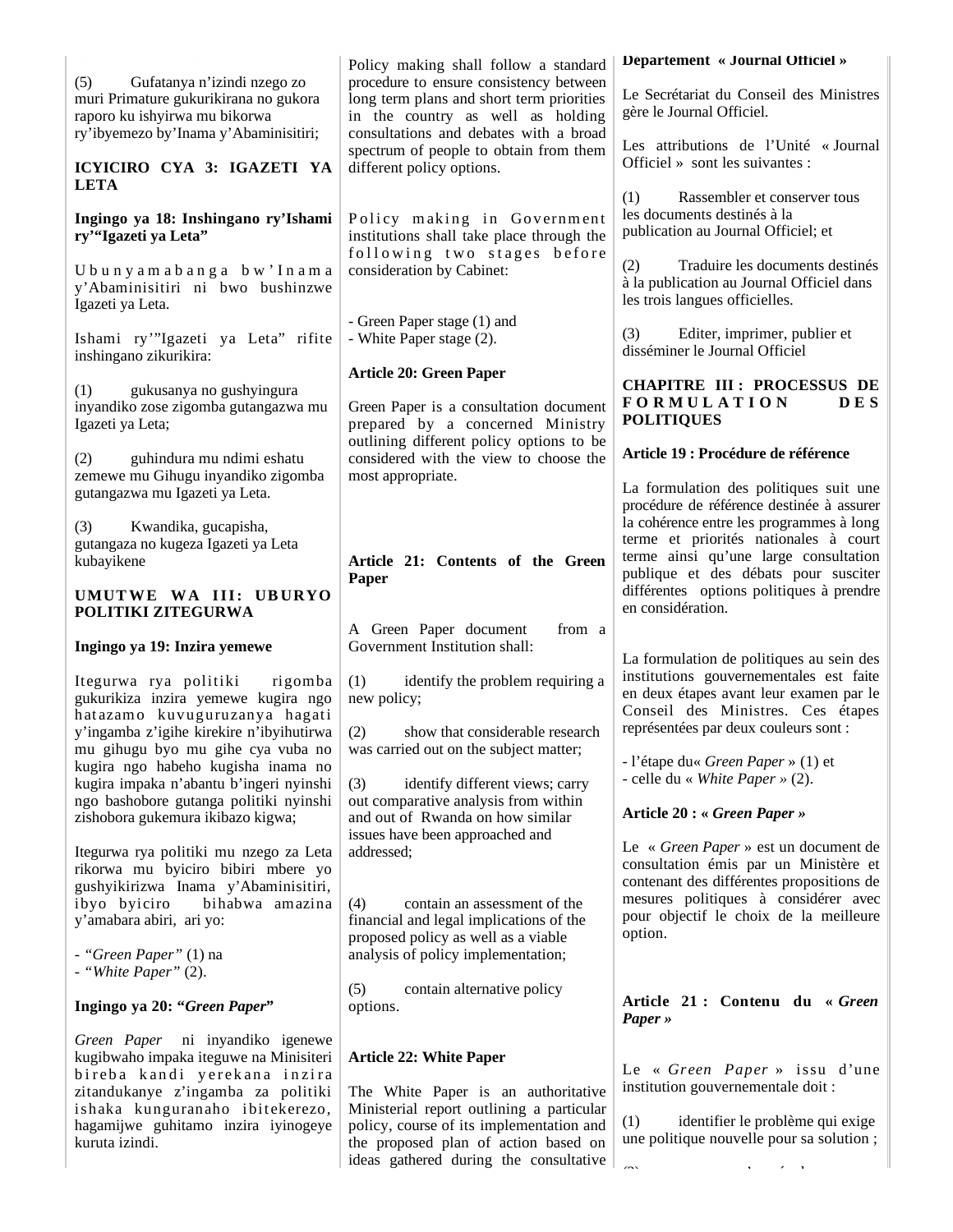|                                                                                                                                                                                                                                                               | meetings on the Green Paper.                                                                                                                                                                                                                                                           | (2)<br>montrer qu'une étude<br>approfondie du problème a été menée ;                                                                                                                                                                                                        |
|---------------------------------------------------------------------------------------------------------------------------------------------------------------------------------------------------------------------------------------------------------------|----------------------------------------------------------------------------------------------------------------------------------------------------------------------------------------------------------------------------------------------------------------------------------------|-----------------------------------------------------------------------------------------------------------------------------------------------------------------------------------------------------------------------------------------------------------------------------|
| Ingingo ya 21: Ibikubiye muri<br>"Green<br>Paper"<br>« Green Paper» iturutse mu rwego rwa<br>Leta igomba:                                                                                                                                                     | The White Paper is an appropriate policy<br>document capable of providing guidance<br>to formulate a law or contain measures<br>to overcome that particular issue.                                                                                                                     | (3)<br>identifier différents points de<br>vues ; mener une analyse comparative<br>sur les différentes façons dont les<br>problèmes similaires ont été approchés et<br>résolus tant au Rwanda que dans d'autres                                                              |
| kugaragaza ikibazo kigomba<br>(1)<br>ingamba nshya za politiki;<br>(2)<br>kwerekana ko cyakorewe<br>ubushakashatsi bucukumbuye;                                                                                                                               | When the White Paper is officially made<br>public, a public announcement by the<br>concerned Ministry shall be made in that<br>regard.<br>Article 23: Contents of the White                                                                                                            | pays;<br>doit contenir une évaluation des<br>(4)<br>implications financières et légales de la<br>politique proposée ainsi qu'une analyse<br>viable de sa mise en œuvre;                                                                                                     |
| kugaragaza ibitekerezo<br>(3)<br>bitandukanye; kugereranya uburyo<br>ibibazo bisa n'ikiriho cyigwa byizwe<br>n'uburyo byakemuwe hirya no hino mu<br>Rwanda, no mu bihugu byo hanze;                                                                           | Paper<br>The heads of Departments in the<br>Secretariat to Cabinet shall ensure that<br>policy documents forwarded to Cabinet<br>for consideration have prerequisites of a<br>White Paper document.                                                                                    | (5)<br>contenir plusieurs options de<br>politiques alternatives ;<br>Article 22: « White Paper »<br>Le « White Paper » est un rapport                                                                                                                                       |
| kwerekana ibizakererwa mu<br>(4)<br>rwego rw'imari n'amategeko mu<br>gushyira mu bikorwa iyo politiki ndetse<br>n'isesengurwa ry'uburyo izashyirwa mu<br>bikorwa;                                                                                             | During the assessment referred to above,<br>policy analysts in the Departments of the<br>Secretariat to the Cabinet shall ascertain<br>the following:                                                                                                                                  | ministériel faisant autorité, qui montre la<br>politique choisie pour résoudre un<br>problème ainsi que la stratégie et les<br>plans d'actions pour de sa mise en<br>œuvre, tenant compte des idées<br>rassemblées lors du processus de<br>consultation sur le Green Paper. |
| (5)<br>kwerekana izindi politiki<br>zishobora gukemura ikibazo kiriho<br>cyigwa;<br>Ingingo ya 22: "White Paper"                                                                                                                                              | whether there was wide<br>(1)<br>dissemination of the subject matter;<br>and<br>(2)<br>whether alternative policy                                                                                                                                                                      | Le « White Paper » est un document de<br>politique appropriée, pouvant contenir<br>des propositions détaillées pour légiférer<br>ou des mesures spécifiques en vue                                                                                                          |
| "White Paper" ni raporo ifite ireme ya<br>Minisiteri, yerekana politiki iyo<br>Minisiteri yahisemo mu gukemura<br>ikibazo cyariho cyigwa, uburyo iyo<br>politiki izashyirwa mu bikorwa<br>n'ibikorwa biteganyijwe, ishingiye ku<br>bitekerezo byavuye mu nama | options and solutions to the subject<br>matter given by different stakeholders<br>during the consultative process are<br>embodied.<br>Article 24: Urgent<br>or Exceptional<br>matters                                                                                                  | résoudre un problème donné.<br>Au moment de sa publication,<br>le<br>« White Paper » doit être accompagné<br>d'une déclaration du Ministre qui en est<br>le promoteur.<br>Article 23: Contenu du « White<br>Paper »                                                         |
| ngishwanama zakozwe kuri "Green<br>Paper".<br>"White Paper" ni inyandiko ya politiki<br>ihamye, ishobora gutanga uburyo<br>hategurwa itegeko cyangwa yerekana<br>ibyemezo byafatwa hagamijwe gukemura<br>ikibazo iki n'iki.                                   | Depending on their nature, urgency or<br>exceptional circumstances, certain<br>matters may be brought to Cabinet for<br>deliberation without necessarily going<br>through the Green Paper and White<br>Paper procedure on the advice of the<br>Prime Minister but with the approval of | Les Chefs des Départements du<br>Secrétariat du Conseil des Ministres<br>doivent veiller à ce que les documents de<br>politiques soumis à l'examen du Conseil<br>des Ministres remplissent les critères<br>d'un « White Paper».<br>Dans cette évaluation, les analystes de  |
| Iyo ishyizwe ahagaragara, "White<br>Paper" iherekezwa n'itangazo rya<br>Minisitiri wayiteguye.                                                                                                                                                                | the President of the Republic.<br><b>CHAPTER IV: IMPLEMENTATION</b><br>OF CABINET DECISIONS                                                                                                                                                                                            | politiques dans les Départements du<br>Secrétariat du Conseil des Ministres<br>examineront si :                                                                                                                                                                             |
| Ingingo ya 23: Ibikubiye muri<br>"White Paper"                                                                                                                                                                                                                | Article 25: Overall coordination of<br>implementation                                                                                                                                                                                                                                  | il y a eu une large diffusion du<br>(1)<br>contenu du document de politique<br>proposée ; et                                                                                                                                                                                |
| Abayobozi b'Amashami mu<br>Bunyamabanga bw'Inama<br>y'Abaminisitiri bagomba kureba ko<br>inyandiko za politiki zijya mu Nama<br>y'Abaminisitiri zujuje ibisabwa<br>inyandiko igeze ku rwego rwa White<br>Paper.                                               | The Prime Minister shall ensure overall<br>coordination of follow up and<br>implementation of Cabinet decisions in<br>all the sectors (economic, social and<br>political) of the country.                                                                                              | (2)<br>des options alternatives de<br>politique et solutions au problème<br>suggérées par les différentes parties<br>durant le processus de consultation sont<br>indiquées.                                                                                                 |
|                                                                                                                                                                                                                                                               |                                                                                                                                                                                                                                                                                        | Article 24 : Cas urgents ou                                                                                                                                                                                                                                                 |

**ti l**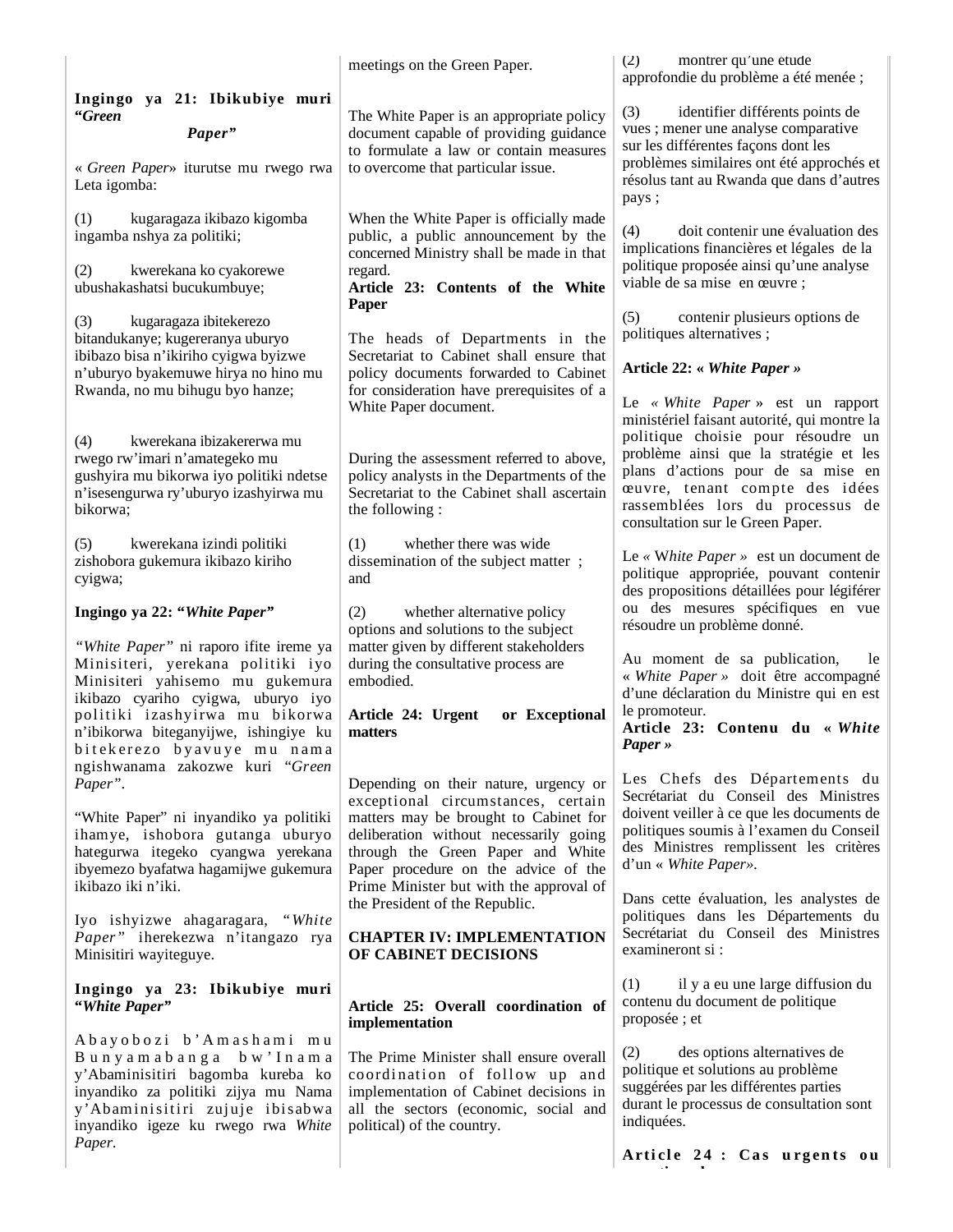| Muri iryo suzuma, inzobere mu<br>gusesengura politiki, zo mu mashami<br>y'Ubunyamabanga bw'Inama<br>y'Abaminisitiri, zireba niba koko:<br>ibikubiyemo byaramenyeshejwe<br>(1)<br>abantu benshi;                                                                                                              | The Prime Minister shall have at his or<br>her disposal different monitoring and<br>evaluation mechanisms at the same time<br>presenting progress reports.<br>The Prime Minister shall have the<br>following mechanisms to facilitate his or<br>her work: | exceptionnels<br>De par leur nature ou leur caractère<br>urgent et/ou exceptionnel, certains<br>dossiers peuvent être examinés par le<br>Conseil des Ministres sans passer par les<br>étapes de « Green Paper » et de « White                                            |
|--------------------------------------------------------------------------------------------------------------------------------------------------------------------------------------------------------------------------------------------------------------------------------------------------------------|-----------------------------------------------------------------------------------------------------------------------------------------------------------------------------------------------------------------------------------------------------------|--------------------------------------------------------------------------------------------------------------------------------------------------------------------------------------------------------------------------------------------------------------------------|
| (2)<br>niba politike n'ibisubizo<br>binyuranye byatanzwe n'abantu barebwa<br>n'ikibazo kiriho cyigwa mu gihe cyo<br>kugisha inama bigaragara ko byitaweho;<br>Ingingo ya 24: Ibibazo byihutirwa                                                                                                              | the services of the Secretariat to<br>1)<br>Cabinet in the course of ensuring proper<br>preparation of Ministries Green and<br>White Paper policy documents;<br>the services of the Rwanda                                                                | Paper », sur l'avis du Premier Ministre<br>et par l'approbation du Président de la<br>République.<br><b>CHAPITRE IV: EXECUTION DES</b><br>DECISIONS DU CONSEIL DES<br><b>MINISTRES</b>                                                                                   |
| cyangwa bidasanzwe<br>Bitewe n'imiterere cyangwa<br>n'ubwihutirwe bwabyo dudasanzwe,<br>bimwe mu bibazo bishobora kwigwa mu<br>Nama y'Abaminisitiri bitagombye<br>kunyura mu nzira za Green Paper na<br>White Paper, igihe Minisitiri w'Intebe<br>ariko abibona kandi byemezwa na<br>Perezida wa Repubulika. | 2)<br><b>Economic and Social Development</b><br>Council;<br>the services of the Coordination<br>3)<br>Unit in the Prime Minister's Office;<br>4)<br>the services of the Disaster<br>Management Unit in the Prime<br>Minister's Office;                    | Article 25 : Coordination générale de<br>l'Exécution<br>Le Premier Ministre veille à la<br>coordination globale et le suivi de la<br>mise en exécution des décisions du<br>Conseil des Ministres dans tous les<br>secteurs (économique, social et<br>politique) du pays. |
| UMUTWE WA IV: ISHYIRWA MU<br>BIKORWA RY'IBYEMEZO BY'<br><b>INAMA Y'ABAMINISITIRI</b><br>Ingingo ya 25: Guhuza ishyirwa mu                                                                                                                                                                                    | The Prime Minister shall also use both<br>National and Local institutions as<br>provided below:                                                                                                                                                           | Le Premier Ministre dispose de<br>différents mécanismes pour le suivi et<br>l'évaluation, aussi bien que pour rendre                                                                                                                                                     |
| bikorwa muri rusange<br>Minisitiri w'Intebe ashinzwe guhuza no<br>gukurikirana muri rusange ishyirwa mu<br>bikorwa ry'ibyemezo by'Inama                                                                                                                                                                      | 1)<br>utilize Government Ministry<br>that has planning responsibility in its<br>mandate as principal institution that<br>monitor national development<br>implementation;                                                                                  | compte des progrès accomplis.<br>Le Premier Ministre dispose des<br>mécanismes suivants pour faciliter son<br>travail:                                                                                                                                                   |
| y'Abaminisitiri mu nzego zose<br>(ubukungu, imibereho myiza, politiki)<br>z'igihugu.<br>Minisitiri w'Intebe, afite uburyo bwinshi<br>yifashisha mu ikurikirana n'isuzuma no                                                                                                                                  | use of any other Ministerial<br>2)<br>structures and mechanisms;<br>3)<br>call upon a Minister(s), a<br>Governor(s) / Mayor of the City of<br>Kigali, a Mayor(s) to collectively                                                                          | le travail du Secrétariat du<br>1)<br>Conseil des Ministres pour s'assurer de<br>la bonne préparation des « Green<br><i>Paper</i> » et de « <i>White Paper</i> » des<br>Ministères;                                                                                      |
| gutanga raporo ku byagezweho.<br>Minisitiri w'Intebe afite uburyo<br>bumwunganira mu mirimo ye<br>bukurikira:                                                                                                                                                                                                | review a policy issue and its<br>implementation;<br>use Public institutions as well<br>4)<br>as Public research institutions;                                                                                                                             | le travail du Conseil National<br>2)<br>pour le Développement Economique et<br>Social;<br>3)<br>Le travail de l'Unité de                                                                                                                                                 |
| Imirimo y' Ubunyamabanga<br>1)<br>bw'Inama y'Abaminisitiri mu bijyanye<br>no kugenzura imitegurire myiza ya za<br>"Green Paper" na "White Paper" za<br>Minisiteri.                                                                                                                                           | 5)<br>use existing commissions or<br>taskforces and if deemed necessary,<br>create new ones in pursuance of solving<br>a particular problem;                                                                                                              | Coordination de la Primature;<br>Le travail de l'Unité de la<br>4)<br>Primature chargée de la Gestion des<br>Catastrophes;                                                                                                                                               |
| 2)<br>Imirimo y'Inama y'Igihugu<br>ishinzwe Iterambere ry'Ubukungu<br>n'Imibereho Myiza y'Abaturage;<br>Imirimo y' Urwego rwo muri<br>3)<br>Primature rushinzwe guhuza ibikorwa;                                                                                                                             | Article 26: The role of the Minister<br>initiating the policy<br>The Minister initiating the policy shall                                                                                                                                                 | Le Premier Ministre fait également appel<br>aux structures centrales et décentralisées<br>comme suit :                                                                                                                                                                   |
| Imirimo y'Urwego rwo muri<br>4)<br>Primature rushinzwe Ibiza;                                                                                                                                                                                                                                                | ensure its implementation once approved<br>by Cabinet.                                                                                                                                                                                                    | utiliser le Ministère ayant la<br>1)<br>planification dans ses attributions en<br>tant que principale institution nationale<br>qui coordonne et fait le suivi de la mise<br>en œuvre du programme national de                                                            |
| Minisitiri w'Intebe akoresha kandi izindi                                                                                                                                                                                                                                                                    | Article 27: The Role of the Secretariat                                                                                                                                                                                                                   |                                                                                                                                                                                                                                                                          |

dé l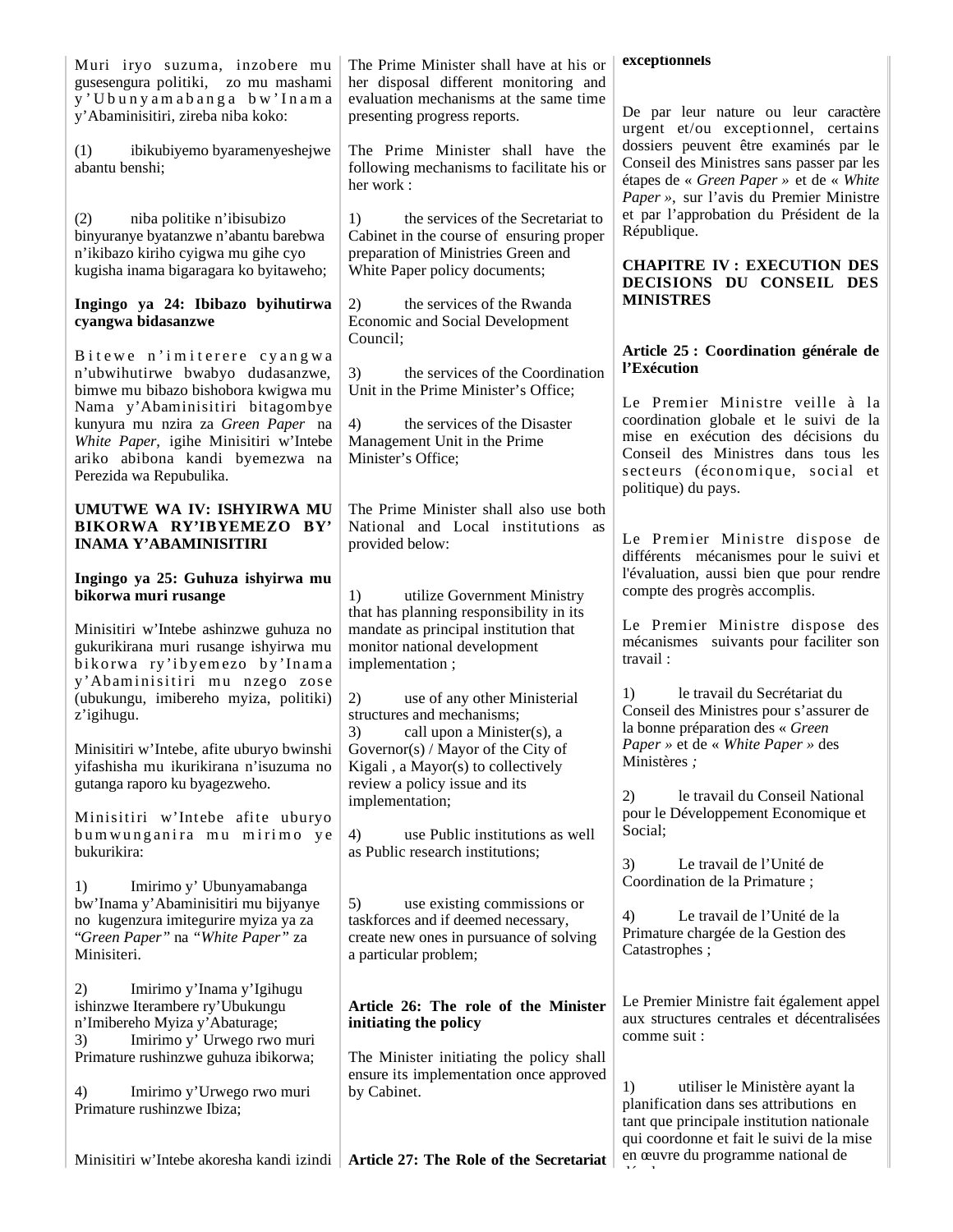nzego, zaba izo ku rwego rw'Igihugu cyangwa se izegerejwe abaturage ku buryo bukurikira:

1) gukoresha Minisiteri ifite igenamigambi mu nshingano zayo nk'urwego ruhuza kandi rugakurikirana ishyirwa mu bikorwa rya gahunda y'iterambere ry'Igihugu;

2) gukoresha izindi nzego za minisiteri;

3) guhamagara umuminisitiri / abaminisitiri, Guverineri/Abaguverineri b'Intara/ Umuyobozi w'Umujyi wa Kigali, umuyobozi/Abayobozi b'Uturere, kugira ngo barebere hamwe politiki iyi n'iyi n'ishyirwa mu bikorwa ryayo; 4) kwifashisha ibigo bya Leta birimo n'iby'ubushakashatsi;

5) gukoresha komisiyo cyangwa amatsinda asanzweho, byaba ngombwa agashyiraho n'andi hagamijwe gukemura ikibazo kidasanzwe.

### **Ingingo ya 26: Uruhare rwa Minisitiri wateguye politiki**

Minisitiri wateguye ingamba za politiki ni we unagenzura ishyirwa mu bikorwa ry azo, iyo zemejwe n'Inama y'Abaminisitiri.

#### **I n g i n g o y a 2 7 : U r u h a r e rw'Ub u n yamab an ga b w'In ama y'Abaminisitiri**

Minisitiri muri Primature ushinzwe Imirimo y'Inama y'Abaminisitiri ashinzwe gukurikirana intera ishyirwa mu bikorwa ry'ibyemezo by'Inama y'Abaminisitiri rigezemo mu kandi akabitangira raporo kwa Minisitiri w'Intebe. Ni we rero uhuza imvugo n'ingiro by'ingamba za politiki.

Raporo tekiniki za buri kwezi zifashishwa mu gukora raporo y'igihembwe n'iy'umwaka.

### **I n g i n g o y a 2 8 : I h u r i r o ry'Abanyamabanga Bakuru**

Ihuriro ry'abanyamabanga bakuru muri za Minisiteri rikuriwe n'Umuyobozi w'Ibiro bya Minisitiri w'Intebe. Yungirizwa n'Umunyamabanga Mukuru akaba n'Umunyamabanga w'Ikigega cya Leta muri Minisiteri y'Imari n'Igenamigambi.

## **to Cabinet**

The Minister in the Prime Minister's Office in charge of Cabinet Affairs shall monitor the entire implementation progress of Cabinet decisions and shall present a report about the same to the Prime Minister. The Minister in charge of Cabinet Affairs acts as a focal person for policy formulation and implementation.

Quarterly and annual technical reports shall be prepared based on the monthly reports.

#### **Article 28: Forum of the Secretaries General**

The forum for the Secretaries General from all the Ministries shall be headed by the Director of Cabinet in the Office of the Prime Minister. The Director of Cabinet shall be assisted by the Secretary General in the Ministry of Finance who is at the same time the Secretary to the Treasury.

The head of the Forum for the Secretaries General shall monitor the technical implementation of Cabinet decisions.

The head of the Forum for the Secretaries General shall, during each month, convene a meeting of all the Secretaries General with the view to:

(1) collectively internalize Cabinet decisions;

(2) acquaint them with how to prepare both Green and White Paper policy documents and dealing with any other policy problems;

(3) evaluate technical implementation of Cabinet decisions.

The head of the Forum for the Secretaries General shall on a monthly basis submit to the Minister in the Prime Minister's Office in Charge of Cabinet Affairs a report containing major implemented activities by each Ministry and challenges to their implementation, if any. The Secretariat to Cabinet shall base on such reports to make monthly, quarterly and annual reports on implementation of Cabinet decisions.

développement.

2) employer d'autres structures et systèmes ministériels ;

3) inviter un ministre ou des ministres, un Gouverneur ou des Gouverneurs, le Maire de la Ville de Kigali, un Maire ou des Maires de Districts, pour passer en revue n'importe une politique ou son exécution ;

4) se servir des établissements publics aussi bien que des instituts publics de recherche ;

5) se servir des commissions ou des groupes de travail existants ou en créer d'autres en vue de résoudre un problème particulier.

#### **Article 26: Le rôle du Ministre promoteur**

Le Ministre promoteur d'une initiative politique veille à sa mise en exécution, une fois adoptée par le Conseil des Ministres.

## **Article 27: Le rôle du Secrétariat du Conseil des Ministres**

Le Ministre à la Primature charge des Affaires du Conseil des Ministres suit de près le progrès de toute la mise en exécution des décisions du Conseil des Ministres et en fait rapport au Premier Ministre. Il sert de relais entre la formulation et l'exécution de toutes les mesures politiques.

Des rapports trimestriels et annuels sont produits sur base des rapports techniques mensuels.

### **Article 28 : Forum des Secrétaires Généraux**

Le forum des Secrétaires Généraux est présidé par le Directeur de Cabinet du Premier Ministre. Il est assisté par le Secrétaire Général et Secrétaire au Trésor au Ministère des Finances et de la Planification Economique.

Le Président du Forum des Secrétaires Généraux assure le suivi de la mise en exécution au niveau technique des décisions du Conseil des Ministres.

Le Président du Forum des Secrétaires Généraux convoque des réunions ll d S é i Gé é d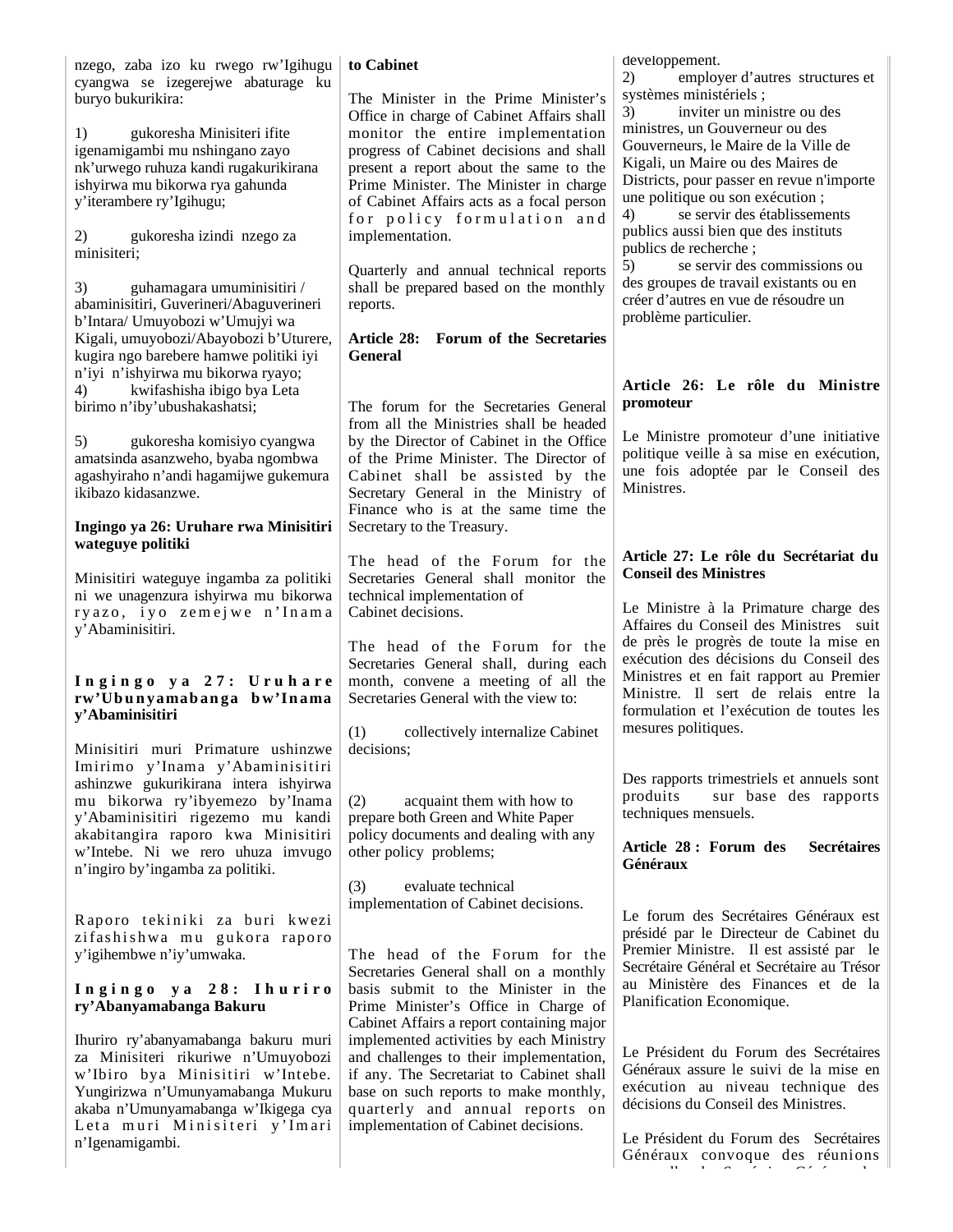| Ukuriye Abanyamabanga Bakuru ni we     |  |  |
|----------------------------------------|--|--|
| ukurikirana ishyirwa mu bikorwa        |  |  |
| ry'ibyemezo by'Inama                   |  |  |
| y'Abaminisitiri ku rwego rwa tekiniki. |  |  |

Ukuriye Abanyamabanga B akuru ay o b o r a b u r i k w e z i i n a m a z'Abanyamabanga B akuru ba za Minisiteri kugira ngo:

1) basobanukirwe kandi bamenye kimwe ibyemezo by'Inama y'Abaminisitiri;

2) kureba uko *"green paper"* na *"white paper"* bikorwa ku rwego rwa Minisiteri no kuganira ku bindi bibazo bijyanye na politiki;

3) basuzume intera yagezweho mu gushyira mu bikorwa rwego rwa tekiniki ibyemezo by'Inama y'Abaminisitiri.

Ukuriye Abanyamabanga B akuru ashyikiriza buri kwezi Minisitiri muri Primature ushinzwe Imirimo y'Inama y'Abaminisitiri raporo ikubiyemo ibikorwa by'ingenzi byakozwe na za Minisiteri, ikanerekana inzitizi zigaragara mu ishyirwa mu bikorwa niba zihari. Izo raporo zishingirwaho n'Ubunyamabanga bw'Inama y'Abaminisitiri mu gutegura raporo z'ukwezi, iz'igihembwe n'iz'umwaka ku ishyirwa mu bikorwa ry'ibyemezo by'Inama y'Abaminisitiri.

#### **UMUTWE WA V: INGINGO ZISOZA**

Ingingo ya 29: Abashinzwe **kubahiriza iri teka**

Minisitiri w'Intebe, Minisitiri w'Abakozi ba Leta n'Umurimo, Minisitiri muri Primature ushinzwe Imirimo y'Inama y'Abaminisitiri na Minisitiri w'Imari n'Igenamigambi bashinzwe kubahiriza iri Teka.

#### **Ingingo ya 30: Ivanwaho ry'ingingo zinyuranyije n'iri teka**

Ingingo zose z'amateka zibanziriza iri teka kandi zinyuranyije na ryo zivanyweho.

### **Ingingo ya 31: Igihe itera ritangira gukurikizwa**

Iri teka ritangira gukurikizwa umunsi ritangarijweho mu Igazeti ya Leta ya Repubulika y'u Rwanda.

## **CHAPTER V: FINAL PROVISIONS**

**Article 29: Authorities responsible for implementing this Order**

The Prime Minister, the Minister of Public Service and Labour, Minister in the Prime Minister's Office in Charge of Cabinet Affairs and the Minister of Finance and Economic Planning are h e r e b y e n t r u s t e d w i t h t h e implementation of this Order.

### **Article 30: Repealing of inconsistent provisions**

All prior provisions contrary to this Order are hereby repealed.

### **Article 31: Commencement**

This Order shall come into force on the date of its publication in the Official Gazette of the Republic of Rwanda.

### Kigali, on **02/04/2008**

The President of the Republic **KAGAME Paul (sé)**

> The Prime Minister **MAKUZA Bernard (sé)**

The Minister of Public Service and Labour **MUREKEZI Anastase (sé)**

Minister in Prime Minister's Office in Charge of Cabinet Affairs **MURIGANDE Charles (sé)**

The Minister of Finance and Economic Planning **MUSONI James (sé)**

**Seen and sealed with Seal of the Republic:**

The Attorney General/ Minister of Justice **KARUGARAMA Tharcisse**

mensuelles des Secrétaires Généraux des Ministères pour :

(1) intérioriser collectivement des décisions du Conseil des Ministres ;

(2) maîtriser la préparation de *« green paper »* et de « *white paper »* et discuter de toute autre question de politique ;

(3) évaluer les progrès dans l'exécution technique des décisions du Conseil des Ministres.

Le Président du Forum des Secrétaires Généraux prépare un rapport mensuel qu'il adresse au Ministre à la Primature chargé des Affaires du Conseil des Ministres dans ses attributions indiquant les principales activités mise en œuvre par chacun des Ministères et, le cas échéant, les difficultés rencontrées dans l'exécution. Ces rapports sont utilisés par le Secrétariat du Conseil des Ministres pour produire les rapports mensuels, trimestriels et annuels sur la mise en œuvre des décisions du Conseil des Ministres.

### **CHAPITRE V : DISPOSITIONS FINALES**

#### **Article 29 : Autorités chargées de l'exécution du présent arrêté**

Le Premier Ministre, le Ministre de la Fonction Publique et du Travail, Ministre à la Primature chargé des Affaires du Conseil des Ministres et le Ministre des Finances et de la Planification Economique sont chargés de l'exécution du présent arrêté.

### **Article 30 : Disposition abrogatoire**

Toutes les dispositions antérieures contraires au présent arrêté sont abrogées.

# **Article 31 : Entrée en vigueur**

Le présent arrêté entre en vigueur à la date de sa publication au Journal Officiel de la République du Rwanda.

Kigali, le **02/04/2008** 

Le Président de la République **KAGAME Paul (sé)**

> Le Premier Ministre **Makuza B dia mpika B dia mpika B dia mpika B dia mpika B dia mpika B dia mpika B dia mpika B dia mpika B dia m**<br>Panao amin'ny faritr'i Nord-Afrika B dia mpika B dia mpika mpika B dia mpika mpika mpika mpika mpika mpika mp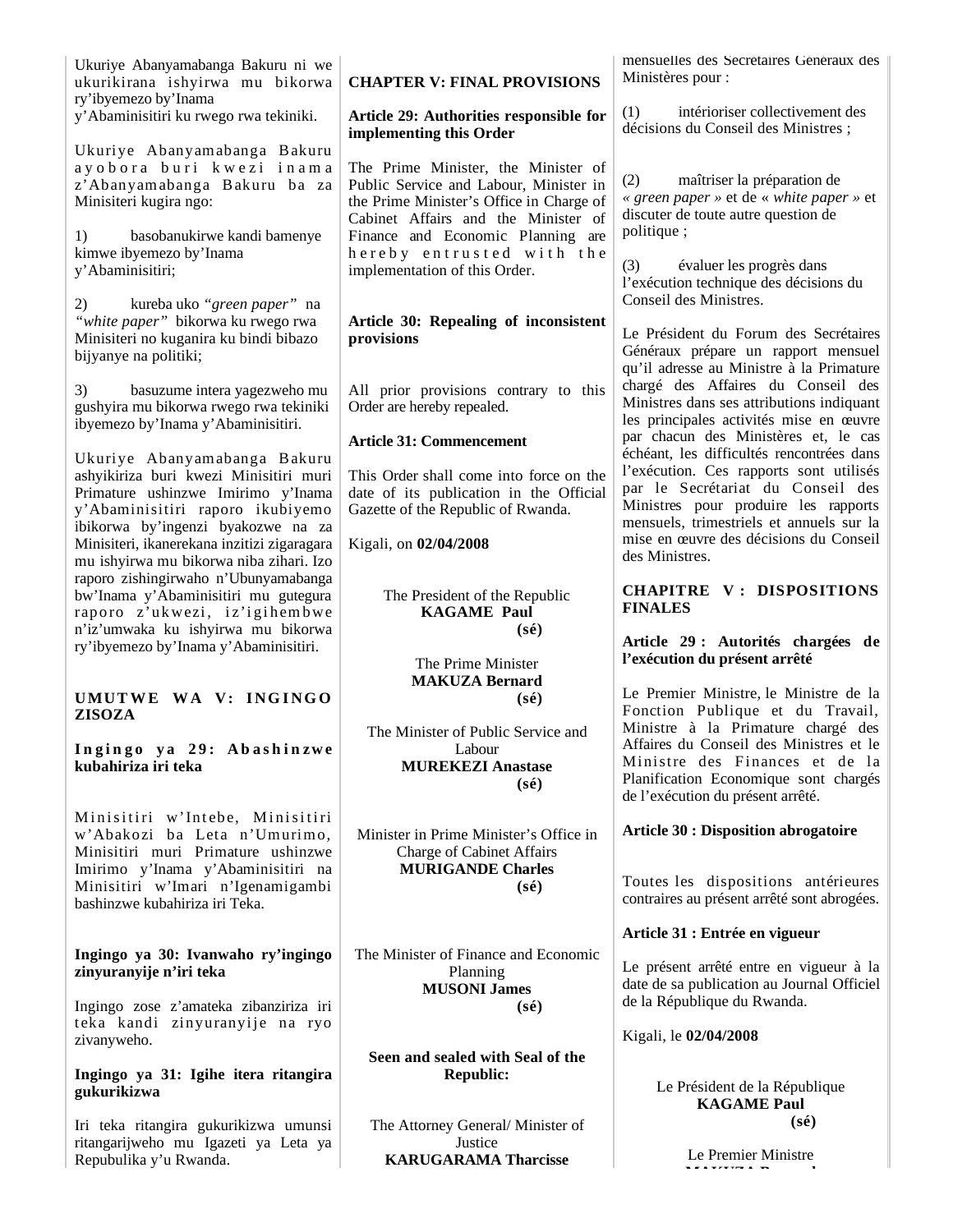|                                                                                                                                                             | $(s\acute{e})$                                                                                 | <b>MAKUZA Bernard</b><br>$(s\acute{e})$                                                                               |
|-------------------------------------------------------------------------------------------------------------------------------------------------------------|------------------------------------------------------------------------------------------------|-----------------------------------------------------------------------------------------------------------------------|
| Kigali, kuwa 02/04/2008                                                                                                                                     |                                                                                                |                                                                                                                       |
| Perezida wa Repubulika<br><b>KAGAME Paul</b><br>$(s\acute{e})$                                                                                              |                                                                                                | Le Ministre de la Fonction Publique et<br>du Travail<br><b>MUREKEZI Anastase</b><br>$(s\acute{e})$                    |
| Minisitiri w'Intebe<br><b>MAKUZA Bernard</b><br>$(s\acute{e})$                                                                                              |                                                                                                | Ministre à la Primature chargé des<br>Affaires du Conseil des Ministres<br><b>MURIGANDE Charles</b><br>$(s\acute{e})$ |
| Ministiri w'Abakozi ba Leta n'Umurimo<br><b>MUREKEZI Anastase</b><br>$(s\acute{e})$                                                                         |                                                                                                |                                                                                                                       |
| Minisitiri muri Primature ushinzwe<br>Imirimo y'Inama y'Abaminisitiri<br><b>MURIGANDE Charles</b>                                                           |                                                                                                | Le Ministre des Finances et de la<br>Planification Economique<br><b>MUSONI James</b><br>$(s\acute{e})$                |
| $(s\acute{e})$                                                                                                                                              |                                                                                                | Vu et scellé du Sceau de la<br>République :                                                                           |
| Minisitiri w'Imari n'Igenamigambi<br><b>MUSONI James</b><br>$(s\acute{e})$                                                                                  |                                                                                                | Garde des Sceaux/Ministre de la Justice<br><b>KARUGARAMA Tharcisse</b><br>$(s\acute{e})$                              |
| Bibonywe kandi bishyizweho<br>Ikirango cya Repubulika                                                                                                       |                                                                                                |                                                                                                                       |
| Intumwa Nkuru ya Leta /Minisitiri<br>w'Ubutabera<br><b>KARUGARAMA Tharcisse</b><br>$(s\acute{e})$                                                           |                                                                                                |                                                                                                                       |
| PRESIDENTIAL ORDER N°03/01<br>OF 02/04/2008 DETERMINING THE<br>FUNCTIONING OF CABINET, ITS<br><b>MEMBERSHIP AND PROCEDURE</b><br><b>FOR DECISION MAKING</b> |                                                                                                |                                                                                                                       |
| ITEKA RYA PEREZIDA N°07/01<br>RYO KU WA 21/04/2008<br>RISHYIRAHO GUVERINERI<br><b>W'INTARA</b>                                                              | <b>PRESIDENTIAL ORDER N°07/01</b><br>OF 21/04/2008 APPOINTING A<br><b>GOVERNOR OF PROVINCE</b> | ARRETE PRESIDENTIEL N°07/01<br>DU 21/04/2008 PORTANT<br><b>NOMINATION</b><br>D'UN<br><b>GOUVERNEUR DE PROVINCE</b>    |
| <b>ISHAKIRO</b><br>Ingingo ya mbere: ishyirwaho rya<br>Guverineri                                                                                           | <b>TABLE OF CONTENTS</b><br>Article One: Appointment of a<br>Governor                          | <b>TABLE DES MATIERES</b><br>Article premier: Nomination d'un<br>Gouverneur                                           |
| Ingingo ya 2: Abashinzwe ishyirwa<br>mu bikorwa ry'iri Teka                                                                                                 | <b>Article 2:</b> Authorities responsible for<br>the implementation of this Order              | Article 2 : Autorités chargées de<br>l'exécution du présent Arrêté                                                    |
| Ingingo ya 3: Ivanwaho ry'ingingo<br>zinyuranyije n'iri Teka                                                                                                | <b>Article 3: Repealing of inconsistent</b><br>provisions                                      | <b>Article 3: Disposition abrogatoire</b>                                                                             |
|                                                                                                                                                             |                                                                                                |                                                                                                                       |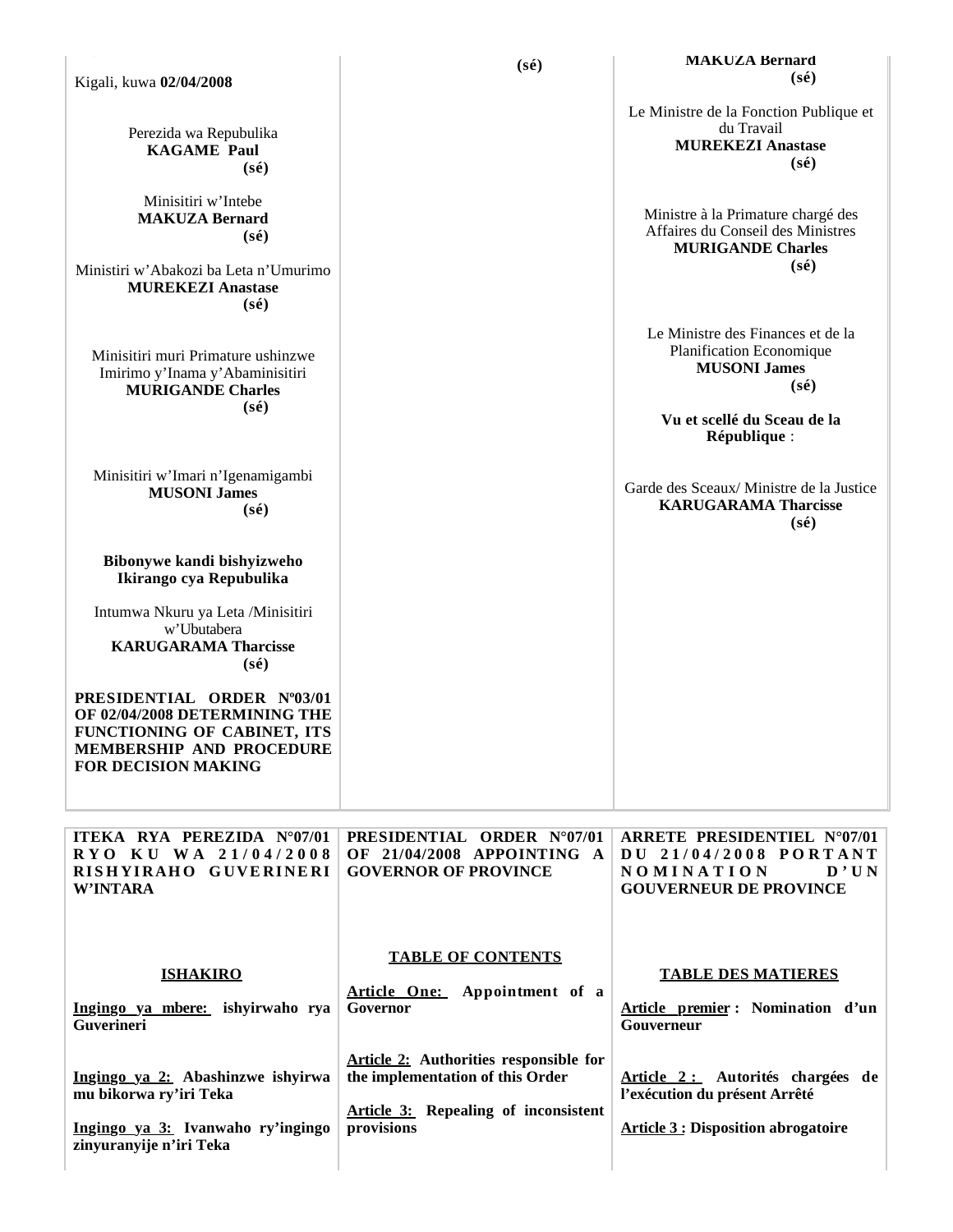## **ITEKA RYA PEREZIDA N° 07/01 R Y O K U W A 2 1 / 0 4 / 2 0 0 8 RI S H YI RAH O G UVE RI NE RI W'INTARA**

#### **Twebwe, KAGAME Paul, Perezida wa Repubulika,**

Dushingiye ku Itegeko Nshinga rya Repubulika y'u Rwanda ryo ku wa 04 Kamena 2003, nk'uko ryavuguruwe kugeza ubu, cyane cyane mu ngingo zaryo iya 88, iya 89, iya 112, iya 113, iya 121 n'iya 201 ; Dushingiye ku Itegeko Ngenga n° 29/2005 ryo ku wa 31/12/2005 rigena Inzego z'Imitegekere y'Igihugu cy'u

ya 8; Bisabwe na Minisitiri w'Ubutegetsi bw'Igihugu;

Rwanda, cyane cyane mu ngingo yaryo

Inama y'Abaminisitiri yateranye ku wa 28/03/2008 imaze kubisuzuma no kubyemeza;

Bimaze kwemezwa na Sena mu Nama y'Inteko Rusange yo ku wa 14/04/2008 ;

#### **TWATEGETSE KANDI DUTEGETSE:**

**Ingingo ya mbere**: **ishyirwaho rya Guverineri**

Dr. KABAIJA Ephraim agizwe Guverineri w'Intara y'Iburasirazuba.

#### **PRESIDENTIAL ORDER N°07/01 OF 21/04/2008 APPOINTING A GOVERNOR OF PROVINCE**

**We, KAGAME Paul, President of the Republic,**

Pursuant to the Constitution of the Republic of Rwanda of 04 June 2003, as amended to date, especially in Articles 88, 89, 112, 113, 121 and 201 ;

Pursuant to Organic Law n° 29/2005 of  $31/12/2005$  determining the Administrative Entities of the Republic of Rwanda, especially in Article 8;

On proposal by the Minister of Local Government;

After consideration and approval by Cabinet in its session of 28/03/2008;

After approval by the Senate in its plenary meeting of 14/04/2008.;

### **HAVE ORDERED AND HEREBY ORDER:**

**Article one**: **Appointment of a Governor**

Dr. KABAIJA Ephraim is appointed Governor of Eastern Province.

**Article 2**: **Authorities responsible for the implementation of this Order**

#### **ARRETE PRESIDENTIEL N°07/01 D U 2 1 / 0 4 / 2 0 0 8 P O R T A N T N O M I N A T I O N D ' U N GOUVERNEUR DE PROVINCE**

**Nous, KAGAME Paul, Président de la République,**

Vu la Constitution de la République du Rwanda du 04 juin 2003, telle que révisée à ce jour, spécialement en ses articles 88, 89, 112, 113, 121 et 201 ;

Vu la Loi Organique n° 29/2005 du 31/12/2005 portant Organisation des Entités Administratives de la République du Rwanda, spécialement en son article 8 ;

Sur proposition du Ministre de l'Administration Locale;

Après examen et adoption par le Conseil des Ministres dans sa séance du 28/03/2008;

Après adoption par le Sénat en sa séance plénière du 14/04/2008;

# **AVONS ARRETE ET ARRETONS:**

#### **Article premier: Nomination d'un Gouverneur**

Dr. KABAIJA Ephraim est nommé Gouverneur de la Province de l'Est.

**Article 2** : **Autorités chargées de l'exécution du présent Arrêté**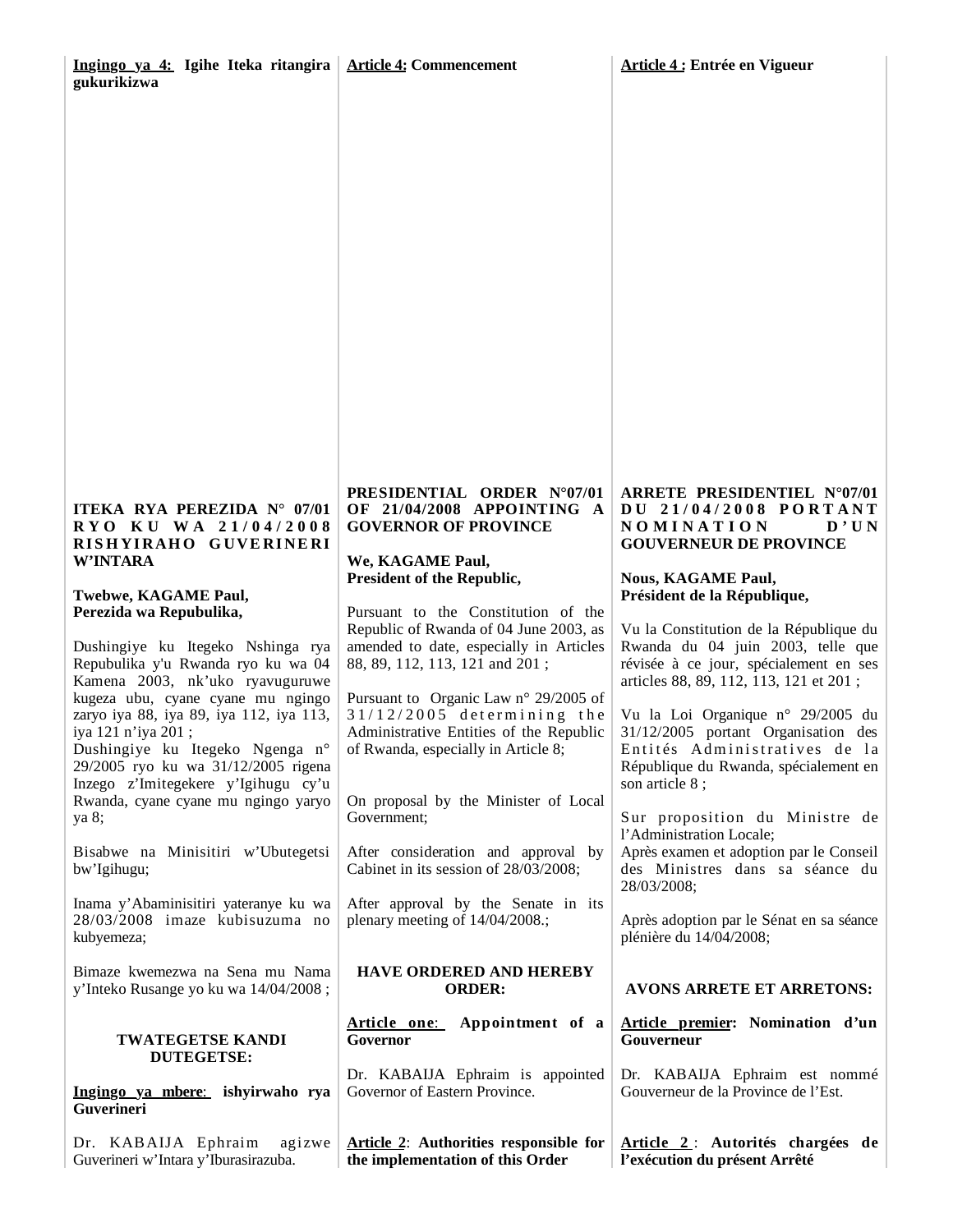| Ingingo ya 2: Abashinzwe ishyirwa<br>mu bikorwa ry'iri Teka<br>Minisitiri w'Intebe, Minisitiri<br>w'Ubutegetsi bw'Igihugu, Minisitiri<br>w'Abakozi ba Leta n'Umurimo na<br>Minisitiri w'Imari n'Igenamigambi<br>basabwe kubahiriza iri Teka. | The Prime Minister, the Minister of<br>Local Government, the Minister of<br>Public Service and Labour and the<br>Minister of Finance and Economic<br>Planning are entrusted with<br>implementing this Order.<br><b>Article 3:</b> Repealing of inconsistent<br>provisions | Le Premier Ministre, le Ministre de<br>l'Administration Locale, le Ministre de<br>la Fonction Publique et du Travail et le<br>Ministre des Finances et de la<br>Planification Economique sont chargés<br>de l'exécution du présent Arrêté.<br><b>Article 3: Disposition abrogatoire</b> |
|----------------------------------------------------------------------------------------------------------------------------------------------------------------------------------------------------------------------------------------------|---------------------------------------------------------------------------------------------------------------------------------------------------------------------------------------------------------------------------------------------------------------------------|-----------------------------------------------------------------------------------------------------------------------------------------------------------------------------------------------------------------------------------------------------------------------------------------|
| Ingingo ya 3: Kuvanwaho kw'<br>ingingo zinyuranyije n'iri Teka.                                                                                                                                                                              | All prior provisions contrary to this<br>Order are hereby repealed.                                                                                                                                                                                                       | Toutes les dispositions antérieures<br>contraires au présent Arrêté sont<br>abrogées.                                                                                                                                                                                                   |
| Ingingo zose z'amateka abanziriza iri                                                                                                                                                                                                        | <b>Article 4: Commencement</b>                                                                                                                                                                                                                                            | Article 4: Entrée en vigueur                                                                                                                                                                                                                                                            |
| kandi zinyuranyije naryo zivanyweho.<br>Ingingo ya 4: Igihe Iteka ritangira<br>gukurikizwa                                                                                                                                                   | This Order shall come into force on the<br>date of its publication in the Official<br>Gazette of the Republic of Rwanda. It<br>takes effect as of 14/08/2008.                                                                                                             | Le présent arrêté entre en vigueur le jour<br>de sa publication au Journal Officiel de<br>la République du Rwanda. Il sort ses<br>effets à partir du 14/08/2008.                                                                                                                        |
| Iri teka ritangira gukurikizwa ku munsi<br>ritangarijweho mu Igazeti ya Leta ya<br>Repubulika y'u Rwanda. Agaciro karyo<br>gahera ku wa 14/04/2008.                                                                                          | Kigali, on 21/04/2008                                                                                                                                                                                                                                                     | Kigali, le 21/04/2008                                                                                                                                                                                                                                                                   |
| Kigali, ku wa21/04/2008                                                                                                                                                                                                                      | The President of the Republic<br><b>KAGAME Paul</b><br>$(s\acute{e})$                                                                                                                                                                                                     | Le Président de la République<br><b>KAGAME Paul</b><br>$(s\acute{e})$                                                                                                                                                                                                                   |
| Perezida wa Repubulika<br><b>KAGAME Paul</b><br>$(s\acute{e})$                                                                                                                                                                               | The Prime Minister<br><b>MAKUZA Bernard</b><br>$(s\acute{e})$                                                                                                                                                                                                             | Le Premier Ministre<br><b>MAKUZA Bernard</b><br>$(s\acute{e})$                                                                                                                                                                                                                          |
| Minisitiri w'Intebe<br><b>MAKUZA Bernard</b><br>$(s\acute{e})$                                                                                                                                                                               | The Minister of Local Government<br><b>MUSONI Protais</b><br>$(s\acute{e})$                                                                                                                                                                                               | Le Ministre de l'Administration Locale<br><b>MUSONI Protais</b><br>$(s\acute{e})$                                                                                                                                                                                                       |
| Minisitiri w'Ubutegetsi bw'Igihugu<br><b>MUSONI Protais</b><br>$(s\acute{e})$<br>Minisitiri w'Abakozi ba Leta<br>n'Umurimo                                                                                                                   | The Minister of Public Service and<br>Labour<br><b>MUREKEZI Anastase</b><br>$(s\acute{e})$                                                                                                                                                                                | Le Ministre de la Fonction Publique et<br>du Travail<br><b>MUREKEZI Anastase</b><br>$(s\acute{e})$                                                                                                                                                                                      |
| <b>MUREKEZI Anastase</b><br>$(s\acute{e})$<br>Minisitiri w' Imari n' Igenamigambi                                                                                                                                                            | The Minister of Finance and Economic<br>Planning<br><b>MUSONI James</b><br>$(s\acute{e})$                                                                                                                                                                                 | Le Ministre des Finances et de la<br>Planification Economique<br><b>MUSONI James</b><br>$(s\acute{e})$                                                                                                                                                                                  |
| <b>MUSONI James</b><br>$(s\acute{e})$<br>Bibonywe kandi bishyizweho<br>Ikirango cya Repubulika:<br>Minisitiri w'Ubutabera/Intumwa Nkuru<br>ya Leta<br><b>KARUGARAMA Tharcisse</b><br>(sé)                                                    | Seen and sealed with the Seal of the<br><b>Republic:</b><br>The Minister of Justice/ Attorney<br>General<br><b>KARUGARAMA Tharcisse</b><br>$(s\acute{e})$                                                                                                                 | Vu et scellé du Sceau de la<br>République:<br>Le Ministre de la Justice/Garde des<br>Sceaux<br><b>KARUGARAMA Tharcisse</b><br>$(s\acute{e})$                                                                                                                                            |
| ITEKA RYA PEREZIDA N°12/01<br><b>KUWA</b><br>28/05/2008<br>R Y O<br><b>RYONGERERA</b><br>MANDA<br>UMUYOBOZI WA BANKI NKURU                                                                                                                   | <b>PRESIDENTIAL ORDER N° 12/01</b><br>28/05/2008 RENEWING THE<br>OF<br>TERM OF OFFICE FOR<br><b>GOVERNOR OF CENTRAL BANK</b>                                                                                                                                              | <b>ARRETE PRESIDENTIEL N°12/01</b><br>DU 28/05/2008 PORTANT<br>RENOUVELLEMENT DU MANDAT<br>DU GOUVERNEUR DE LA                                                                                                                                                                          |

**OF RWANDA**

**BANQUE NATIONALE D U**

**Y'U RWANDA**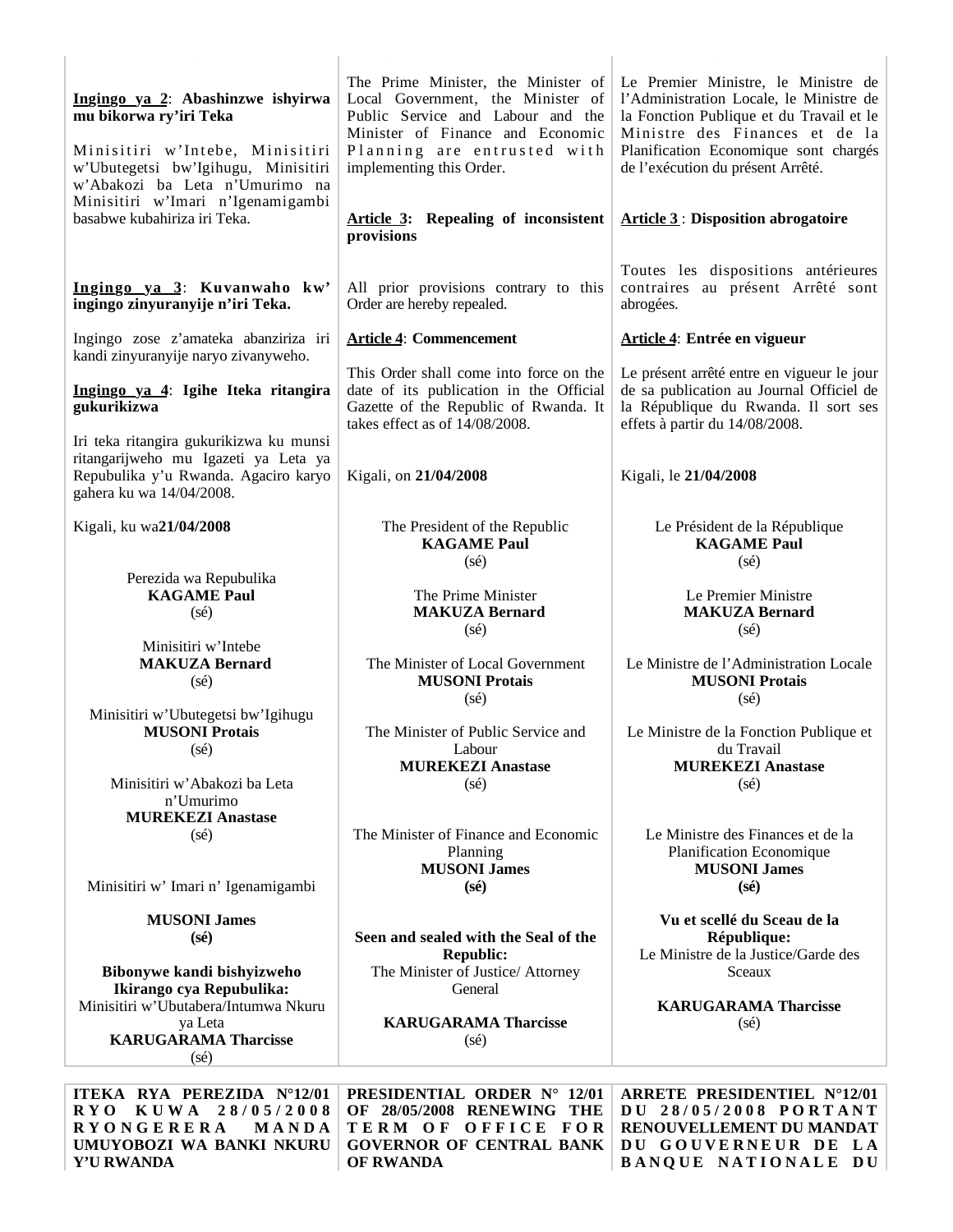|                                                                                                                                                                                                                                                         |                                                                                                                                                                                                                                                            | <b>RWANDA</b>                                                                                                                                                                                                                                |
|---------------------------------------------------------------------------------------------------------------------------------------------------------------------------------------------------------------------------------------------------------|------------------------------------------------------------------------------------------------------------------------------------------------------------------------------------------------------------------------------------------------------------|----------------------------------------------------------------------------------------------------------------------------------------------------------------------------------------------------------------------------------------------|
| <b>ISHAKIRO</b><br>Ingingo ya mbere: Kongerera manda<br>Umuyobozi<br>Ingingo ya 2: Abashinzwe ishyirwa<br>mu bikorwa ry' iri teka<br>Ingingo ya 3: Ivanwaho ry'Ingingo<br>zinyuranyije n'iri teka<br>Ingingo ya 4: Igihe iteka ritangira<br>gukurikizwa | <b>TABLE OF CONTENTS</b><br>Article One: Renewing the term of<br>office for Governor<br>Article 2: Authorities responsible for<br>the implementation of this Order<br>Article 3: Repealing of inconsistent<br>provisions<br><b>Article 4: Commencement</b> | <b>TABLE DES MATIERES</b><br>Article premier : Renouvellement du<br>mandat du Gouverneur<br>Article 2: Autorités chargées de<br>l'exécution du présent arrêté<br><b>Article 3 : Disposition abrogatoire</b><br>Article 4 : Entrée en vigueur |
| RYO KUWA 28/05/2008                                                                                                                                                                                                                                     | ITEKA RYA PEREZIDA N°12/01   PRESIDENTIAL ORDER N°12/01   ARRETE PRESIDENTIEL N° 12/01                                                                                                                                                                     | DU 28/05/2008 PORTANT                                                                                                                                                                                                                        |
| <b>RYONGERERA</b>                                                                                                                                                                                                                                       | OF 28/05/2008 RENEWING THE                                                                                                                                                                                                                                 | RENOUVELLEMENT DU MANDAT                                                                                                                                                                                                                     |
| MANDA                                                                                                                                                                                                                                                   | TERM OF OFFICE FOR                                                                                                                                                                                                                                         | DU GOUVERNEUR DE LA                                                                                                                                                                                                                          |
| UMUYOBOZI WA BANKI NKURU                                                                                                                                                                                                                                | <b>GOVERNOR OF CENTRAL BANK</b>                                                                                                                                                                                                                            | BANQUE NATIONALE DU                                                                                                                                                                                                                          |
| <b>Y'U RWANDA</b>                                                                                                                                                                                                                                       | OF RWANDA                                                                                                                                                                                                                                                  | <b>RWANDA</b>                                                                                                                                                                                                                                |
| Twebwe, KAGAME Paul,                                                                                                                                                                                                                                    | We, KAGAME Paul,                                                                                                                                                                                                                                           | <b>Nous, KAGAME Paul,</b>                                                                                                                                                                                                                    |
| Perezida wa Repubulika,                                                                                                                                                                                                                                 | President of the Republic,                                                                                                                                                                                                                                 | Président de la République,                                                                                                                                                                                                                  |
| Dushingiye ku Itegeko Nshinga rya<br>Repubulika y'u Rwanda ryo ku wa 04<br>Kamena 2003, nk'uko ryavuguruwe<br>kugeza ubu, cyane cyane mu ngingo<br>zaryo iya 88, iya 89, iya 112, iya 113<br>iya 121 n'iya 201;                                         | Pursuant to the Constitution of the<br>Republic of Rwanda of 04 June 2003, as<br>amended to date, especially in Articles<br>88, 89, 112, 113, 121 and 201;                                                                                                 | Vu la Constitution de la République du<br>Rwanda du 04 juin 2003, telle que<br>révisée à ce jour, spécialement en ses<br>articles 88, 89, 112, 113, 121 et 201;                                                                              |
| Dushingiye ku Itegeko n°55/2007 ryo                                                                                                                                                                                                                     | Pursuant to Law n° 55/2007 of                                                                                                                                                                                                                              | Vu la Loi nº 55/2007 du 30/11/2007                                                                                                                                                                                                           |
| kuwa 30/11/2007 rigena Banki Nkuru                                                                                                                                                                                                                      | 30/11/2007 governing the Central Bank                                                                                                                                                                                                                      | régissant la Banque Nationale du                                                                                                                                                                                                             |
| y'u Rwanda, cyane cyane mu ngingo                                                                                                                                                                                                                       | of Rwanda, especially in Article 16;                                                                                                                                                                                                                       | Rwanda, spécialement en son article 16;                                                                                                                                                                                                      |
| yaryo ya 16;                                                                                                                                                                                                                                            | Having revised the Presidential Order n <sup>O</sup>                                                                                                                                                                                                       | Revu l'arrêté Présidentiel n <sup>0</sup> 35/01 du                                                                                                                                                                                           |
| Dusubiye ku Iteka rya Perezida n <sup>o</sup> 35/01                                                                                                                                                                                                     | 35/01 of 06/04/2002 appointing the                                                                                                                                                                                                                         | 06/04/2002 portant nomination du                                                                                                                                                                                                             |
| ryo kuwa 6/04/2002 rishyiraho                                                                                                                                                                                                                           | Governor of National Bank of Rwanda;                                                                                                                                                                                                                       | Gouverneur de la Banque Nationale du                                                                                                                                                                                                         |
| Guverineri wa Banki Nasiyonale y'u                                                                                                                                                                                                                      | After consideration and approval by the                                                                                                                                                                                                                    | Rwanda;                                                                                                                                                                                                                                      |

 $\overline{\phantom{a}}$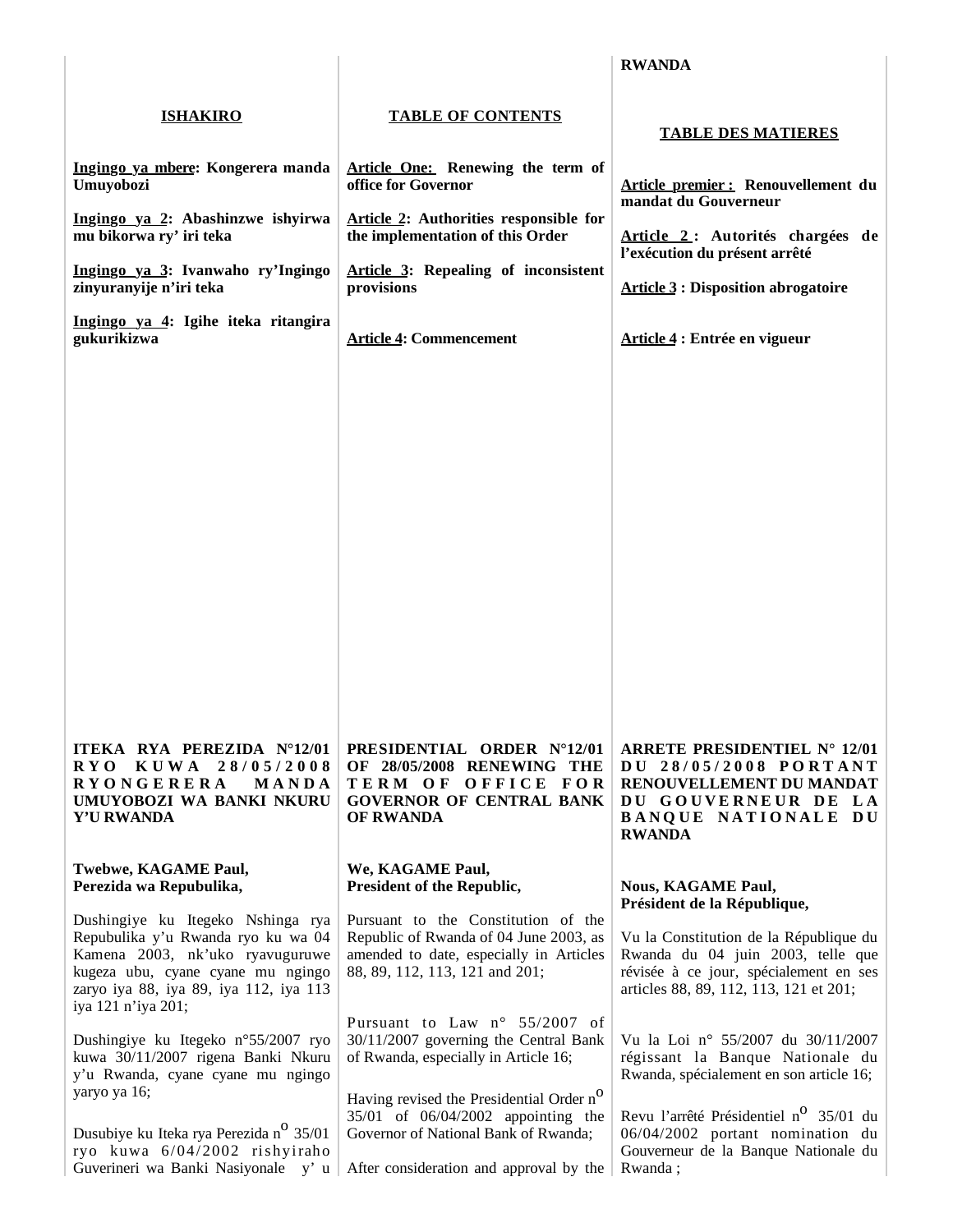| Rwanda;                                                                                                                   | Cabinet in its session of 12/03/2008;                                                                                                                         |                                                                                                                                |
|---------------------------------------------------------------------------------------------------------------------------|---------------------------------------------------------------------------------------------------------------------------------------------------------------|--------------------------------------------------------------------------------------------------------------------------------|
| Inama y'Abaminisitiri yateranye ku wa<br>12/03/2008 imaze kubisuzuma no<br>kubyemeza;                                     | After approval by the Senate in its<br>plenary session of 21/05/2008;                                                                                         | Après examen et adoption par le Conseil<br>des Ministres en sa séance du<br>12/03/2008;                                        |
| Bimaze kwemezwa na Sena mu Nama<br>y'Inteko Rusange yo kuwa 21/05/2008;                                                   | <b>HAVE ORDERED AND HEREBY</b><br><b>ORDER:</b>                                                                                                               | Après approbation par le Sénat en sa<br>séance plénière du 21/05/2008 ;                                                        |
| <b>TWATEGETSE KANDI</b>                                                                                                   | Article One: Nomination of a                                                                                                                                  | <b>AVONS ARRETE ET ARRETONS:</b>                                                                                               |
| <b>DUTEGETSE:</b>                                                                                                         | Governor                                                                                                                                                      | Article premier : Nomination du                                                                                                |
| Ingingo ya mbere: Ishyirwaho<br>ry'Umuyobozi                                                                              | The term of office of Mr. KANIMBA<br>François is renewed for six (6) years as<br>Governor of the Central Bank of                                              | Gouverneur<br>Le mandat de Mr. KANIMBA François                                                                                |
| Bwana KANIMBA François yongerewe                                                                                          | Rwanda.                                                                                                                                                       | au poste de Gouverneur de la Banque<br>Nationale du Rwanda est renouvelé pour                                                  |
| manda y'Imyaka itandatu (6) ku mwanya<br>w'Umuyobozi wa Banki Nkuru y'u<br>Rwanda.                                        | Article 2: Authorities responsible for<br>the implementation of this Order                                                                                    | $six(6)$ ans.<br>Article 2: Autorités chargées de                                                                              |
| Ingingo ya 2: Abashinzwe ishyirwa                                                                                         | The Prime Minister, the Minister of<br>Finance and Economic Planning and the                                                                                  | l'exécution du présent arrêté                                                                                                  |
| mu bikorwa ry'iri teka                                                                                                    | Minister of Public Service and Labour<br>are entrusted with the implementation of<br>this Order.                                                              | Le Premier Ministre, le Ministre des<br>Finances et de la Planification                                                        |
| Minisitiri w'Intebe, Minisitiri w'Imari<br>n'Igenamigambi na Minisitiri w'Abakozi<br>ba Leta n'Umurimo basabwe kubahiriza | <b>Article 3: Repealing of inconsistent</b>                                                                                                                   | Economique et le Ministre de la<br>Fonction Publique et du Travail sont<br>chargés de l'exécution du présent arrêté.           |
| iri teka.                                                                                                                 | provisions                                                                                                                                                    | <b>Article 3 : Disposition abrogatoire</b>                                                                                     |
| Ingingo ya 3: Ivanwaho ry'ingingo<br>zinyuranyije n'iri teka                                                              | All prior provisions contrary to this<br>Order are hereby repealed.                                                                                           | Toutes les dispositions antérieures<br>contraires au présent arrêté sont abrogées.                                             |
| Ingingo zose z'amateka abanziriza iri<br>kandi zinyuranyije na ryo zivanyweho.                                            | <b>Article 4: Commencement</b>                                                                                                                                | Article 4 : Entrée en vigueur                                                                                                  |
| Ingingo ya 4: Igihe iteka ritangira<br>gukurikizwa                                                                        | This Order shall come into force on the<br>date of its publication in the Official<br>Gazette of the Republic of Rwanda. It<br>takes effect as of 21/05/2008. | Le présent arrêté entre en vigueur le jour<br>de sa publication au Journal Officiel de<br>la République du Rwanda. Il sort ses |
| Iri teka ritangira gukurikizwa umunsi<br>ritangarijwe mu Igazeti ya Leta ya                                               | Kigali, on 28/05/2008                                                                                                                                         | effets à partir du 21/05/2008.                                                                                                 |
| Repubulika y'u Rwanda. Agaciro karyo<br>gahera kuwa 21/05/2008.                                                           | The President of the Republic                                                                                                                                 | Kigali, le 28/05/2008                                                                                                          |
| Kigali, kuwa 28/05/2008                                                                                                   | <b>KAGAME Paul</b><br>$(s\acute{e})$                                                                                                                          | Le Président de la République<br><b>KAGAME Paul</b><br>$(s\acute{e})$                                                          |
| Perezida wa Repubulika<br><b>KAGAME Paul</b><br>$(s\acute{e})$                                                            | The Prime Minister<br><b>MAKUZA Bernard</b><br>$(s\acute{e})$                                                                                                 | Le Premier Ministre<br><b>MAKUZA Bernard</b><br>$(s\acute{e})$                                                                 |
| Minisitiri w'Intebe<br><b>MAKUZA Bernard</b><br>$(s\acute{e})$                                                            | The Minister of Finance and Economic<br>Planning<br><b>MUSONI James</b><br>$(s\acute{e})$                                                                     | Le Ministre des Finances et de la<br>Planification Economique<br><b>MUSONI James</b>                                           |
| Minisitiri w'Imari n'Igenamigambi<br><b>MUSONI James</b>                                                                  |                                                                                                                                                               | $(s\acute{e})$                                                                                                                 |
| $(s\acute{e})$                                                                                                            | The Minister of Public Service and                                                                                                                            | Le Ministre de la Fonction Publique et                                                                                         |
|                                                                                                                           | Labour<br><b>MUREKEZI Anastase</b>                                                                                                                            | du Travail<br><b>MUREKEZI Anastase</b>                                                                                         |
| Minisitiri w'Abakozi ba Leta<br>n'Umurimo                                                                                 | $(s\acute{e})$                                                                                                                                                | $(s\acute{e})$                                                                                                                 |
| <b>MUREKEZI Anastase</b><br>$(s\acute{e})$                                                                                | Seen and sealed with the Seal of the<br><b>Republic:</b>                                                                                                      | Vu et scellé du Sceau de la<br>République :                                                                                    |
| Bibonywe kandi bishyizweho                                                                                                | The Minister of Justice/ Attorney                                                                                                                             | Le Ministre de la Justice/ Garde des<br><b>Sceaux</b>                                                                          |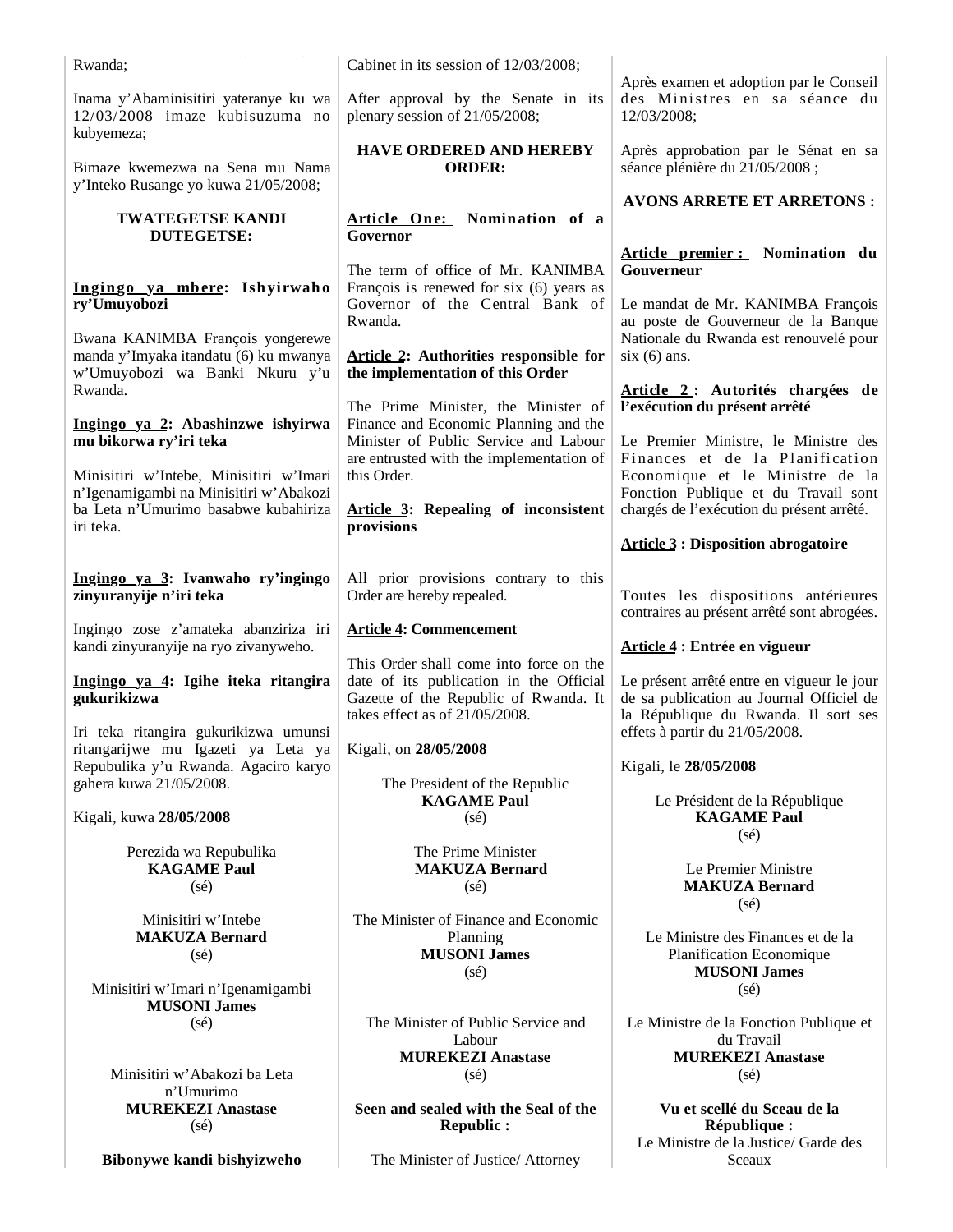| ITEKA RYA PEREZIDA Nº13/01 RYO<br>KU WA 12/08/2008 RYEMEZA<br>BURUNDU KO REPUBULIKA<br>Y'URWANDA YEMEYE GUKURIKIZA<br>AMASEZERANO AGENGA BANKI<br>YTTERAMBERE Y'IBIHUGU BY'AFURIKA<br><b>Y'IBURASIRAZUBA</b><br><b>YASHYIRIWEHO</b><br>UMUKONO I KAMPALA MURI<br>UGANDA, KUWA 23 NYAKANGA 1980  | PRESIDENTIAL ORDER Nº13/01<br>OF 12/08/2008 RATIFYING THE<br><b>AGREEMENT OF ACCESSION</b><br>OF THE REPUBLIC OF<br>RWANDA TO THE CHARTER<br>EAST<br>O F<br>AFRICAN<br>DEVELOPEMNT BANK SIGNED<br>AT KAMPALA IN UGANDA ON<br><b>JULY 23, 1980</b> | <b>ARRETE PRESIDENTIEL Nº13/01</b><br>DU 12/08/2008 AUTORISANT LA<br>RATIFICATION DE L'ACCORD<br>D'ADHESION<br>D E<br>L A<br>REPUBLIQUE DU RWANDA A<br>LA CHARTE QUI REGIT LA<br><b>BANQUE DE DEVELOPPEMENT</b><br>DES ETATS D'AFRIQUE DE<br>L'EST SIGNEE A KAMPALA EN<br><b>OUGANDA LE 23 JUILLET 1980</b> |
|-------------------------------------------------------------------------------------------------------------------------------------------------------------------------------------------------------------------------------------------------------------------------------------------------|---------------------------------------------------------------------------------------------------------------------------------------------------------------------------------------------------------------------------------------------------|-------------------------------------------------------------------------------------------------------------------------------------------------------------------------------------------------------------------------------------------------------------------------------------------------------------|
| <b>ISHAKIRO</b>                                                                                                                                                                                                                                                                                 | <b>TABLE OF CONTENTS</b>                                                                                                                                                                                                                          | <b>TABLE DES MATIERES</b>                                                                                                                                                                                                                                                                                   |
| Ingingo ya mbere : Kwemeza burundu<br>amasezerano                                                                                                                                                                                                                                               | <b>Article one: Ratification</b>                                                                                                                                                                                                                  | <b>Article premier: Ratification</b>                                                                                                                                                                                                                                                                        |
| Ingingo ya 2: Abashinzwe ishyirwa mu<br>bikorwa ry'iri Teka                                                                                                                                                                                                                                     | <b>Article 2: Authorities responsible of</b><br>implementation of this Order                                                                                                                                                                      | Article 2 : Autorités chargées de la<br>mise en exécution de cet arrêté                                                                                                                                                                                                                                     |
| Ingingo ya 3: Igihe itegeko ritangira<br>gukurikizwa                                                                                                                                                                                                                                            | <b>Article 3: Commencement</b>                                                                                                                                                                                                                    | Article 3 : Entrée en vigueur                                                                                                                                                                                                                                                                               |
|                                                                                                                                                                                                                                                                                                 |                                                                                                                                                                                                                                                   |                                                                                                                                                                                                                                                                                                             |
|                                                                                                                                                                                                                                                                                                 |                                                                                                                                                                                                                                                   |                                                                                                                                                                                                                                                                                                             |
|                                                                                                                                                                                                                                                                                                 |                                                                                                                                                                                                                                                   |                                                                                                                                                                                                                                                                                                             |
|                                                                                                                                                                                                                                                                                                 |                                                                                                                                                                                                                                                   |                                                                                                                                                                                                                                                                                                             |
| ITEKA RYA PEREZIDA Nº13/01 RYO<br>KU WA 12/08/2008 RYEMEZA<br>BURUNDU KO REPUBULIKA<br>Y'URWANDA YEMEYE GUKURIKIZA<br>AMASEZERANO AGENGA BANKI<br>YTTERAMBERE Y'IBIHUGU BY'AFURIKA<br><b>YASHYIRIWEHO</b><br><b>Y'IBURASIRAZUBA</b><br>UMUKONO I KAMPALA MURI<br>UGANDA, KUWA 23 NYAKANGA 1980; | PRESIDENTIEL ORDER Nº13/01<br>OF 12/08/2008 RATIFYING THE<br><b>AGREEMENT OF ACCESSION</b><br>OF THE REPUBLIC OF<br>RWANDA TO THE CHARTER<br>OЕ<br>EAST<br>AFRICAN<br>DEVELOPEMNT BANK SIGNED<br>AT KAMPALA IN UGANDA ON<br><b>JULY 23, 1980;</b> | <b>ARRETE PRESIDENTIEL Nº13/01</b><br>DU 12/08/2008 RATIFIANT<br>L'ACCORD D'ADHESION DE LA<br>REPUBLIQUE DU RWANDA A<br>LA CHARTE QUI REGIT LA<br><b>BANQUE DE DEVELOPPEMENT</b><br>DES ETATS D'AFRIQUE DE<br>L'EST SIGNEE A KAMPALA EN<br><b>OUGANDA LE 23 JUILLET 1980;</b>                               |
| Twebwe, KAGAME Paul,                                                                                                                                                                                                                                                                            | We, KAGAME Paul,<br>President of the Republic,                                                                                                                                                                                                    | <b>Nous, KAGAME Paul,</b><br>Président de la République;                                                                                                                                                                                                                                                    |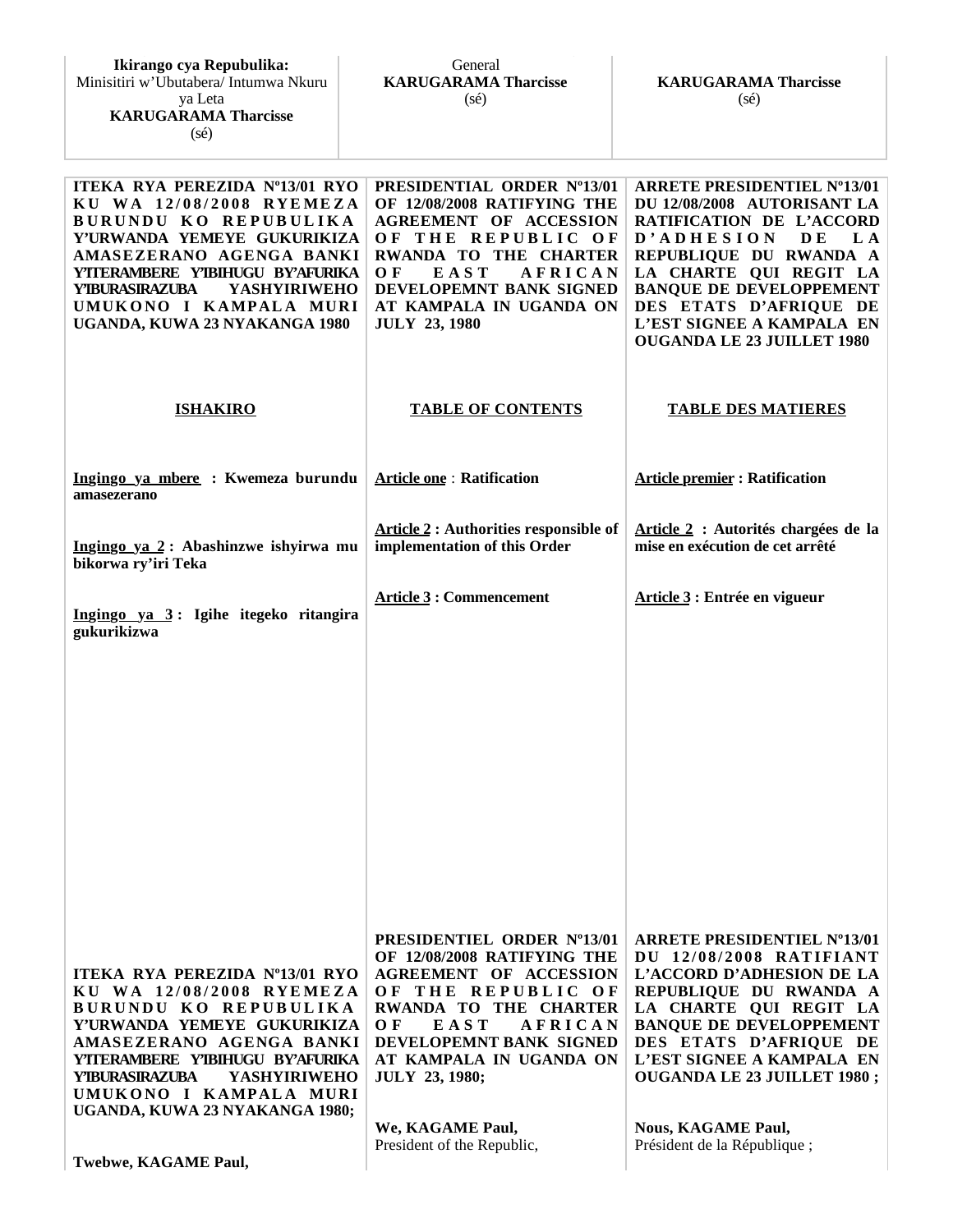| Perezida wa Repubulika,                                                                                                                                                                                                    | Pursuant to the Constitution of the<br>Republic of Rwanada of 4 June 2003,                                                                                                                        | Vu la Constitution de la République<br>du Rwanda du 04 juin 2003, telle que                                                                                                                                                      |
|----------------------------------------------------------------------------------------------------------------------------------------------------------------------------------------------------------------------------|---------------------------------------------------------------------------------------------------------------------------------------------------------------------------------------------------|----------------------------------------------------------------------------------------------------------------------------------------------------------------------------------------------------------------------------------|
| Dushingiye ku Itegeko Nshinga rya<br>Repubulika y'u Rwanda ryo ku wa 4 Kamena<br>2003, nk'uko ryavuguruwe kugeza ubu,<br>cyane cyane mu ngigo zaryo, iya 98, iya121,                                                       | as amended to date, especially in<br>Articles 98, 121, 189, 2001;                                                                                                                                 | révisée à ce jour, spécialement en ses<br>articles 98, 121, 189 et 2001;                                                                                                                                                         |
| iya 189, n'iya 201;                                                                                                                                                                                                        | Pursuant to the Law $N^0$ 39/2008 of                                                                                                                                                              | Vu la loi N° 39/2008 du 12/08/2008                                                                                                                                                                                               |
| Dushingiye ku Itegeko N°39/2008 ryo kuwa<br>12/08/2008 ryemerera Repubulika y'u<br>Rwanda Kwemera gukurikiza amasezerano<br>agenga Banki y'Iterambere y'Ibihugu<br>by'Afurika y'Iburasirazuba yashyiriweho                 | 12/08/2008 authorising the ratification<br>of the Agreement of accession of the<br>Republic of Rwanda to the Charter of<br>East African Development Bank at<br>Kampala in Uganda on July 23, 1980 | autorisant la ratification de l'accord<br>d'adhésion de la République du<br>Rwanda à la charte<br>qui régit<br>la<br>Banque de Développement des Etats<br>d'Afrique de l'Est signée à Kampala<br>en Ouganda, le 23 Juillet 1980; |
| umukono i Kampala muri Uganda, kuwa 23<br>Nyakanga 1980;                                                                                                                                                                   | Pursuant to the Treaty establishing the<br>East African Community, as amended<br>to date;                                                                                                         | Considérant le Traité créant la<br>Communauté des Etats de l'Afrique de                                                                                                                                                          |
| Dushingiye<br>ku masezerano<br>ashyiraho<br>Umuryango w'Ibihugu by'Afurika<br>y'Uburasirazuba nk'uko yavuguruwe kugeza                                                                                                     |                                                                                                                                                                                                   | l'Est, tel que révisé à ce jour ;                                                                                                                                                                                                |
| $ubu$ ;                                                                                                                                                                                                                    | Pursuant to the Treaty and Charter of<br>the East African Development Bank                                                                                                                        | Considérant le Traité et la Charte de la<br>Banque de Développement des Etats                                                                                                                                                    |
| Tumaze kubona amasezerano n'amategeko<br>bigenga Banki y'Iterambere y'Ibihugu<br>by'Afurika y'Iburasirazuba yashyiriweho<br>umukono i Kampala muri Uganda, kuwa 23                                                         | signed on $23^{\text{rd}}$ July 1980 in Uganda<br>at Kampala;                                                                                                                                     | de l'Afrique de l'Est signée à Kampala<br>en Ouganda le 23 Juillet 1980;                                                                                                                                                         |
| Nyakanga 1980;<br>Bisabwe na Minisitiri w'Imari                                                                                                                                                                            | On proposal of the Minister of<br>Finance and Economic Planning;                                                                                                                                  | Sur proposition du Ministre des<br>Finances et de la Planification<br>Economique;                                                                                                                                                |
| n'Igenamigambi;                                                                                                                                                                                                            | After consideration and approval by<br>the Cabinet in its session of<br>09/07/2008.                                                                                                               | Après examen et adoption par le<br>Conseil des Ministres réuni en sa                                                                                                                                                             |
| Inama y'Abaminisitiri yo kuwa 09/07/2008                                                                                                                                                                                   |                                                                                                                                                                                                   |                                                                                                                                                                                                                                  |
| imaze kubisuzuma no kubyemeza;                                                                                                                                                                                             |                                                                                                                                                                                                   | séance du 09/07/2008.                                                                                                                                                                                                            |
| TWATEGETSE KANDI DUTEGETSE:                                                                                                                                                                                                | HAVE ORDERED AND HEREBY<br><b>ORDER:</b>                                                                                                                                                          | <b>AVONS ARRETE ET</b><br><b>ARRETONS:</b>                                                                                                                                                                                       |
|                                                                                                                                                                                                                            |                                                                                                                                                                                                   |                                                                                                                                                                                                                                  |
| Ingingo ya mbere : Kwemeza burundu                                                                                                                                                                                         | <b>Article one: Ratification</b><br>The Charter of East African                                                                                                                                   | <b>Article premier: Ratification</b>                                                                                                                                                                                             |
| amasezerano<br>agenga Banki y'Iterambere<br>Amasezerano<br>y'Ibihugu by'Afurika y'Iburasirazuba<br>yashyiriweho umukono i Kampala muri<br>Uganda, ku wa 23 Nyakanga 1980, yemejwe<br>Burundi kandi atangiye gukurikizwa mu | Development Bank signed at<br>Kampala, Uganda on July 23, 1980 is<br>hereby ratified and become fully<br>effective.                                                                               | La Charte qui régit<br>la Banque de<br>Développement des Etats de l'Afrique<br>de l'Est signée à Kampala en Ouganda<br>le 23 juillet 1980 est ratifiée et sort<br>son plein et entier effet.                                     |
| ngingo zayo zose.                                                                                                                                                                                                          | <b>Article 2: Authorities responsible of</b><br>implimentation of this Order                                                                                                                      | Article 2 : Autorités chargées de la<br>mise en exécution de cet arrêté                                                                                                                                                          |
| Ingingo ya 2: Abashinzwe ishyirwa mu<br>bikorwa ry'iri Teka                                                                                                                                                                | The Prime Minister and the Minister<br>of Finance and Economic Planning are                                                                                                                       | Le Premier Ministre et le Ministre des<br>Finances et de la Planification                                                                                                                                                        |
| Minisitiri w'Intebe na Minisitiri w'Imari<br>n'Igenamigambi basabwe kubahiriza iri Teka.                                                                                                                                   | entrusted with the implementation of<br>this Order.                                                                                                                                               | Economique<br>sont chargés de l'exécution du présent<br>arrêté.                                                                                                                                                                  |
|                                                                                                                                                                                                                            | <b>Article 3: Commencement</b>                                                                                                                                                                    |                                                                                                                                                                                                                                  |
| Ingingo ya 3: Igihe itegeko ritangira<br>gukurikizwa                                                                                                                                                                       | This Order shall come into force on                                                                                                                                                               | Article 3 : Entrée en vigueur                                                                                                                                                                                                    |
| Iri teka ritangira gukurikizwa ku munsi<br>ritangarijweho mu Igazeti ya Leta ya<br>Repubulika y'u Rwanda.                                                                                                                  | the date of its publication in the<br>Official Gazette of the Republic of<br>Rwanda.                                                                                                              | Le présent arrêté entre en vigueur le<br>jour de sa publication au Journal<br>Officiel de la République du Rwanda.                                                                                                               |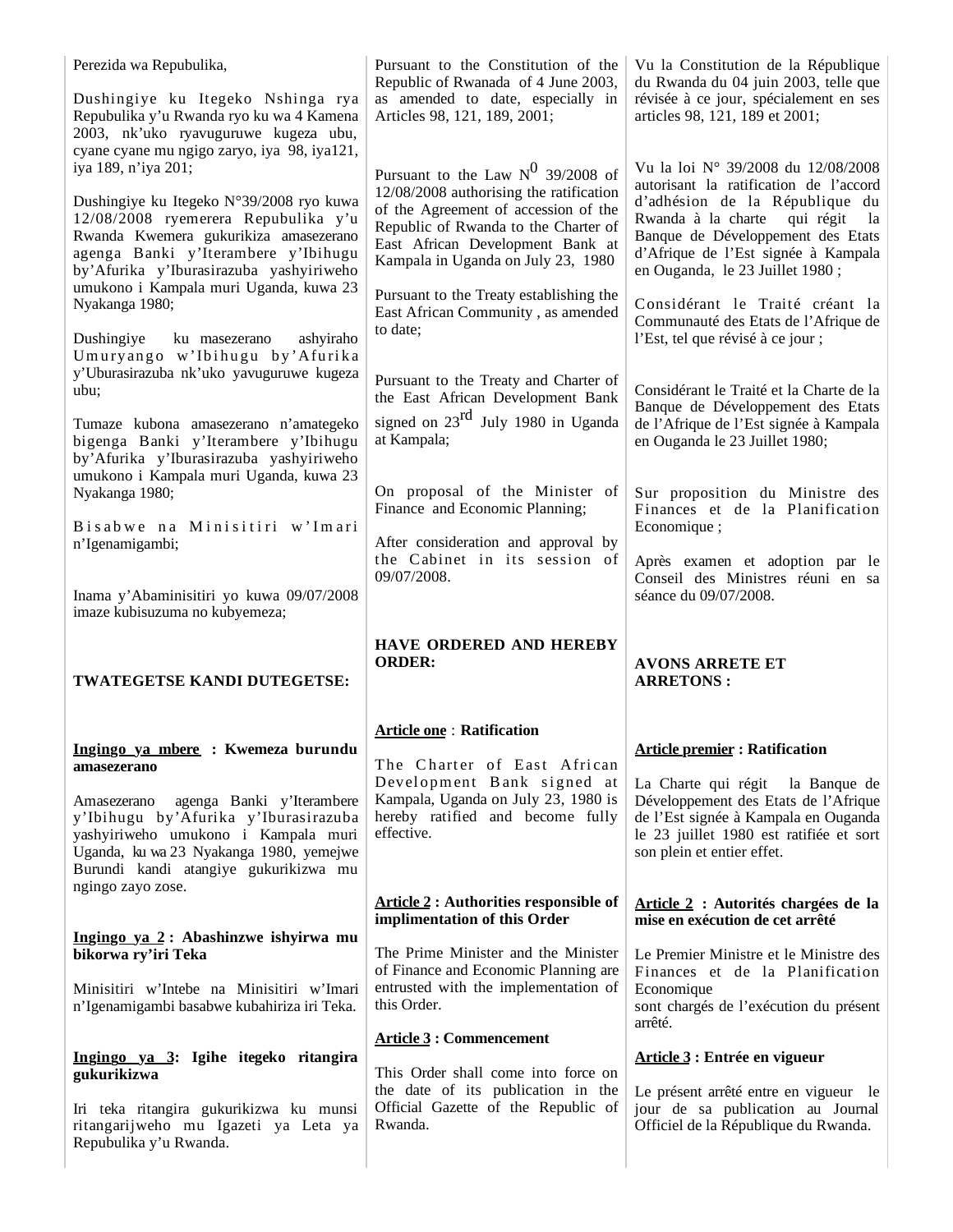|                                                                                                                                                            | Kigali, on 12/08/2008                                                                                                                             | Kigali le 12/08/2008                                                                                                                           |
|------------------------------------------------------------------------------------------------------------------------------------------------------------|---------------------------------------------------------------------------------------------------------------------------------------------------|------------------------------------------------------------------------------------------------------------------------------------------------|
| Kigali ku wa. 12/08/2008<br>Perezida wa Repubulika                                                                                                         | The President of the Republic<br><b>KAGAME Paul</b><br>$(s\acute{e})$                                                                             | Le Président de la République<br><b>KAGAME Paul</b><br>$(s\acute{e})$                                                                          |
| <b>KAGAME Paul</b><br>$(s\acute{e})$<br>Minisitiri w'Intebe<br><b>MAKUZA BERNARD</b>                                                                       | The Prime Minister<br><b>MAKUZA Bernard</b><br>$(s\acute{e})$                                                                                     | Le Premier Ministre<br><b>MAKUZA Bernard</b><br>$(s\acute{e})$                                                                                 |
| $(s\acute{e})$<br>Minisitiri w'Imari n'Igenamigambi<br><b>MUSONI James</b><br>$(s\acute{e})$                                                               | The Minister of Finance and<br><b>Economic Planning</b><br><b>MUSONI James</b><br>$(s\acute{e})$                                                  | Le Ministre des Finances et de la<br>Planification Economique<br><b>MUSONI James</b><br>$(s\acute{e})$                                         |
| Bibonywe kandi bishyizweho Ikirango<br>cya Repubulika:<br>Minisitiri w'Ubutabera/Intumwa Nkuru ya<br>Leta<br><b>KARUGARAMA Tharcisse</b><br>$(s\acute{e})$ | Seen and sealed with the Seal of the<br>Republic<br>The Minister of Justice/ Attorney<br>General<br><b>KARUGARAMA Tharcisse</b><br>$(s\acute{e})$ | Vu et scellé du Sceau de la<br>République :<br>Le Ministre de la Justice/ Garde des<br>Sceaux<br><b>KARUGARAMA Tharcisse</b><br>$(s\acute{e})$ |
| ITEKA RYA MINISITIRI<br>W'INTEBE N°04/03 RYO KUWA<br>26/03/2008 RISHYIRAHO<br>UMUYOBOZI WUNGIRIJE WA<br><b>BANKI NKURU Y'U RWANDA</b>                      | PRIME MINISTER'S ORDER N°<br>04/03 OF 26/03/2008 APPOINTING<br>A VICE GOVERNOR OF<br><b>CENTRAL BANK OF RWANDA</b>                                | <b>ARRETE DU PREMIER MINISTRE</b><br>N° 04/03 DU 26/03/2008 PORTANT<br>NOMINATION DU VICE<br>GOUVERNEUR DE LA BANQUE<br>NATIONALE DU RWANDA    |
|                                                                                                                                                            |                                                                                                                                                   |                                                                                                                                                |
| <b>ISHAKIRO</b>                                                                                                                                            | <b>TABLE OF CONTENTS</b>                                                                                                                          | <b>TABLE DES MATIERES</b>                                                                                                                      |
| Ingingo ya mbere: Ishyirwaho<br>ry'Umuyobozi Wungirije                                                                                                     | Article One: Nomination of a Vice<br>Governor                                                                                                     | <b>Article premier: Nomination du Vice</b><br>Gouverneur                                                                                       |
| mu bikorwa ry' iri teka                                                                                                                                    | Ingingo ya 2: Abashinzwe ishyirwa Article 2: Authorities responsible for Article 2: Autorités chargées de<br>the implementation of this Order     | l'exécution du présent arrêté                                                                                                                  |
| Ingingo ya 3: Ivanwaho ry'Ingingo<br>zinyuranyije n'iri teka                                                                                               | Article 3: Repealing of inconsistent                                                                                                              | <b>Article 3 : Disposition abrogatoire</b>                                                                                                     |
| Ingingo ya 4: Igihe iteka ritangira<br>gukurikizwa                                                                                                         | provisions<br><b>Article 4: Commencement</b>                                                                                                      | Article 4 : Entrée en vigueur                                                                                                                  |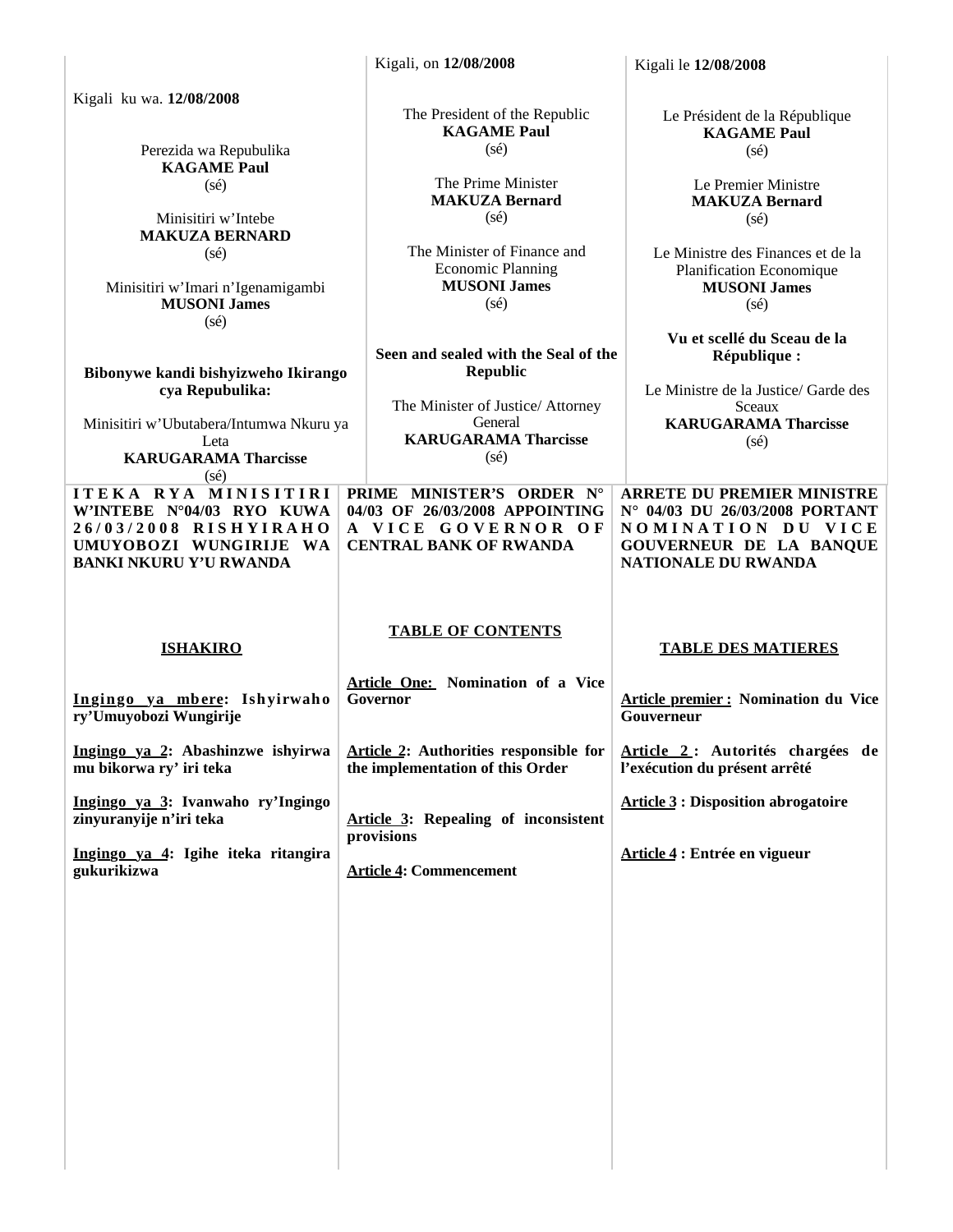| ITEKA RYA MINISITIRI<br>W'INTEBE N°04/03 RYO KUWA<br>26/03/2008 RISHYIRAHO<br>UMUYOBOZI WUNGIRIJE WA<br><b>BANKI NKURU Y'U RWANDA</b>                                                                           | PRIME MINISTER'S ORDER N°<br>04/03 OF 26/03/2008 APPOINTING<br>A VICE GOVERNOR OF<br><b>CENTRAL BANK OF RWANDA</b>                                 | <b>ARRETE DU PREMIER MINISTRE</b><br>N°04/03 DU 26/03/2008 PORTANT<br>NOMINATION DU VICE<br>GOUVERNEUR DE LA BANQUE<br><b>NATIONALE DU RWANDA</b>       |
|-----------------------------------------------------------------------------------------------------------------------------------------------------------------------------------------------------------------|----------------------------------------------------------------------------------------------------------------------------------------------------|---------------------------------------------------------------------------------------------------------------------------------------------------------|
|                                                                                                                                                                                                                 | The Prime Minister,                                                                                                                                | Le Premier Ministre,                                                                                                                                    |
| Minisitiri w'Intebe,<br>Dushingiye ku Itegeko Nshinga rya<br>Repubulika y'u Rwanda ryo ku wa 04<br>Kamena 2003, nk'uko ryavuguruwe<br>kugeza ubu, cyane cyane mu ngingo<br>zaryo iya 118, iya 119 iya 121 n'iya | Pursuant to the Constitution of the<br>Republic of Rwanda of 04 June 2003, as<br>amended to date, especially in Articles<br>118, 119, 121 and 201; | Vu la Constitution de la République du<br>Rwanda du 04 juin 2003, telle que<br>révisée à ce jour, spécialement en ses<br>articles 118, 119, 121 et 201; |
| 201;                                                                                                                                                                                                            | Pursuant to Law $n^{\circ}$ 55/2007 of<br>30/11/2007 governing the Central Bank                                                                    | Vu la Loi nº 55/2007 du 30/11/2007                                                                                                                      |
| Dushingiye ku Itegeko n°55/2007 ryo ku<br>wa 30/11/2007 rigena Banki Nkuru y'u                                                                                                                                  | of Rwanda, especially in Article 18;                                                                                                               | régissant la Banque Nationale du<br>Rwanda, spécialement en son article 18;                                                                             |
| Rwanda, cyane cyane mu ngingo yaryo<br>ya 18;                                                                                                                                                                   | After consideration and approval by the<br>Cabinet in its session of 12/03/2008;                                                                   | Après examen et adoption par le Conseil<br>des Ministres en sa séance du<br>12/03/2008;                                                                 |
| Inama y'Abaminisitiri yateranye ku wa<br>$12/03/2008$ imaze kubisuzuma no                                                                                                                                       | <b>HEREBY ORDERS:</b>                                                                                                                              |                                                                                                                                                         |
| kubyemeza;                                                                                                                                                                                                      |                                                                                                                                                    | <b>ARRETE:</b>                                                                                                                                          |
| <b>ATEGETSE:</b>                                                                                                                                                                                                | <b>Article One: Nomination of a Vice</b><br>Governor                                                                                               | <b>Article premier: Nomination du Vice</b><br>Gouverneur                                                                                                |
| Ingingo ya mbere: Ishyirwaho<br>ry'Umuyobozi Wungirije                                                                                                                                                          | Mr. TURAHIRWA Ephrem is appointed<br>Vice Governor of the Central Bank of<br>Rwanda.                                                               | Mr. TURAHIRWA Ephrem est nommé<br>Vice Gouverneur de la Banque Nationale<br>du Rwanda.                                                                  |
| Bwana TURAHIRWA Ephrem agizwe<br>Umuyobozi Wungirije wa Banki Nkuru<br>y'u Rwanda.                                                                                                                              | Article 2: Authorities responsible for<br>the implementation of this Order                                                                         | Article 2: Autorités chargées de<br>l'exécution du présent arrêté                                                                                       |
| Ingingo ya 2: Abashinzwe ishyirwa<br>mu bikorwa ry'iri teka                                                                                                                                                     | The Minister of Finance and Economic<br>Planning and the Minister of Public<br>Service and Labour are entrusted with                               | Le Ministre des Finances et de la<br>Planification Economique et le Ministre<br>de la Fonction Publique et du Travail                                   |
| Minisitiri w'Imari n'Igenamigambi na<br>Minisitiri w'Abakozi ba Leta                                                                                                                                            | the implementation of this Order.                                                                                                                  | sont chargés de l'exécution du présent<br>arrêté.                                                                                                       |
| n'Umurimo basabwe kubahiriza iri teka.                                                                                                                                                                          | <b>Article 3: Repealing of inconsistent</b><br>provisions                                                                                          | <b>Article 3: Disposition abrogatoire</b>                                                                                                               |
| Ingingo ya 3: Ivanwaho ry'ingingo                                                                                                                                                                               |                                                                                                                                                    |                                                                                                                                                         |
| zinyuranyije n'iri teka<br>Ingingo zose z'amateka abanziriza iri<br>kandi zinyuranyije na ryo zivanyweho.                                                                                                       | All prior provisions contrary to this<br>Order are hereby repealed.<br><b>Article 4: Commencement</b>                                              | Toutes les dispositions antérieures<br>contraires au présent arrêté sont abrogées.<br><b>Article 4 : Entrée en vigueur</b>                              |
| Ingingo ya 4: Igihe iteka ritangira<br>gukurikizwa                                                                                                                                                              | This Order shall come into force on the<br>date of its publication in the Official                                                                 | Le présent arrêté entre en vigueur le jour<br>de sa publication au Journal Officiel de<br>la République du Rwanda. Il sort ses                          |
| Iri teka ritangira gukurikizwa umunsi<br>ritangarijwe mu Igazeti ya Leta ya<br>Repubulika y'u Rwanda. Agaciro karyo<br>gahera kuwa 12/03/2008.                                                                  | Gazette of the Republic of Rwanda. It<br>takes effect as of 12/03/2008.<br>Kigali, on 26/03/2008                                                   | effets à partir du 12/03/2008.<br>Kigali, le 26/03/2008                                                                                                 |
|                                                                                                                                                                                                                 |                                                                                                                                                    |                                                                                                                                                         |
| Kigali, kuwa 26/03/2008                                                                                                                                                                                         |                                                                                                                                                    | Le Premier Ministre<br><b>MAKUZA Bernard</b>                                                                                                            |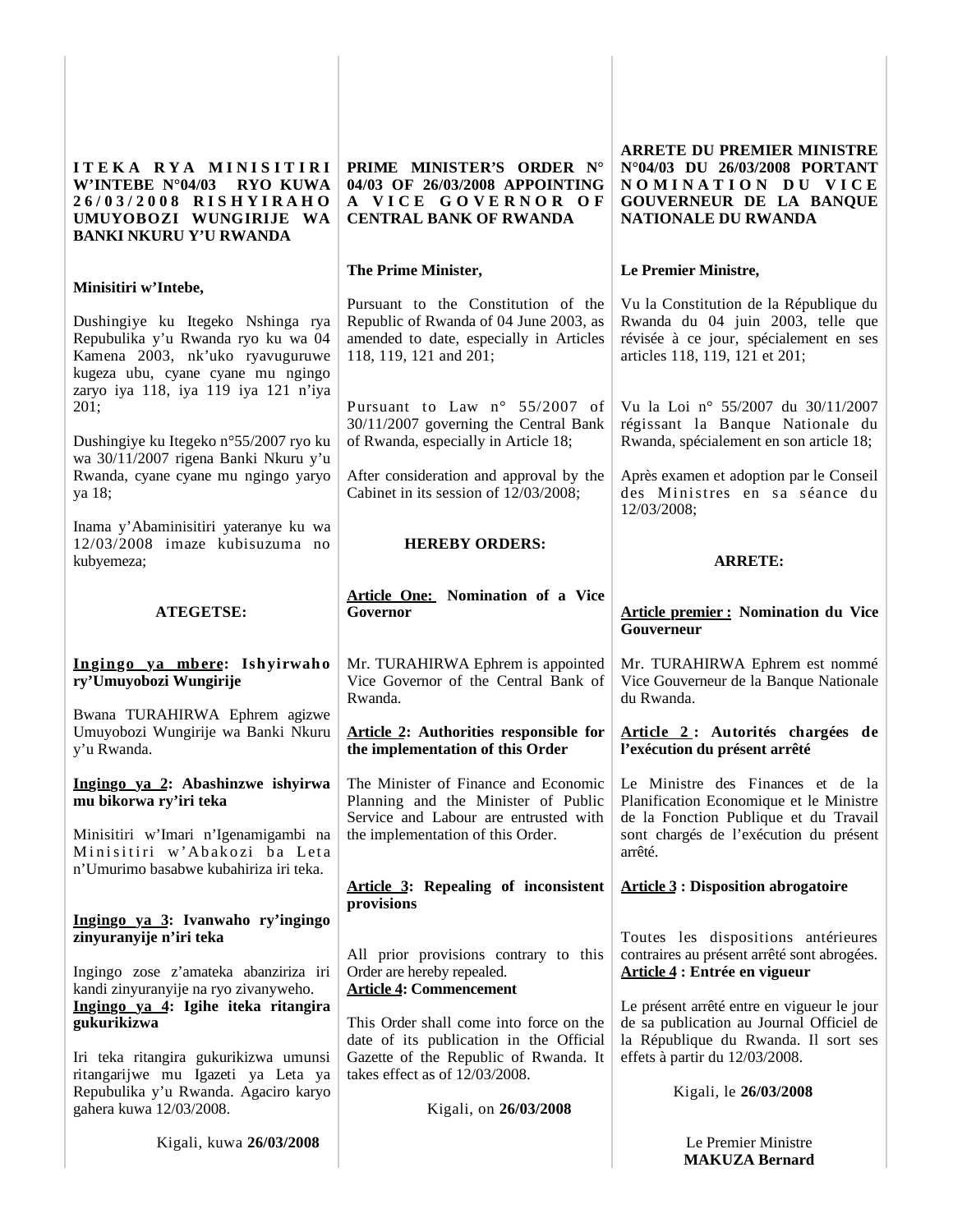|                                                                                                                                                                                                                                                                              |                                                                                                        | <b>MAKUZA Bernard</b>                                                                                                                                                                                                                            |                                                                                               |  |
|------------------------------------------------------------------------------------------------------------------------------------------------------------------------------------------------------------------------------------------------------------------------------|--------------------------------------------------------------------------------------------------------|--------------------------------------------------------------------------------------------------------------------------------------------------------------------------------------------------------------------------------------------------|-----------------------------------------------------------------------------------------------|--|
| Minisitiri w'Intebe                                                                                                                                                                                                                                                          |                                                                                                        | $(s\acute{e})$                                                                                                                                                                                                                                   |                                                                                               |  |
| <b>MAKUZA Bernard</b><br>$(s\acute{e})$                                                                                                                                                                                                                                      | The Minister of Finance and Economic<br>Planning                                                       |                                                                                                                                                                                                                                                  | Le Ministre des Finances et de la<br>Planification Economique<br><b>MUSONI James</b>          |  |
| Minisitiri w'Imari n'Igenamigambi                                                                                                                                                                                                                                            |                                                                                                        |                                                                                                                                                                                                                                                  | $(s\acute{e})$                                                                                |  |
| <b>MUSONI James</b><br>$(s\acute{e})$                                                                                                                                                                                                                                        | <b>MUSONI James</b><br>$(s\acute{e})$                                                                  |                                                                                                                                                                                                                                                  | Le Ministre de la Fonction Publique et<br>du Travail                                          |  |
| Minisitiri w'Abakozi ba Leta<br>n'Umurimo                                                                                                                                                                                                                                    |                                                                                                        | The Minister of Public Service and<br>Labour                                                                                                                                                                                                     | <b>MUREKEZI Anastase</b><br>$(s\acute{e})$                                                    |  |
| <b>MUREKEZI Anastase</b><br>$(s\acute{e})$                                                                                                                                                                                                                                   | <b>MUREKEZI Anastase</b><br>$(s\acute{e})$<br>Seen and sealed with the Seal of the<br><b>Republic:</b> |                                                                                                                                                                                                                                                  | Vu et scellé du Sceau de la<br>République :<br>Le Ministre de la Justice/ Garde des<br>Sceaux |  |
| Bibonywe kandi bishyizweho<br>Ikirango cya Repubulika:                                                                                                                                                                                                                       |                                                                                                        |                                                                                                                                                                                                                                                  |                                                                                               |  |
| Minisitiri w'Ubutabera/ Intumwa Nkuru                                                                                                                                                                                                                                        |                                                                                                        | The Minister of Justice/ Attorney                                                                                                                                                                                                                | <b>KARUGARAMA Tharcisse</b>                                                                   |  |
| ya Leta                                                                                                                                                                                                                                                                      | General                                                                                                |                                                                                                                                                                                                                                                  | $(s\acute{e})$                                                                                |  |
| <b>KARUGARAMA Tharcisse</b>                                                                                                                                                                                                                                                  |                                                                                                        | <b>KARUGARAMA Tharcisse</b>                                                                                                                                                                                                                      |                                                                                               |  |
| $(s\acute{e})$                                                                                                                                                                                                                                                               |                                                                                                        | $(s\acute{e})$                                                                                                                                                                                                                                   |                                                                                               |  |
| <b>TARIF DES ABONNEMENTS ET DES</b><br><b>INSERTIONS</b><br>IBICIRO BY'IGAZETI YA LETA N'INYANDIKO<br>ZIYITANGARIZWAMO<br>Référence faite à l'Arrêté Présidentiel n° 19/01 du                                                                                                |                                                                                                        |                                                                                                                                                                                                                                                  | Hakurikijwe Iteka rya Perezida n° 19/01 ryo ku wa                                             |  |
| 01/10/2001 portant révision de l'Arrêté Présidentiel n°<br>02/01 du 02/02/1996 portant fixation du tarif des<br>abonnements et d'insertions au Journal Officiel de la<br>République Rwandaise, le tarif est modifié comme suit à<br>partir du 1 <sup>er</sup> janvier 2002 : |                                                                                                        | 01/10/2001 rivugurura Iteka rya Perezida n° 02/01 ryo ku<br>wa 02/02/1996 rishyiraho ikiguzi cy'Igazeti ya Leta ya<br>Repubulika y'u Rwanda n'inyandiko zitangarizwamo,<br>ibiciro byahinduwe ku buryo bukurikira kuva ku wa 1<br>Mutarama 2002: |                                                                                               |  |
| Abonnement annuel                                                                                                                                                                                                                                                            | - Rwanda                                                                                               | Ikiguzi cy'umwaka wose<br>-Mu Rwanda                                                                                                                                                                                                             | 21.000                                                                                        |  |
| -Pays limitrophes                                                                                                                                                                                                                                                            | 21.000 Frs<br>25.200<br><b>Frs</b>                                                                     | Frs<br>-Mu bihugu bidukikije<br>Frs                                                                                                                                                                                                              | 25.200                                                                                        |  |
| -Autres Pays d'Afrique<br>Frs                                                                                                                                                                                                                                                | 25.500                                                                                                 | -Mu bindi bihugu by' Afurika<br>Frs                                                                                                                                                                                                              | 25.500                                                                                        |  |
| -Europe                                                                                                                                                                                                                                                                      |                                                                                                        | -Mu Burayi                                                                                                                                                                                                                                       | 27.000<br>Frs                                                                                 |  |
| 27.000 Frs<br>-Amérique et Asie<br>Frs                                                                                                                                                                                                                                       | 28.500                                                                                                 | -Muri Amerika na Aziya                                                                                                                                                                                                                           | 28.500<br>Frs                                                                                 |  |
| -Océanie<br>30.000 Frs                                                                                                                                                                                                                                                       |                                                                                                        | -Muri Oseyaniya                                                                                                                                                                                                                                  | 30.000<br>Frs                                                                                 |  |
| Prix de détail au numéro<br>- Rwanda                                                                                                                                                                                                                                         |                                                                                                        | Ikiguzi cya buri numero<br>-Mu Rwanda<br><b>700 Frs</b>                                                                                                                                                                                          |                                                                                               |  |
| <b>700 Frs</b><br>-Pays limitrophes<br>Frs                                                                                                                                                                                                                                   | 840                                                                                                    | -Mu bihugu bidukikije<br>Frs                                                                                                                                                                                                                     | 840                                                                                           |  |
| -Autres Pays d'Afrique<br>Frs<br>-Europe                                                                                                                                                                                                                                     | 850                                                                                                    | -Mu bindi bihugu by' Afurika<br>Frs<br>-Mu Burayi<br>900 Frs                                                                                                                                                                                     | 850                                                                                           |  |
| 900 Frs<br>-Amérique et Asie                                                                                                                                                                                                                                                 | 950                                                                                                    | -Muri Amerika na Aziya<br>Frs                                                                                                                                                                                                                    | 950                                                                                           |  |
| Frs<br>-Océanie<br>1.000 Frs                                                                                                                                                                                                                                                 |                                                                                                        | -Muri Oseyaniya<br>Frs                                                                                                                                                                                                                           | 1000                                                                                          |  |
| <b>Prix des insertions</b>                                                                                                                                                                                                                                                   |                                                                                                        | Ikiguzi cy'inyandiko ziyitangarizwamo<br>$\Lambda$ and $\Lambda$ and a contribution of $\Lambda$ and $\Lambda$ and $\Lambda$ are a contribution of $\Lambda$ and $\Lambda$                                                                       |                                                                                               |  |

The Prime Minister

**(sé)**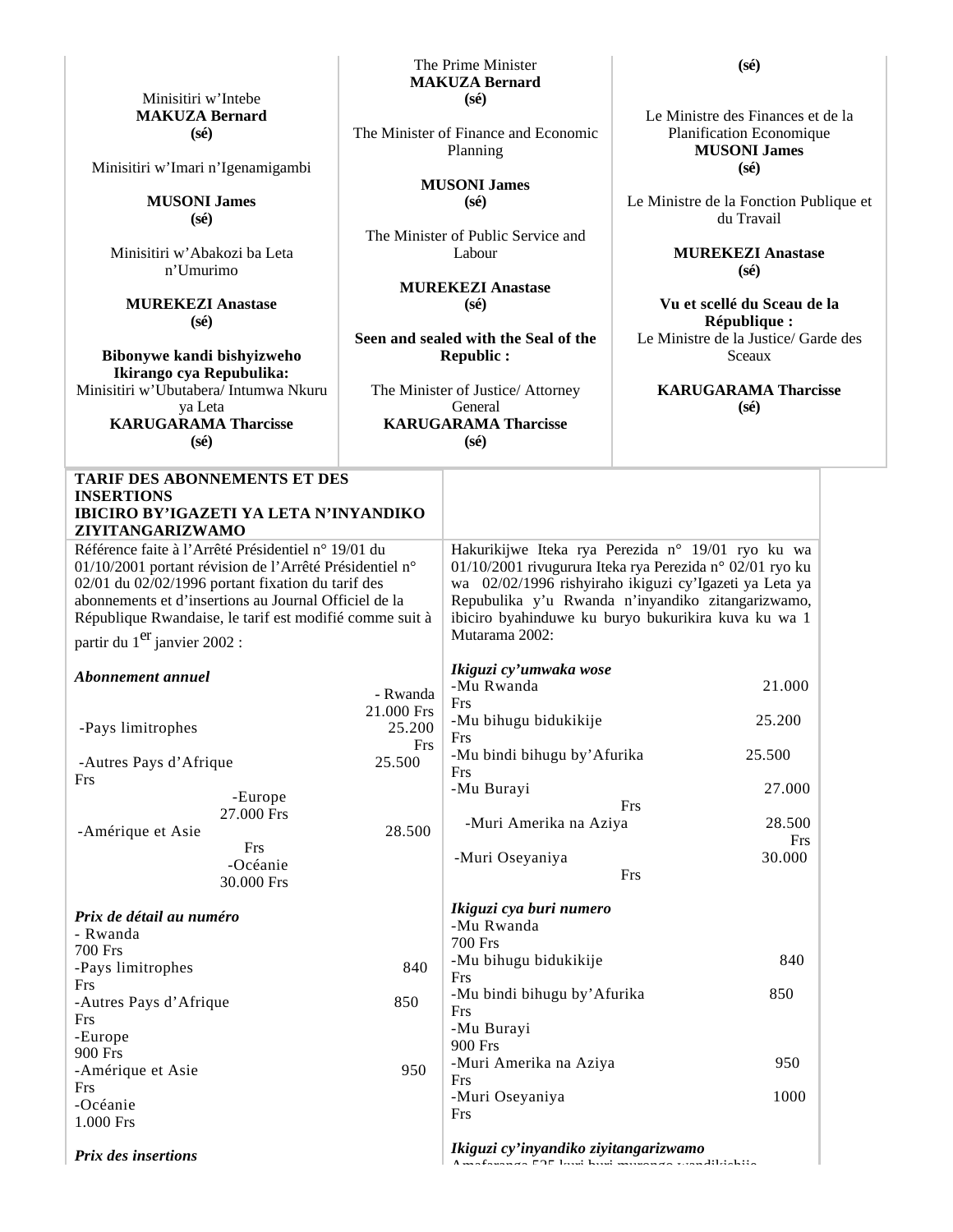| 525 Frw pour chaque ligne de texte dactylographié ou<br>écrit à l'ordinateur.                                                                                                                                                                                                                                                                                                            | Amaranga 323 kuri puri murongo wandikisnije<br>imashini cyangwa orudinateri.                                                                                                                                                                                                                                                                         |  |
|------------------------------------------------------------------------------------------------------------------------------------------------------------------------------------------------------------------------------------------------------------------------------------------------------------------------------------------------------------------------------------------|------------------------------------------------------------------------------------------------------------------------------------------------------------------------------------------------------------------------------------------------------------------------------------------------------------------------------------------------------|--|
| Le Journal Officiel de la République Rwandaise paraît le<br>premier et le quinzième jour de chaque mois.<br>Les sommes dues pour les abonnements, les numéros<br>séparés ou pour les insertions sont à verser<br>à l'Office Rwandais des Recettes-Recettes non Fiscales,<br>en indiquant le motif du versement.<br>Les abonnements sont annuels et prennent cours le<br>premier janvier. | Igazeti ya Leta ya Repubulika y'u Rwanda iboneka ku<br>munsi wa mbere no ku wa cumi n'itanu wa buri kwezi.<br>Amafaranga agenewe igazeti, buri numero ukwayo<br>cyangwa inzandiko zijyana nayo ashyirwa mu Kigo<br>cy'Imisoro n'Amahoro bakerekana icyo atangiwe.<br>Ifatabuguzi ni buri mwaka kandi ritangira ku ya mbere<br>y'ukwezi kwa Mutarama. |  |
| Les demandes d'abonnement ou de renouvellement<br>d'abonnement doivent être adressées au Secrétariat<br>Général du Gouvernement, Services du Premier Ministre<br>B.P. 1334 à Kigali, au plus tard le 31 décembre de<br>l'année précédant celle à laquelle l'abonnement se<br>rapporte.                                                                                                   | Abasaba kugura Igazeti ya Leta mu gihe cy'umwaka,<br>bagomba kubimenyesha Ubunyamabanga Bukuru bwa<br>Guverinoma muri Serivisi za Minisitiri w'Intebe B.P.<br>1334 i Kigali, bitarenze itariki ya 31 Ukuboza y'umwaka<br>ubanziriza uwo bifuzaho iyo gazeti. Abazaza batinze<br>bazabakira, gusa ntawishingiye kuzabaha inumero zizaba<br>zarahise.  |  |
| A l'avenir, il ne sera plus procédé au renouvellement,                                                                                                                                                                                                                                                                                                                                   | Kuva ubu, ntawe uzohererezwa Igazeti atongeye kubisaba.                                                                                                                                                                                                                                                                                              |  |
| d'office, des abonnements antérieurs.<br>Les demandes d'insertion doivent être adressées à ce<br>même service.                                                                                                                                                                                                                                                                           | Abifuza kugira icyo bayandikamo babinyuza muri ibyo<br>biro.                                                                                                                                                                                                                                                                                         |  |
| Edité par le Secrétariat Général<br>du Gouvernement<br><b>Services du Premier Ministre</b><br>www.primature.gov.rw                                                                                                                                                                                                                                                                       | Tirage: 1 000 exemplaires                                                                                                                                                                                                                                                                                                                            |  |

### *SUBSCRIPTION AND ADVERTISING RATES*

By Presidential Order n° 19/01 of 01/10/2001 relating to review of Presidential Order n°02/01 of 02/02/1996 concerning subscription and advertising rates for the Official Gazette of the Republic of Rwanda, those rates are modified as follows as from

1<sup>st</sup> January 2002:

### *Annual Subscription B. Retail per copy*

| -Rwanda                                         | 21,000 Frs | $: 700$ Frs    |
|-------------------------------------------------|------------|----------------|
| -Bordering countries                            | 25,200 Frs | $: 840$ Frs    |
| -Other Countries in Africa                      | 25,500 Frs | $: 850$ Frs    |
| -European Countries                             | 27,000 Frs | $\div$ 900 Frs |
| -American and Asian countries                   | 28,500 Frs | $: 950$ Frs    |
| -Central and South Pacific Countries 30,000 Frs |            | $: 1,000$ Frs  |

## *C. Advertising Rates*

Insert per line by offset or computer is at 525 Frs.

The Official Gazette of the Republic of Rwanda is a bimonthly coming out on  $1<sup>st</sup>$  and  $15<sup>th</sup>$  of each month.

Dues for subscription, separate copies or advertisement are to be credited in Rwanda Revenue Authority with mention of the item purchased.

Subscription is for the whole year and takes effect on first January of the year subscribed for.

Request for subscription or renewal of subscription is to be addressed to General Secretariat of Government Office of the Prime Minister, P.O.Box 1334, Kigali, latest on  $31<sup>st</sup>$  December of the year preceding the one subscribed for.